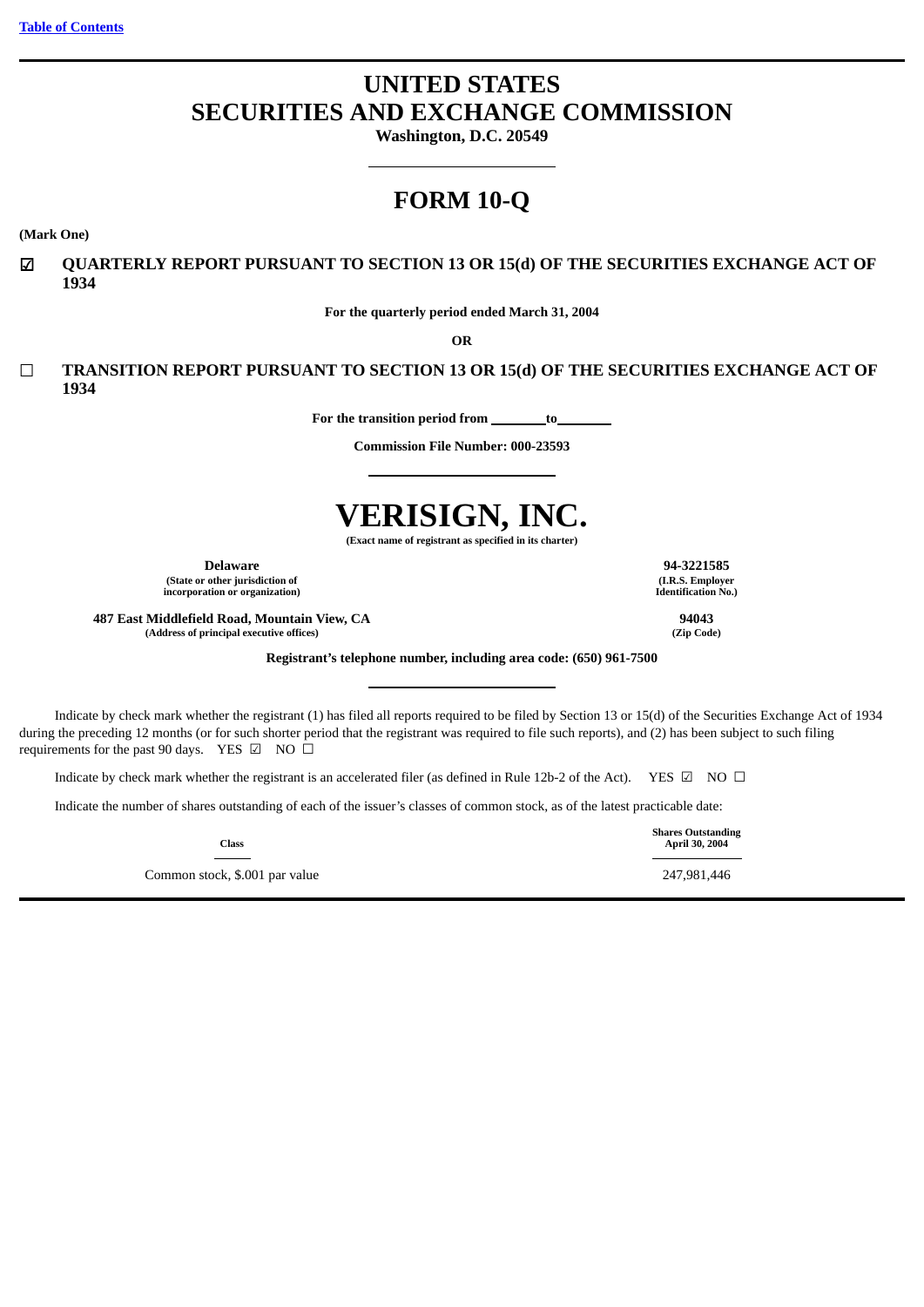# **TABLE OF CONTENTS**

<span id="page-1-0"></span>

|                       |                                                                                       | Page |
|-----------------------|---------------------------------------------------------------------------------------|------|
|                       | <b>PART I-FINANCIAL INFORMATION</b>                                                   |      |
| Item 1.               | <b>Condensed Consolidated Financial Statements (Unaudited)</b>                        | 3    |
| Item 2.               | Management's Discussion and Analysis of Financial Condition and Results of Operations | 19   |
| Item 3.               | Quantitative and Qualitative Disclosures About Market Risk                            | 52   |
| Item 4.               | <b>Controls and Procedures</b>                                                        | 53   |
|                       | <b>PART II-OTHER INFORMATION</b>                                                      |      |
| Item 1.               | <b>Legal Proceedings</b>                                                              | 54   |
| Item 6.               | <b>Exhibits and Reports on Form 8-K</b>                                               | 56   |
| <b>Signatures</b>     |                                                                                       | 57   |
| <b>Certifications</b> |                                                                                       | 58   |
|                       | $\overline{2}$                                                                        |      |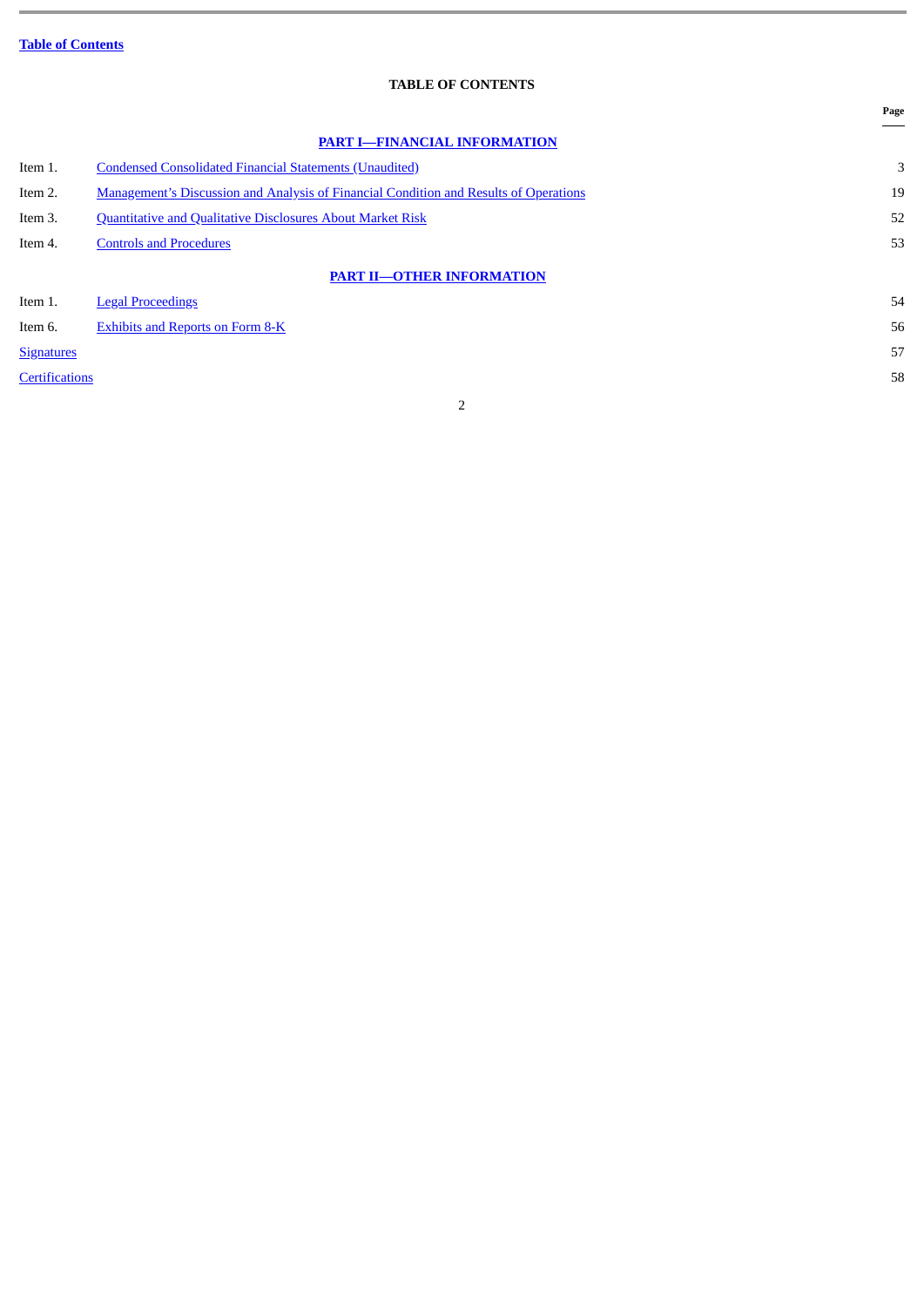# **PART I—FINANCIAL INFORMATION**

# <span id="page-2-1"></span><span id="page-2-0"></span>**ITEM 1. CONDENSED CONSOLIDATED FINANCIAL STATEMENTS (Unaudited)**

As required under Item 1 — Condensed Consolidated Financial Statements (Unaudited) included in this section are as follows:

| <b>Financial Statement Description</b>                                                             | Page           |
|----------------------------------------------------------------------------------------------------|----------------|
| Condensed Consolidated Balance Sheets as of March 31, 2004 and December 31, 2003                   | $\overline{4}$ |
| Condensed Consolidated Statements of Operations for the Three Months Ended March 31, 2004 and 2003 |                |
| Condensed Consolidated Statements of Cash Flows for the Three Months Ended March 31, 2004 and 2003 | 6              |
| <b>Notes to Condensed Consolidated Financial Statements</b>                                        |                |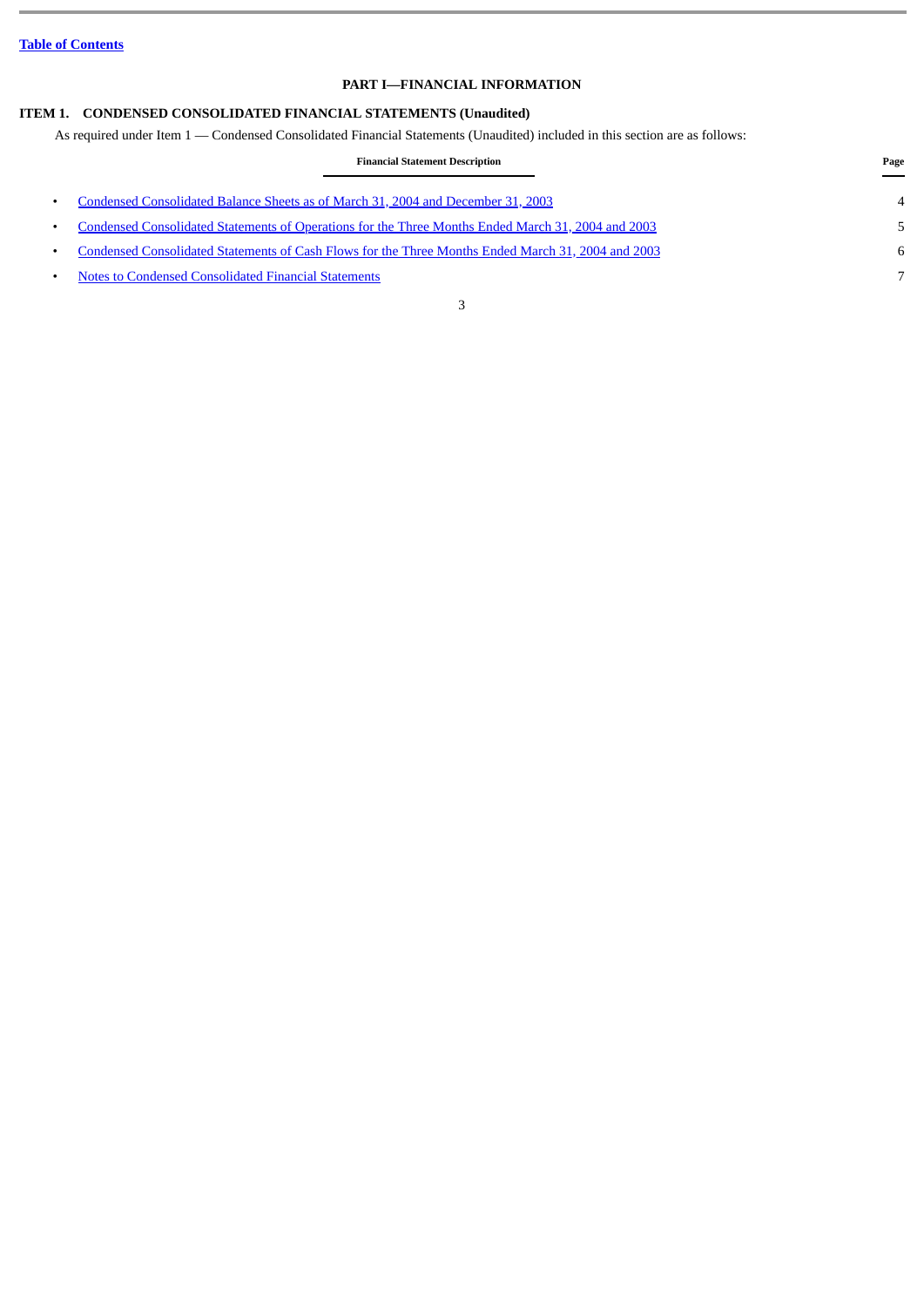# **VERISIGN, INC. AND SUBSIDIARIES CONDENSED CONSOLIDATED BALANCE SHEETS (In thousands, except share data) (Unaudited)**

<span id="page-3-0"></span>

|                                                                                                      | March 31,<br>2004 | December 31,<br>2003 |
|------------------------------------------------------------------------------------------------------|-------------------|----------------------|
| <b>ASSETS</b>                                                                                        |                   |                      |
| Current assets:                                                                                      |                   |                      |
| Cash and cash equivalents<br>\$                                                                      | 406,684           | \$<br>393,787        |
| Short-term investments                                                                               | 251,183           | 329,899              |
| Accounts receivable, net                                                                             | 107,209           | 100,120              |
| Prepaid expenses and other current assets                                                            | 51,118            | 45,935               |
| Deferred tax assets                                                                                  | 11,203            | 10,666               |
| Total current assets                                                                                 | 827,397           | 880,407              |
|                                                                                                      |                   |                      |
| Property and equipment, net                                                                          | 505,451           | 520,219              |
| Goodwill                                                                                             | 522,756           | 401,371              |
| Other intangible assets, net                                                                         | 224,074           | 216,665              |
| Restricted cash                                                                                      | 19,012            | 18,371               |
| Long-term investments                                                                                | 59,124            | 21,749               |
| Other assets, net                                                                                    | 43,824            | 41,435               |
| Total long-term assets                                                                               | 1,374,241         | 1,219,810            |
| <b>Total assets</b>                                                                                  | \$2,201,638       | 2,100,217            |
|                                                                                                      |                   |                      |
| <b>LIABILITIES AND STOCKHOLDERS' EQUITY</b><br>Current liabilities:                                  |                   |                      |
| Accounts payable and accrued liabilities<br>\$                                                       | 255,092           | \$<br>290,587        |
| Accrued merger costs                                                                                 | 1,607             | 805                  |
| Accrued restructuring costs                                                                          | 15,975            | 18,331               |
| Deferred revenue                                                                                     | 268,408           | 245,483              |
|                                                                                                      |                   |                      |
| Total current liabilities                                                                            | 541,082           | 555,206              |
| Long-term deferred revenue                                                                           | 99,526            | 93,311               |
| Long-term restructuring costs                                                                        | 27,482            | 30,240               |
| Other long-term liabilities                                                                          | 8,452             | 8,978                |
|                                                                                                      |                   |                      |
| Total long-term liabilities                                                                          | 135,460           | 132,529              |
|                                                                                                      |                   |                      |
| <b>Total liabilities</b>                                                                             | 676,542           | 687,735              |
| Minority interest in subsidiaries                                                                    | 27,982            | 28,829               |
| Commitments and contingencies                                                                        |                   |                      |
| Stockholders' equity:                                                                                |                   |                      |
| Preferred stock-par value \$.001 per share<br>Authorized shares: 5,000,000                           |                   |                      |
| Issued and outstanding shares: none                                                                  |                   |                      |
| Common stock-par value \$.001 per share Authorized shares: 1,000,000,000                             |                   |                      |
| Issued and outstanding shares: 247,658,438 and 241,979,274 (excluding 1,716,918 and 1,690,000 shares |                   |                      |
| held in treasury at March 31, 2004 and December 31, 2003)<br>Additional paid-in capital              | 248<br>23,231,858 | 242<br>23,128,095    |
| <b>Unearned compensation</b>                                                                         | (3, 116)          | (2,628)              |
| Accumulated deficit                                                                                  | (21,730,984)      | (21,740,054)         |
| Accumulated other comprehensive loss                                                                 | (892)             | (2,002)              |
|                                                                                                      |                   |                      |
| Total stockholders' equity                                                                           | 1,497,114         | 1,383,653            |
| Total liabilities and stockholders' equity                                                           | \$2,201,638       | \$2,100,217          |

See accompanying notes to condensed consolidated financial statements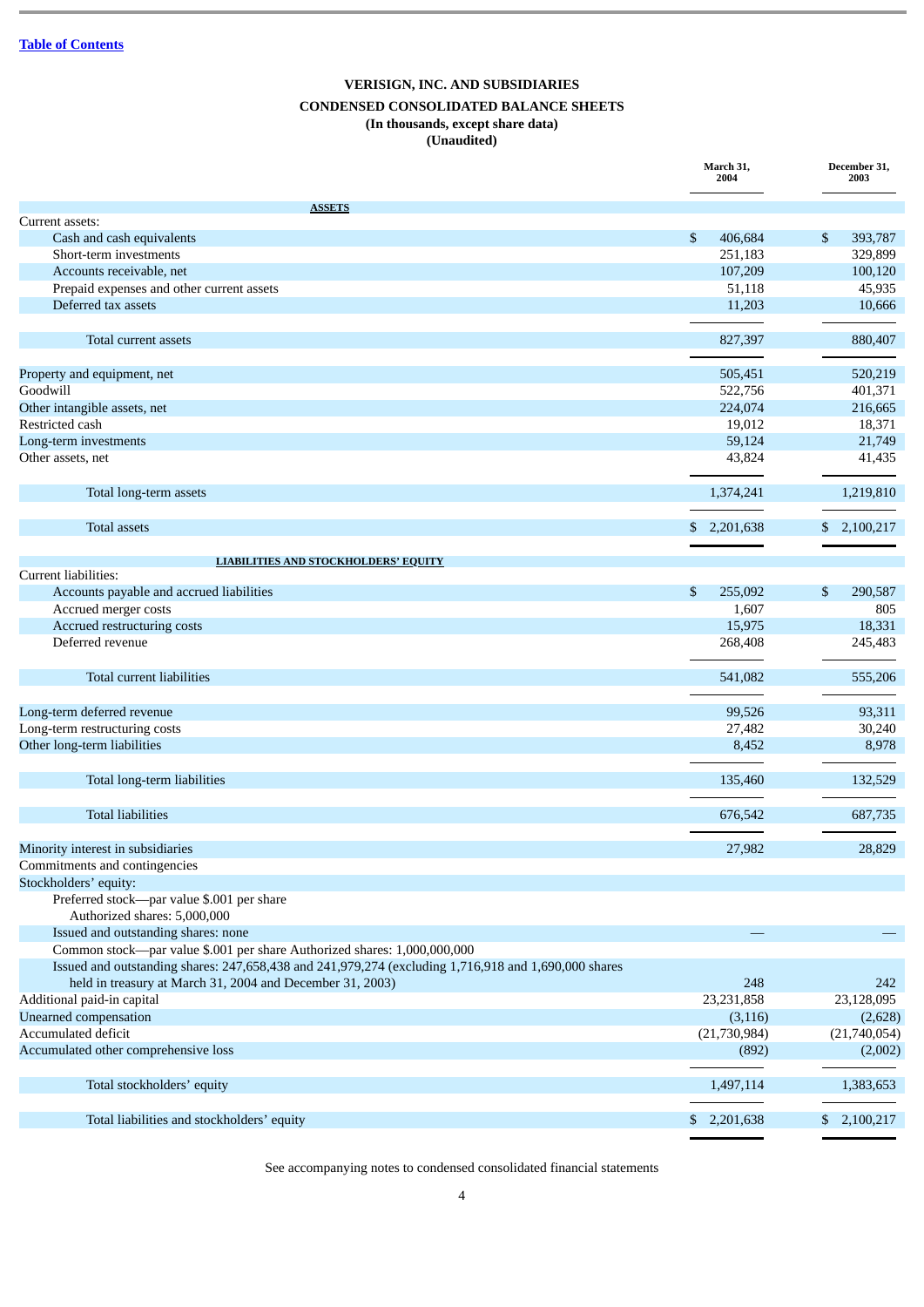# **VERISIGN, INC. AND SUBSIDIARIES CONDENSED CONSOLIDATED STATEMENTS OF OPERATIONS (In thousands, except per share data) (Unaudited)**

<span id="page-4-0"></span>

|                                         |             | <b>Three Months Ended</b><br>March 31, |
|-----------------------------------------|-------------|----------------------------------------|
|                                         | 2004        | 2003                                   |
| <b>Revenues</b>                         | \$229,113   | \$269,758                              |
| Costs and expenses:                     |             |                                        |
| Cost of revenues                        | 91,482      | 115,829                                |
| Sales and marketing                     | 40,170      | 52,562                                 |
| Research and development                | 16,707      | 13,777                                 |
| General and administrative              | 35,239      | 46,865                                 |
| Restructuring and other charges         | 15,507      | 20,513                                 |
| Amortization of other intangible assets | 15,110      | 54,902                                 |
|                                         |             |                                        |
| Total costs and expenses                | 214,215     | 304,448                                |
| Operating income (loss)                 | 14,898      | (34,690)                               |
| Other income (expense), net             | 739         | (13, 894)                              |
|                                         |             |                                        |
| Income (loss) before income taxes       | 15,637      | (48, 584)                              |
| Income tax expense                      | (6, 567)    | (4, 852)                               |
| Net income (loss)                       | \$<br>9,070 | \$ (53,436)                            |
|                                         |             |                                        |
| Net income (loss) per share:            |             |                                        |
| <b>Basic</b>                            | \$<br>0.04  | \$<br>(0.22)                           |
|                                         |             |                                        |
| Diluted                                 | 0.04<br>\$  | (0.22)                                 |
|                                         |             |                                        |
| Shares used in per share computation:   |             |                                        |
| <b>Basic</b>                            | 244,362     | 238,208                                |
|                                         |             |                                        |
| Diluted                                 | 248,162     | 238,208                                |
|                                         |             |                                        |

See accompanying notes to condensed consolidated financial statements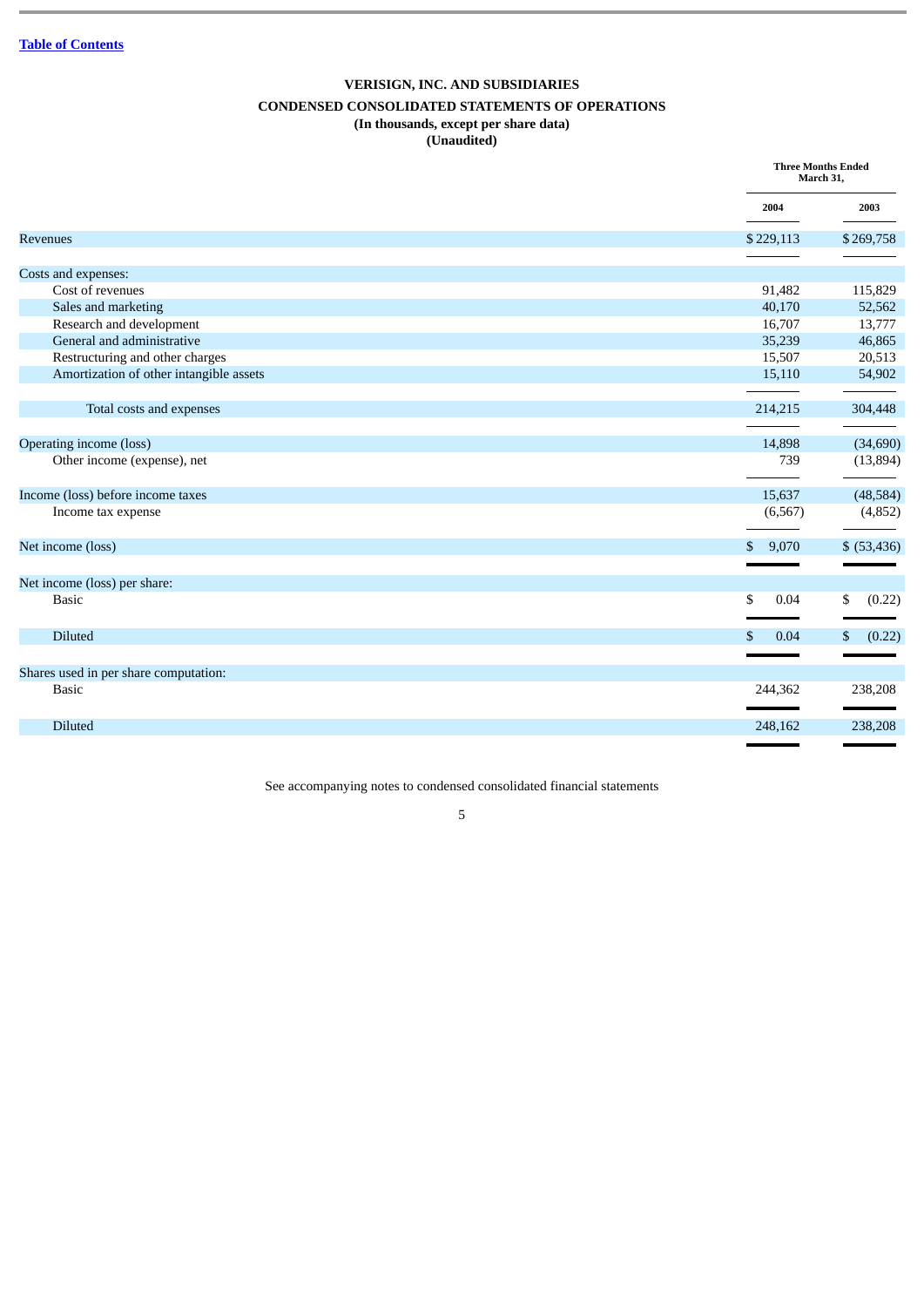# **VERISIGN, INC. AND SUBSIDIARIES CONDENSED CONSOLIDATED STATEMENTS OF CASH FLOWS (In thousands) (Unaudited)**

<span id="page-5-0"></span>

|                                                                                               | March 31,   | <b>Three Months Ended</b> |
|-----------------------------------------------------------------------------------------------|-------------|---------------------------|
|                                                                                               | 2004        | 2003                      |
| Cash flows from operating activities:                                                         |             |                           |
| Net income (loss)                                                                             | 9,070<br>\$ | $$$ (53,436)              |
| Adjustments to reconcile net income (loss) to net cash provided by operating activities:      |             |                           |
| Depreciation and amortization of property and equipment                                       | 21,507      | 29,657                    |
| Amortization of other intangible assets                                                       | 15,110      | 54,902                    |
| Provision for doubtful accounts                                                               | 301         | 3,742                     |
| Non-cash restructuring and other charges                                                      | 12,705      | 9,260                     |
| Net loss on sale and impairment of investments                                                | 3,308       | 16,541                    |
| Minority interest in net income (loss) of subsidiary                                          | 293         | (165)                     |
| Tax benefit associated with stock options                                                     | 7,741       |                           |
| Deferred income taxes                                                                         | (537)       | 3.633                     |
| Amortization of unearned compensation                                                         | 641         | 4,258                     |
| Changes in operating assets and liabilities:                                                  |             |                           |
| Accounts receivable                                                                           | (4, 423)    | 10,959                    |
| Prepaid expenses and other current assets                                                     | (3, 812)    | (8,778)                   |
| Accounts payable and accrued liabilities                                                      | (42, 405)   | 18,163                    |
| Deferred revenue                                                                              | 28,003      | 11,581                    |
|                                                                                               |             |                           |
| Net cash provided by operating activities                                                     | 47,502      | 100,317                   |
|                                                                                               |             |                           |
| Cash flows from investing activities:                                                         |             |                           |
| Purchases of investments                                                                      | (61,215)    | (86,754)                  |
| Proceeds from maturities and sales of investments                                             | 97.607      | 49,058                    |
| Purchases of property and equipment                                                           | (14,709)    | (22, 215)                 |
| Net cash paid in business combinations                                                        | (70, 963)   |                           |
| Merger related costs                                                                          | (746)       | (4, 925)                  |
| Other assets                                                                                  | (436)       | (22)                      |
|                                                                                               |             |                           |
| Net cash used in investing activities                                                         | (50, 462)   | (64, 858)                 |
|                                                                                               |             |                           |
| Cash flows from financing activities:                                                         |             |                           |
| Proceeds from issuance of common stock from option exercises and employee stock purchase plan | 17,455      | 6,126                     |
| Proceeds from sale of stock from consolidated subsidiary                                      | 379         |                           |
| Repayment of debt                                                                             | (2,703)     | (4,282)                   |
|                                                                                               |             |                           |
| Net cash provided by financing activities                                                     | 15,131      | 1,844                     |
|                                                                                               |             |                           |
|                                                                                               | 726         |                           |
| Effect of exchange rate changes                                                               |             | (1,614)                   |
|                                                                                               |             |                           |
| Net increase in cash and cash equivalents                                                     | 12,897      | 35,689                    |
| Cash and cash equivalents at beginning of period                                              | 393,787     | 282,288                   |
|                                                                                               |             |                           |
| Cash and cash equivalents at end of period                                                    | \$406.684   | \$317,977                 |
|                                                                                               |             |                           |

See accompanying notes to condensed consolidated financial statements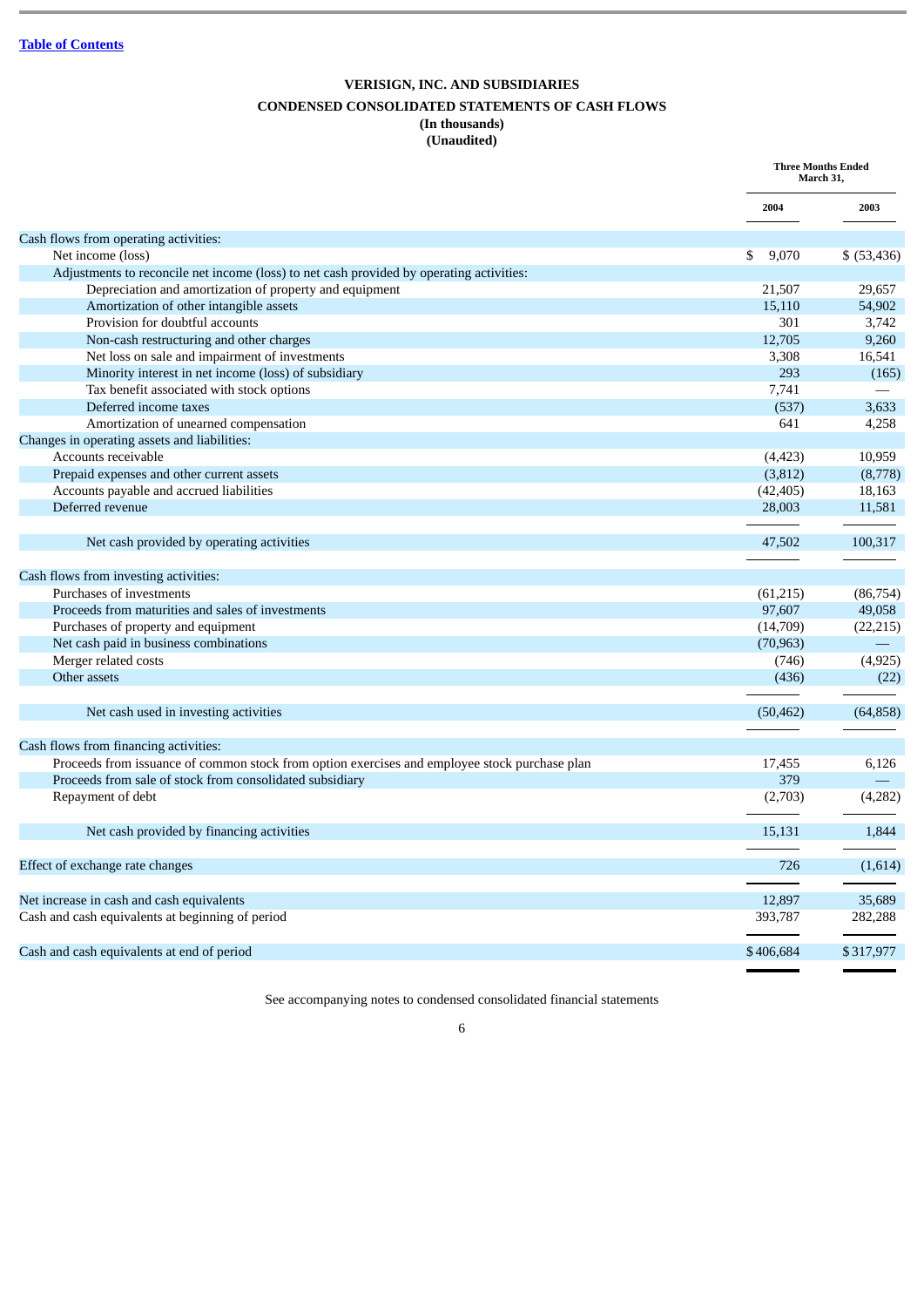# **VERISIGN, INC. AND SUBSIDIARIES NOTES TO CONDENSED CONSOLIDATED FINANCIAL STATEMENTS (UNAUDITED)**

# <span id="page-6-0"></span>**Note 1. Basis of Presentation**

The accompanying interim unaudited condensed consolidated balance sheets, statements of operations and cash flows reflect all adjustments, consisting of normal recurring adjustments and other adjustments, that are, in the opinion of management, necessary for a fair presentation of the financial position of VeriSign, Inc. and its subsidiaries ("VeriSign" or "the Company"), at March 31, 2004, and the results of operations and cash flows for the interim periods ended March 31, 2004 and 2003.

The accompanying unaudited condensed consolidated financial statements have been prepared by VeriSign in accordance with the instructions for Form 10-Q pursuant to the rules and regulations of the Securities and Exchange Commission ("SEC") and, therefore, do not include all information and notes normally provided in audited financial statements and should be read in conjunction with VeriSign's consolidated financial statements for the year ended December 31, 2003 included in the annual report previously filed on Form 10-K.

The results of operations for any interim period are not necessarily indicative, nor comparable to the results of operations for any other interim period or for a full fiscal year. The carrying amount of cash and cash equivalents, investments, accounts receivable, and accounts payable and accrued liabilities approximate their respective fair values.

#### **Note 2. Business Combinations**

During February 2004, VeriSign completed its acquisition of Guardent, a privately held provider of managed security services. VeriSign paid approximately \$135 million for all the outstanding shares of capital stock of Guardent, of which approximately \$65 million was in cash and the remainder in VeriSign common stock. The acquisition has been accounted for as a purchase and, accordingly, the total purchase price has been allocated to the tangible and intangible assets acquired and the liabilities assumed based on their respective fair values on the acquisition date. Guardent's results of operations have been included in the consolidated financial statements from its date of acquisition. As a result of the acquisition of Guardent, VeriSign recorded goodwill of \$114.1 million and intangible assets of \$22.2 million, which have been assigned to the Internet Services segment. The acquisition of Guardent was considered strategic as it closely fit with our existing MSS business. The goodwill represents the excess value over both tangible and intangible assets acquired. The company attributes the goodwill in this transaction to managements's belief that the acquisition is a strategic fit with its existing business and will create an unmatched breadth of service and consulting offerings, delivered from a global infrastructure that is highly scalable and offers reliable, state-of-the-art managed security services.

The following table summarizes the estimated fair value of the assets acquired and liabilities assumed at the date of acquisition:

|                                     | February 27,<br>2004 | <b>Amortization</b><br>Period |
|-------------------------------------|----------------------|-------------------------------|
|                                     | (In thousands)       | (Years)                       |
| Current assets                      | \$<br>5,139          |                               |
| Property and equipment, net         | 4,735                |                               |
| Other long-term assets              | 1,096                | 二                             |
| Goodwill                            | 114,069              |                               |
| Customer contracts and relationship | 13,200               | $5 - 6$                       |
| Non-compete agreement               | 5,700                | 3                             |
| Technology in place                 | 3,200                | $1 - 3$                       |
| <b>Backlog</b>                      | 100                  |                               |
|                                     |                      |                               |
| Total assets acquired               | 147,239              |                               |
|                                     |                      |                               |
| Total liabilities assumed           | (6,017)              |                               |
|                                     |                      |                               |
| Net assets acquired                 | 141,222<br>S.        |                               |
|                                     |                      |                               |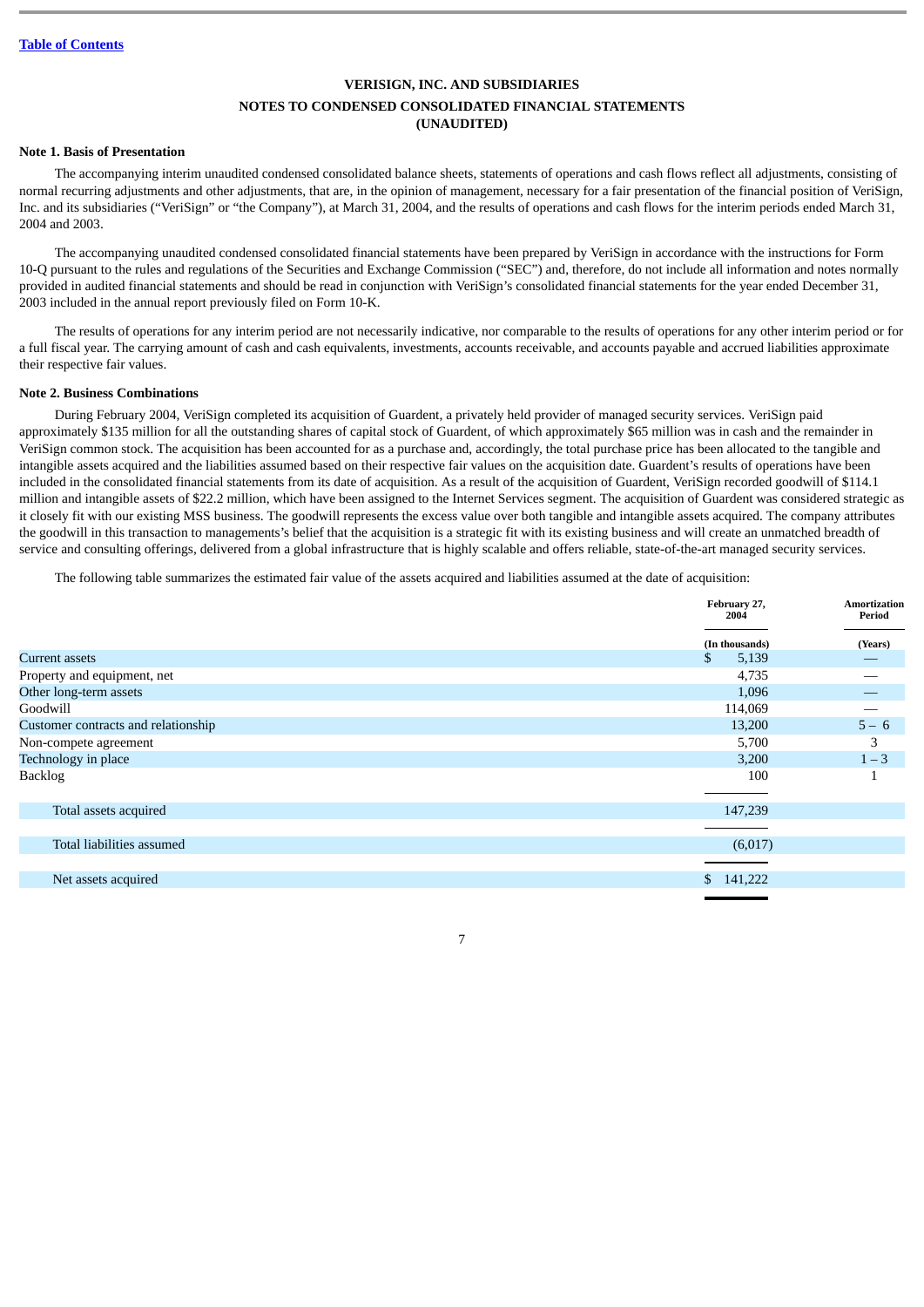# **NOTES TO CONDENSED CONSOLIDATED FINANCIAL STATEMENTS—(Continued)**

#### **Note 3. Stock Compensation Plans and Unearned Compensation**

At March 31, 2004, VeriSign had four stock-based employee compensation plans, including two terminated plans under which options are outstanding but no further grants can be made, and two active plans. VeriSign accounts for these plans under the recognition and measurement principles of Accounting Principles Board ("APB") Opinion No. 25, *"Accounting for Stock Issued to Employees."* The following table illustrates the effect on net loss and net loss per share if VeriSign had applied the fair value recognition provisions of Statement of Financial Accounting Standards ("SFAS") No. 123, *"Accounting for Stock-Based Compensation,"* to stock-based employee compensation:

|                                                                                                     | <b>Three Months Ended</b><br>March 31,   |              |
|-----------------------------------------------------------------------------------------------------|------------------------------------------|--------------|
|                                                                                                     | 2004                                     | 2003         |
|                                                                                                     | (In thousands, except<br>per share data) |              |
| Net income (loss), as reported                                                                      | \$<br>9,070                              | \$ (53, 436) |
| Add: Unearned compensation, net of tax                                                              | 641                                      | 4,258        |
| Deduct: Equity-based compensation determined under the fair value method for all awards, net of tax | (34,208)                                 | (42, 178)    |
|                                                                                                     |                                          |              |
| Pro forma net loss                                                                                  | \$(24,497)                               | \$ (91,356)  |
|                                                                                                     |                                          |              |
| Basic:                                                                                              |                                          |              |
| As reported                                                                                         | \$<br>0.04                               | (0.22)<br>\$ |
| Pro forma equity-based compensation                                                                 | (0.14)                                   | (0.16)       |
|                                                                                                     |                                          |              |
| Pro forma net loss per share                                                                        | (0.10)<br>\$                             | (0.38)<br>\$ |
|                                                                                                     |                                          |              |
| Diluted:                                                                                            |                                          |              |
| As reported                                                                                         | \$<br>0.04                               | (0.22)<br>\$ |
| Pro forma equity-based compensation                                                                 | (0.14)                                   | (0.16)       |
|                                                                                                     |                                          |              |
| Pro forma net loss per share                                                                        | (0.10)<br>S.                             | (0.38)<br>\$ |
|                                                                                                     |                                          |              |

The fair value of stock options and Employee Stock Purchase Plan options was estimated on the date of grant using the Black-Scholes option-pricing model. The following table sets forth the weighted-average assumptions used to calculate the fair value of the stock options and Employee Stock Purchase Plan options for each period presented:

| <b>Three Months Ended</b><br>March 31, |            |
|----------------------------------------|------------|
| 2004                                   | 2003       |
|                                        |            |
| 89%                                    | 108%       |
| 2.15%                                  | 2.49%      |
| 2.7 years                              | 3.5 years  |
| zero                                   | zero       |
|                                        |            |
| 58%                                    | 108%       |
| 1.26%                                  | 1.38%      |
| 1.25 years                             | 1.25 years |
| zero                                   | zero       |
|                                        |            |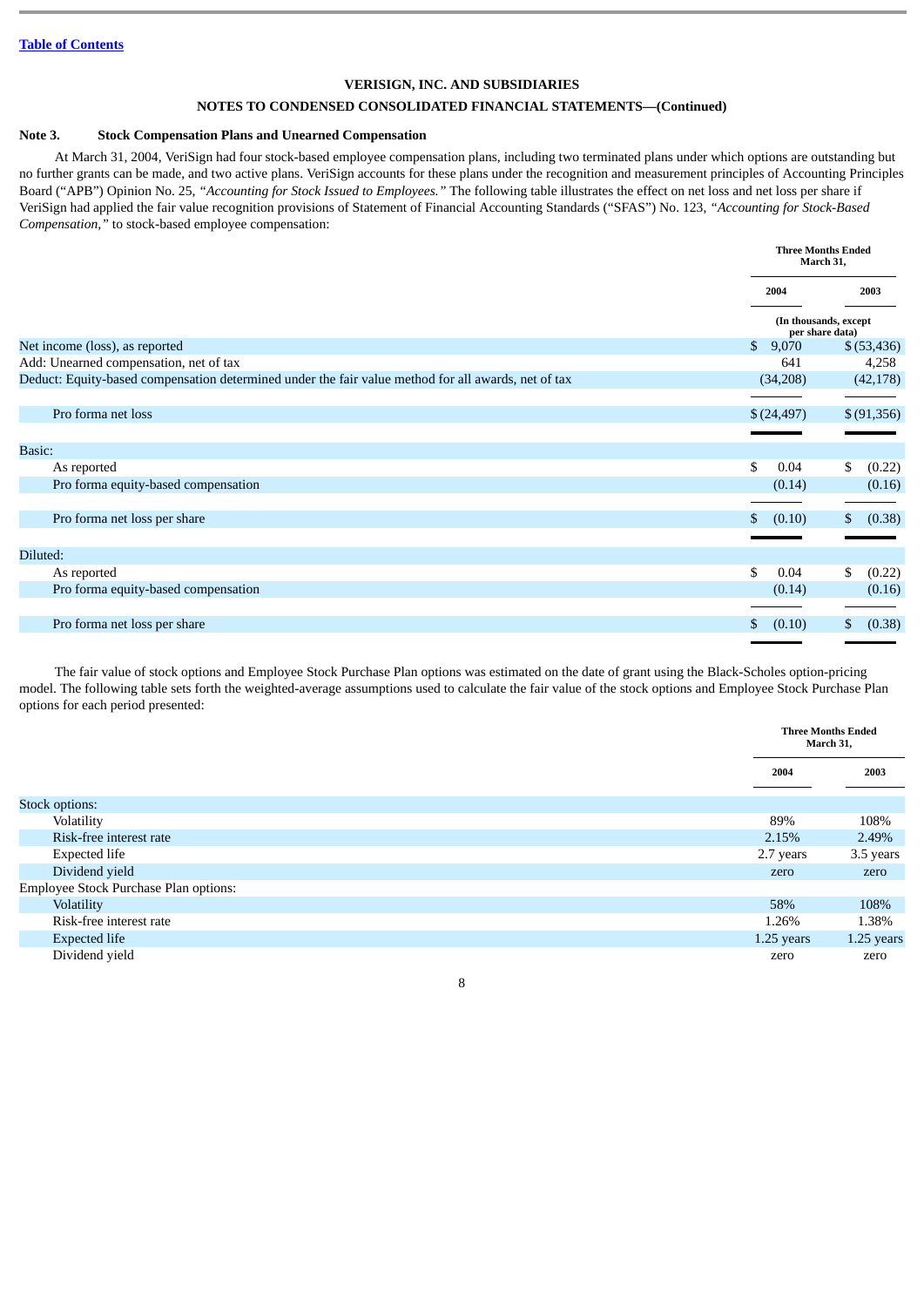# **NOTES TO CONDENSED CONSOLIDATED FINANCIAL STATEMENTS—(Continued)**

# **Note 4. Restructuring and Other Charges**

# *2003 Restructuring Plan*

VeriSign recorded restructuring and other charges of \$15.5 million during the quarter ended March 31, 2004.

#### *Workforce reduction*

Workforce reduction charges relate primarily to severance and fringe benefits. VeriSign recorded workforce reduction charges of \$1.6 million and a workforce reduction of approximately 35 employees during the quarter ended March 31, 2004.

#### *Excess facilities*

VeriSign recorded charges of approximately \$1.1 million during the quarter ended March 31, 2004 for excess facilities that were abandoned relating to lease terminations and non-cancelable lease costs. To determine the lease loss, which is the loss after the Company's cost recovery efforts from subleasing an abandoned building or separable portion thereof, certain estimates were made related to the (1) time period over which the relevant space would remain vacant, (2) sublease terms, and (3) sublease rates, including common area charges.

#### *Exit costs*

VeriSign recorded other exit costs consisting mainly of contract termination fees totaling approximately \$0.1 million during the quarter ended March 31, 2004.

#### *Other charges*

In accordance with SFAS No. 144, "*Accounting for the Impairment or Disposal of Long-Lived Assets*", VeriSign recorded an asset impairment charge of approximately \$12.7 million during the quarter ended March 31, 2004 related to a service whose cash flows did not sustain the value of the assets employed to deliver the service. Estimates were made to determine the fair market value of the assets based on third party resale values and management judgment of the fair value of similar used equipment.

Restructuring and other charges associated with the 2003 restructuring plan that were recorded during the quarter ended March 31, 2004 are as follows:

|                                       | <b>Three Months Ended</b><br>March 31, 2004 |
|---------------------------------------|---------------------------------------------|
|                                       | (In thousands)                              |
| Workforce reduction                   | \$<br>1,572                                 |
| Excess facilities                     | 1,124                                       |
| Exit costs                            | 106                                         |
|                                       |                                             |
| Subtotal                              | 2,802                                       |
| Other charges                         | 12,705                                      |
|                                       |                                             |
| Total restructuring and other charges | 15,507<br>\$                                |
|                                       |                                             |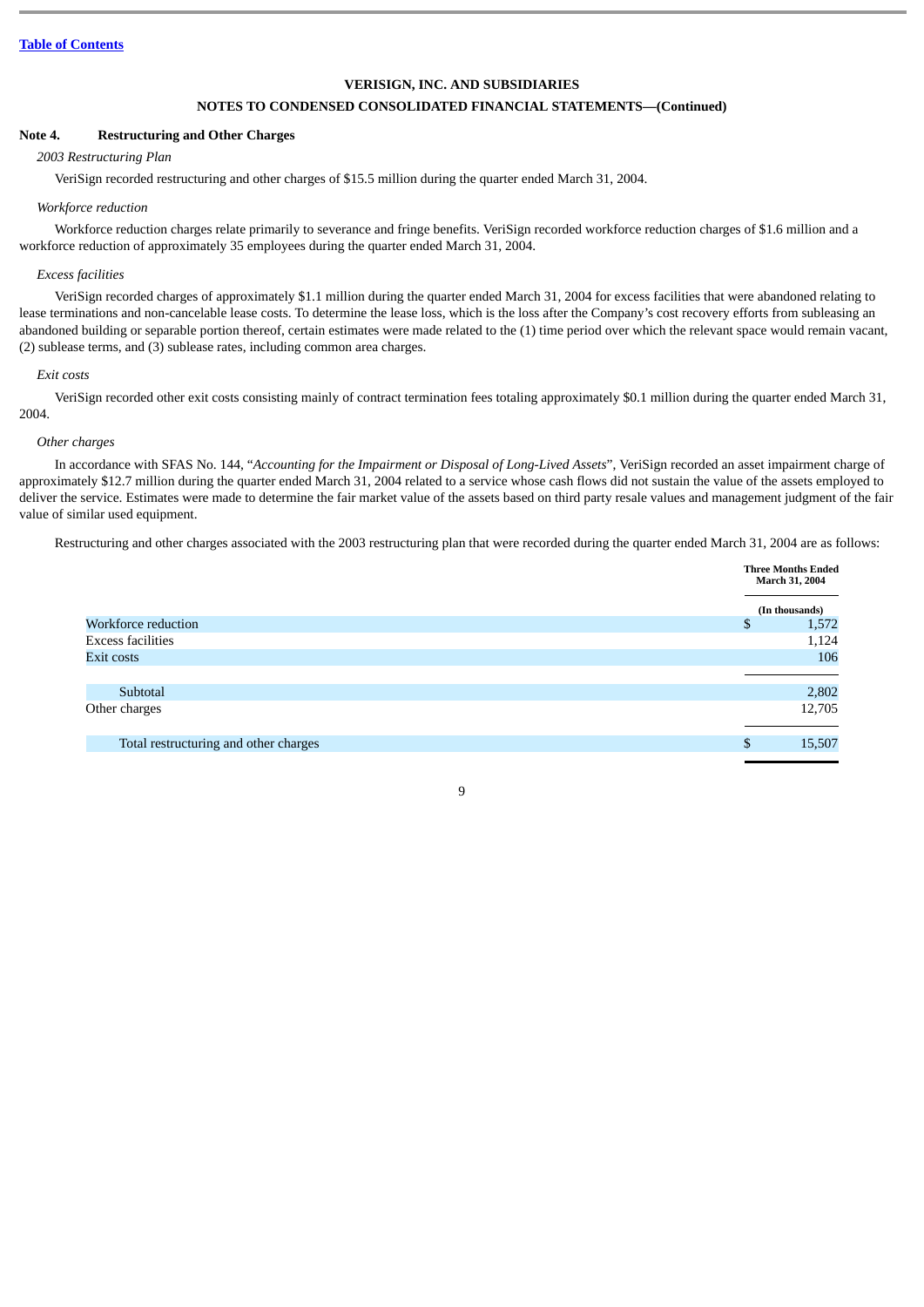# **NOTES TO CONDENSED CONSOLIDATED FINANCIAL STATEMENTS—(Continued)**

At March 31, 2004, the accrued liability associated with the 2003 restructuring plan was \$31.4 million and consisted of the following:

|                                | <b>Accrued</b><br><b>Restructuring</b><br>Costs at<br>December 31,<br>2003 |        |               |        | <b>Reversals and</b><br><b>Gross</b><br><b>Adjustments to</b><br><b>Restructuring</b><br>Restructuring<br><b>Charges</b><br><b>Charges</b> |                | <b>Net</b><br>Restructuring<br><b>Charges</b> |        | Non-Cash<br><b>Restructuring</b><br><b>Charges</b> |          | Cash<br><b>Payments</b> | <b>Accrued</b><br><b>Restructuring</b><br>Costs at<br>March 31,<br>2004 |        |
|--------------------------------|----------------------------------------------------------------------------|--------|---------------|--------|--------------------------------------------------------------------------------------------------------------------------------------------|----------------|-----------------------------------------------|--------|----------------------------------------------------|----------|-------------------------|-------------------------------------------------------------------------|--------|
|                                |                                                                            |        |               |        |                                                                                                                                            | (In thousands) |                                               |        |                                                    |          |                         |                                                                         |        |
| Workforce reduction            | \$                                                                         | 5,396  | <sup>\$</sup> | 1,572  | $\mathfrak{S}$                                                                                                                             |                | \$.                                           | 1,572  | \$                                                 |          | (2,365)                 | \$                                                                      | 4,603  |
| <b>Excess facilities</b>       |                                                                            | 26,392 |               | 1,124  |                                                                                                                                            | 311            |                                               | 1,435  |                                                    |          | (1,232)                 |                                                                         | 26,595 |
| Exit costs                     |                                                                            |        |               | 106    |                                                                                                                                            |                |                                               | 106    |                                                    |          | (100)                   |                                                                         | 6      |
|                                |                                                                            |        |               |        |                                                                                                                                            |                |                                               |        |                                                    |          |                         |                                                                         |        |
| <b>Subtotal</b>                | \$.                                                                        | 31,788 | $\mathbf{s}$  | 2,802  | $\mathbb{S}$                                                                                                                               | 311            | $\mathbb{S}$                                  | 3,113  | \$                                                 |          | \$ (3,697)              | \$                                                                      | 31,204 |
| Other charges                  |                                                                            | 564    |               | 12,705 |                                                                                                                                            |                |                                               | 12,705 |                                                    | (12,705) | (326)                   |                                                                         | 238    |
|                                |                                                                            |        |               |        |                                                                                                                                            |                |                                               |        |                                                    |          |                         |                                                                         |        |
| Total restructuring and other  |                                                                            |        |               |        |                                                                                                                                            |                |                                               |        |                                                    |          |                         |                                                                         |        |
| charges                        | \$                                                                         | 32,352 | $\mathbb{S}$  | 15,507 | $\mathbb{S}$                                                                                                                               | 311            | $\mathbb{S}$                                  | 15,818 |                                                    | (12,705) | (4,023)                 | $\mathbb{S}$                                                            | 31,442 |
|                                |                                                                            |        |               |        |                                                                                                                                            |                |                                               |        |                                                    |          |                         |                                                                         |        |
| Included in current portion of |                                                                            |        |               |        |                                                                                                                                            |                |                                               |        |                                                    |          |                         |                                                                         |        |
| accrued restructuring costs    | \$                                                                         | 11,835 |               |        |                                                                                                                                            |                |                                               |        |                                                    |          |                         | $\mathfrak{S}$                                                          | 11,772 |
|                                |                                                                            |        |               |        |                                                                                                                                            |                |                                               |        |                                                    |          |                         |                                                                         |        |
| Included in long term          |                                                                            |        |               |        |                                                                                                                                            |                |                                               |        |                                                    |          |                         |                                                                         |        |
| restructuring costs            | \$.                                                                        | 20,517 |               |        |                                                                                                                                            |                |                                               |        |                                                    |          |                         | \$                                                                      | 19,670 |
|                                |                                                                            |        |               |        |                                                                                                                                            |                |                                               |        |                                                    |          |                         |                                                                         |        |

#### *2002 Restructuring Plan*

VeriSign had no additional restructuring and other charges related to the 2002 restructuring plan for the quarter ended March 31, 2004 and recorded \$20.5 million during the quarter ended March 31, 2003.

#### *Workforce reduction*

Workforce reduction charges relating primarily to severance and fringe benefits totaled \$1.5 million during the quarter ended March 31, 2003 and there were no additional employees terminated during the quarter ended March 31, 2004 related to the 2002 restructuring plan.

# *Excess facilities*

VeriSign recorded \$8.7 million during the quarter ended March 31, 2003 for excess facilities that were abandoned relating to lease terminations and noncancelable lease costs. To determine the lease loss, which is the loss after the Company's cost recovery efforts from subleasing an abandoned building or separable portion thereof, certain estimates were made related to the (1) time period over which the relevant space would remain vacant, (2) sublease terms, and (3) sublease rates, including common area charges.

# *Exit costs*

VeriSign recorded exit costs during the quarter ended March 31, 2003 totaling \$1.0 million.

#### *Other charges*

As part of the Company's efforts to rationalize, integrate and align resources, VeriSign recorded charges of \$9.3 million during the quarter ended March 31, 2003, which consisted primarily of the write-off of computer software.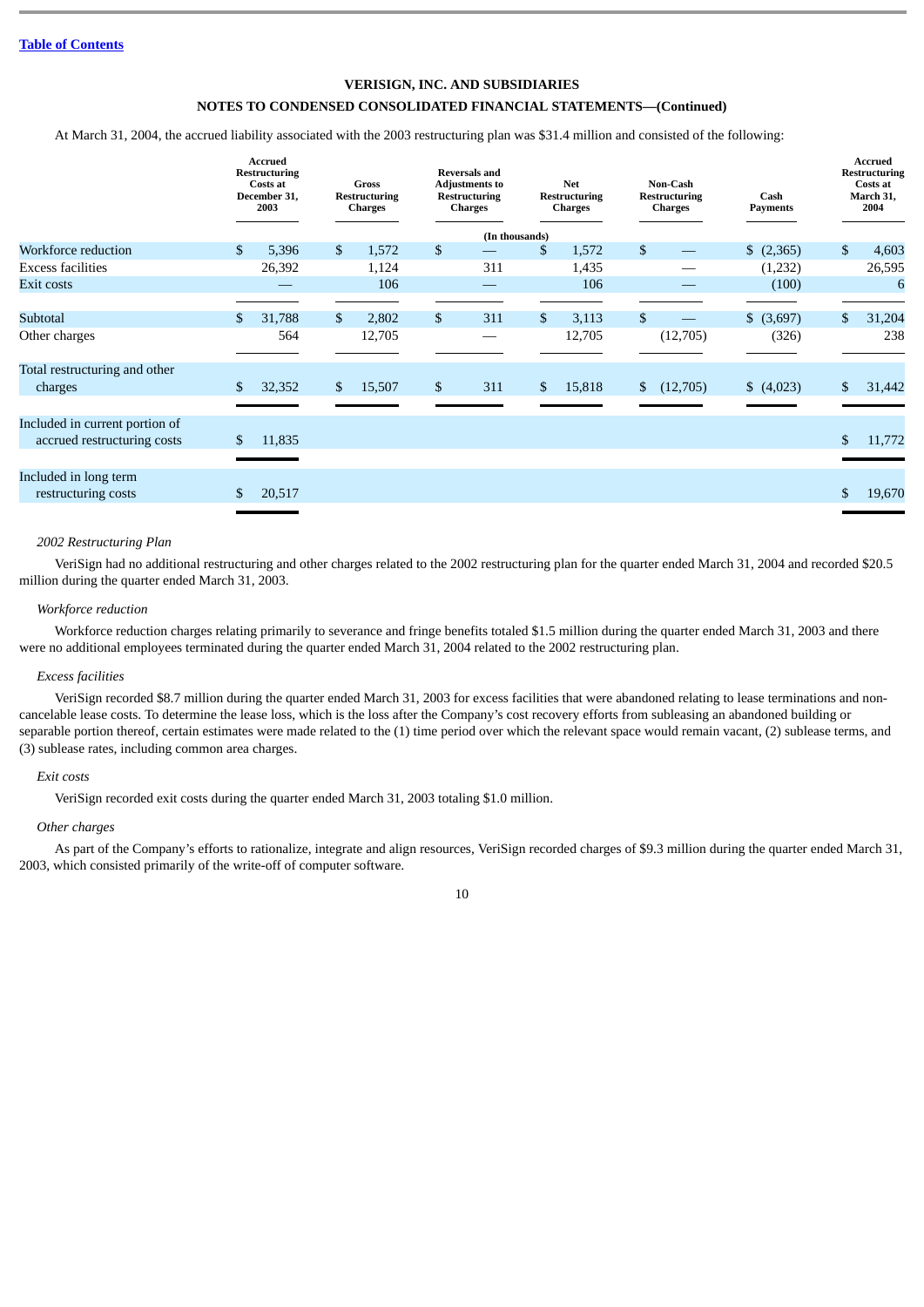# **NOTES TO CONDENSED CONSOLIDATED FINANCIAL STATEMENTS—(Continued)**

Restructuring and other charges associated with the 2002 restructuring plan that were recorded during the quarter ended March 31, 2003 are as follows:

| <b>Three Months Ended</b><br>March 31, 2003 |                |
|---------------------------------------------|----------------|
|                                             | (In thousands) |
| \$                                          | 1,545          |
|                                             | 8,694          |
|                                             | 1,014          |
|                                             |                |
|                                             | 11,253         |
|                                             | 9,260          |
|                                             |                |
|                                             | 20,513         |
|                                             | \$             |

At March 31, 2004, the accrued liability associated with the 2002 restructuring plan was \$12.0 million and consisted of the following:

|                                                            |     | <b>Accrued</b><br>Restructuring<br>Costs at<br>December 31,<br>2003 | Cash<br><b>Payments</b><br>(In thousands) |               | <b>Accrued</b><br><b>Restructuring</b><br>Costs at<br>March 31,<br>2004 |
|------------------------------------------------------------|-----|---------------------------------------------------------------------|-------------------------------------------|---------------|-------------------------------------------------------------------------|
| Workforce reduction                                        | \$  | 53                                                                  | \$<br>(38)                                | \$            | 15                                                                      |
| Excess facilities                                          |     | 15,505                                                              | (4, 146)                                  |               | 11,359                                                                  |
| Exit costs                                                 |     | 661                                                                 | (20)                                      |               | 641                                                                     |
|                                                            |     |                                                                     |                                           |               |                                                                         |
| Subtotal                                                   | \$. | 16,219                                                              | \$ (4,204)                                | \$            | 12,015                                                                  |
| Other charges                                              |     |                                                                     |                                           |               |                                                                         |
| Total restructuring and other charges                      | \$  | 16,219                                                              | (4,204)                                   | \$            | 12,015                                                                  |
|                                                            |     |                                                                     |                                           |               |                                                                         |
| Included in current portion of accrued restructuring costs | \$  | 6,496                                                               |                                           | $\mathcal{S}$ | 4,203                                                                   |
|                                                            |     |                                                                     |                                           |               |                                                                         |
| Included in long term restructuring costs                  | \$  | 9,723                                                               |                                           | \$            | 7,812                                                                   |
|                                                            |     |                                                                     |                                           |               |                                                                         |

Amounts related to the lease terminations due to the abandonment of excess facilities will be paid over the respective lease terms, the longest of which extends through June 2014.

Future cash payments related to lease terminations due to the abandonment of excess facilities are expected to be as follows:

|                 | Contractual<br>Lease<br><b>Payments</b> | Anticipated<br><b>Sublease</b><br>Income | <b>Net</b> |
|-----------------|-----------------------------------------|------------------------------------------|------------|
|                 |                                         | (In thousands)                           |            |
| 2004 (9 months) | \$11,799                                | \$ (3,601)                               | \$8,198    |
| 2005            | 14,003                                  | (4,909)                                  | 9,094      |
| 2006            | 9,475                                   | (3,671)                                  | 5,804      |
| 2007            | 7,307                                   | (3,894)                                  | 3,413      |
| 2008            | 5,536                                   | (3,428)                                  | 2,108      |
| 2009            | 4,637                                   | (3,261)                                  | 1,376      |
| Thereafter      | 21,686                                  | (13, 725)                                | 7,961      |
|                 |                                         |                                          |            |
|                 | \$74,443                                | \$ (36,489)                              | \$37,954   |
|                 |                                         |                                          |            |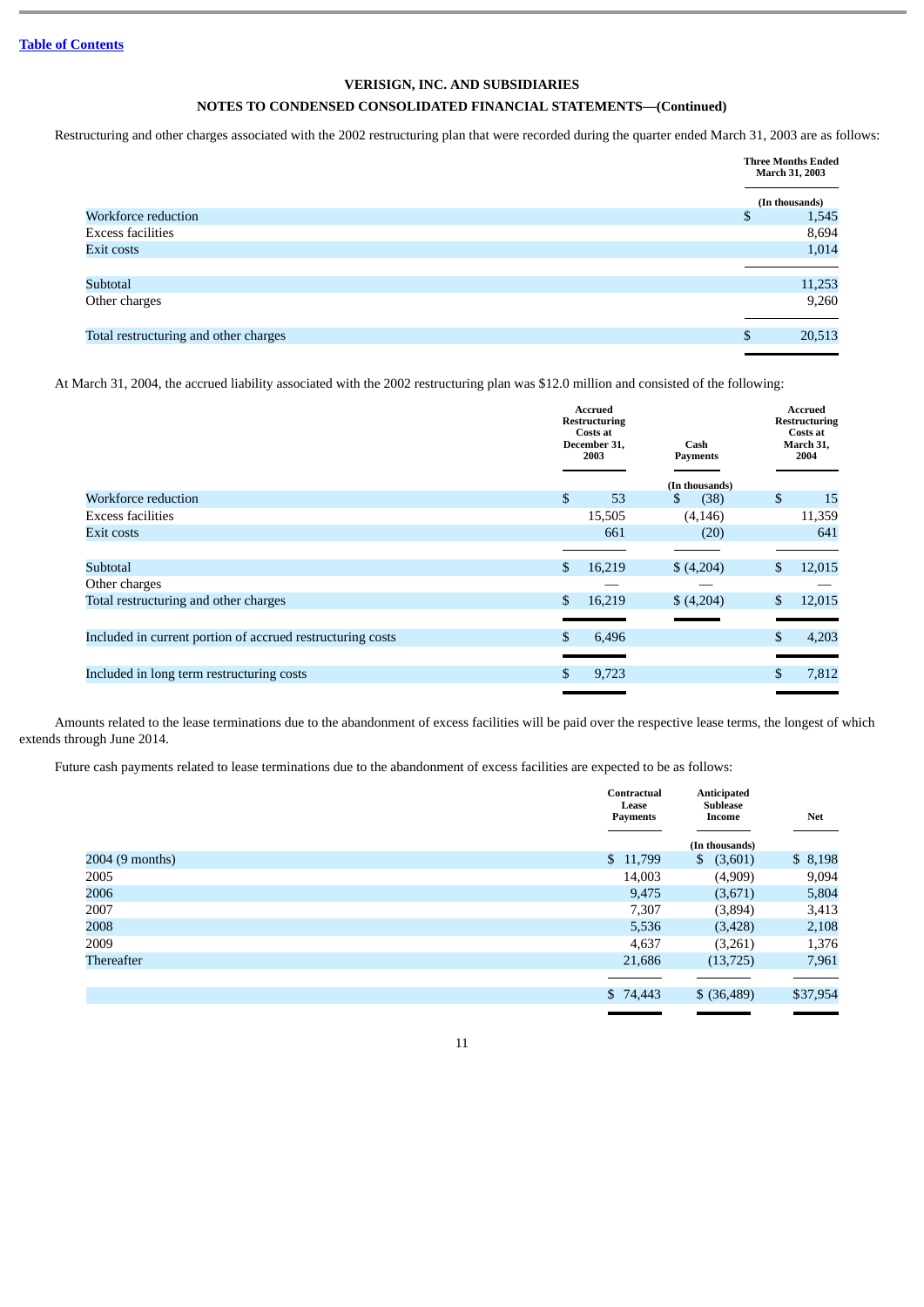# **NOTES TO CONDENSED CONSOLIDATED FINANCIAL STATEMENTS—(Continued)**

# **Note 5. Goodwill and Other Intangible Assets**

Purchased goodwill and certain indefinite-lived intangibles are not amortized but are subject to testing for impairment on at least an annual basis.

A two-step evaluation to assess goodwill for impairment is required. First, the fair value of each reporting unit is compared to its carrying value. If the fair value exceeds the carrying value, goodwill and other intangible assets are not considered to be impaired and proceeding to the second step is not required. If the carrying value of any reporting unit exceeds its fair value, then the implied fair value of the reporting unit's goodwill and other intangible assets must be determined and compared to the carrying value of its goodwill and other intangible assets (the second step). If the carrying value of a reporting unit's goodwill and other intangible assets exceeds its implied fair value, then an impairment charge equal to the difference is recorded.

The fair value of VeriSign's reporting units is determined using either the income or the market valuation approach or a combination thereof. Under the income approach, the fair value of the reporting unit is based on the present value of estimated future cash flows that the reporting unit is expected to generate over its remaining life. Under the market approach, the value of the reporting unit is based on an analysis that compares the value of the reporting unit to values of publicly traded companies in similar lines of business. Other intangible assets are valued using the income approach. In the application of the income and market valuation approaches, VeriSign is required to make estimates of future operating trends and judgments on discount rates and other variables. Actual future results related to assumed variables could differ from these estimates. VeriSign will perform its annual impairment test for goodwill and other intangible assets in the quarter ending June 30, 2004.

Goodwill, net of amortization, was adjusted for the quarter ended March 31, 2004 as follows:

|                      | Internet<br><b>Services</b><br>Group |   | <b>Communications</b><br><b>Services</b><br>Group | <b>Total</b> |
|----------------------|--------------------------------------|---|---------------------------------------------------|--------------|
|                      |                                      |   | (In thousands)                                    |              |
| December 31, 2003    | \$56,852                             | æ | 344,519                                           | \$401,371    |
| Guardent acquisition | 114,069                              |   |                                                   | 114,069      |
| Other acquisitions   | 2,303                                |   | 5,013                                             | 7,316        |
|                      |                                      |   |                                                   |              |
| March 31, 2004       | \$173,224                            | S | 349,532                                           | \$522,756    |
|                      |                                      |   |                                                   |              |

VeriSign's other intangible assets are comprised of:

|                                         | <b>Gross Carrying</b><br>Value | Accumulated<br><b>Amortization</b><br>and Impairment |           |
|-----------------------------------------|--------------------------------|------------------------------------------------------|-----------|
|                                         |                                | (In thousands)                                       |           |
| <b>Customer relationships</b>           | \$<br>263,591                  | (129,773)<br>\$                                      | \$133,818 |
| Technology in place                     | 156,402                        | (130, 279)                                           | 26,123    |
| Non-compete agreement                   | 6,718                          | (1,177)                                              | 5,541     |
| Trade name                              | 8,981                          | (8,913)                                              | 68        |
| Contracts with ICANN and customer lists | 711,349                        | (652, 825)                                           | 58,524    |
|                                         |                                |                                                      |           |
| Total other intangible assets           | \$1,147,041                    | (922, 967)<br>S                                      | \$224,074 |
|                                         |                                |                                                      |           |

**As of March 31, 2004**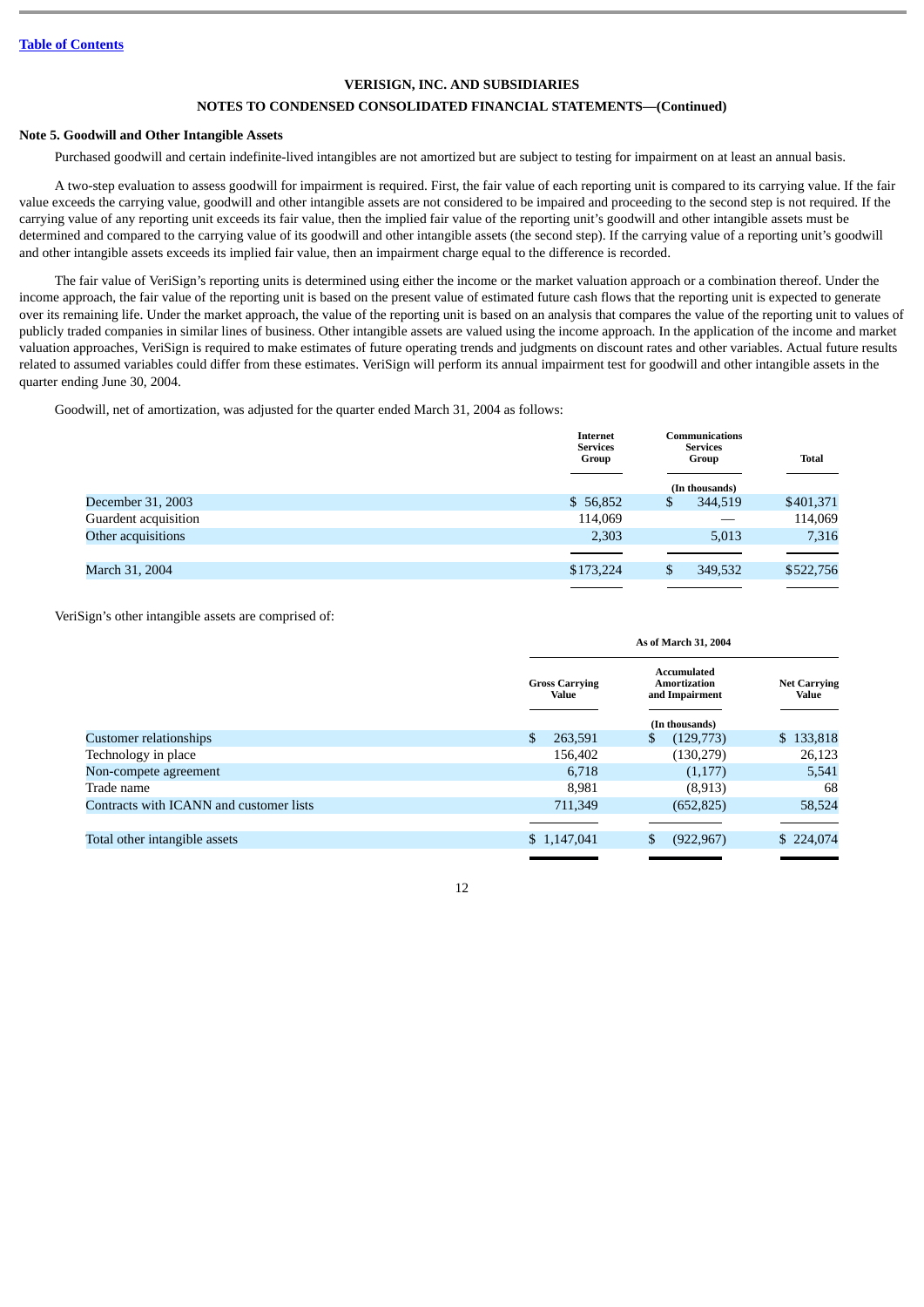# **VERISIGN, INC. AND SUBSIDIARIES NOTES TO CONDENSED CONSOLIDATED FINANCIAL STATEMENTS—(Continued)**

|                                         |                            | As of December 31, 2003                                        |           |  |
|-----------------------------------------|----------------------------|----------------------------------------------------------------|-----------|--|
|                                         | Gross<br>Carrying<br>Value | <b>Accumulated</b><br><b>Amortization</b><br>and<br>Impairment |           |  |
|                                         |                            | (In thousands)                                                 |           |  |
| Customer relationships                  | 263,591<br>\$              | \$ (120,630)                                                   | \$142,961 |  |
| Technology in place                     | 152,956                    | (128, 521)                                                     | 24,435    |  |
| Non-compete agreement                   | 1,019                      | (1,019)                                                        |           |  |
| Trade name                              | 8,914                      | (8,914)                                                        |           |  |
| Contracts with ICANN and customer lists | 698,042                    | (648,773)                                                      | 49,269    |  |
|                                         |                            |                                                                |           |  |
| Total other intangible assets           | \$1,124,522                | \$ (907, 857)                                                  | \$216,665 |  |
|                                         |                            |                                                                |           |  |

For the three months ended March 31, 2004 and 2003, amortization of other intangible assets was \$15.1 million and \$54.9 million, respectively.

Estimated future amortization expense related to other intangible assets at March 31, 2004 is as follows:

| \$<br>48,833<br>2004 (9 months)<br>63,769<br>2005 |
|---------------------------------------------------|
|                                                   |
|                                                   |
| 2006<br>55,847                                    |
| 49,793<br>2007                                    |
| 2008<br>3,829                                     |
| 1,733<br>2009                                     |
| 270<br><b>Thereafter</b>                          |
|                                                   |
| $\mathbb{S}$<br>224,074                           |

**(In thousands)**

#### **Note 6. Investments**

VeriSign invests in debt and equity securities of technology companies for business and strategic purposes. Investments in public companies are classified as "available-for-sale" and are included in short-term investments in the consolidated financial statements. These investments are carried at fair value based on quoted market prices. VeriSign reviews its investments in publicly traded companies on a regular basis to determine if any security has experienced an other-thantemporary decline in its fair value. VeriSign considers the investee company's cash position, earnings and revenue outlook, stock price performance over the past six months, liquidity and management, among other factors, in its review. If it is determined that an other-than-temporary decline in fair value exists in a marketable equity security, VeriSign records an investment loss in its consolidated statement of operations.

Investments in non-public companies where VeriSign owns less than 20% of the voting stock and has no indicators of significant influence are included in long-term investments in the consolidated balance sheets and are accounted for under the cost method. For these non-quoted investments, VeriSign regularly reviews the assumptions underlying the operating performance and cash flow forecasts based on information requested from these privately held companies. Generally, this information may be more limited, may not be as timely, and may be less accurate than information available from publicly traded companies. Assessing each investment's carrying value requires significant judgment by management. If it is determined that an other-than-temporary

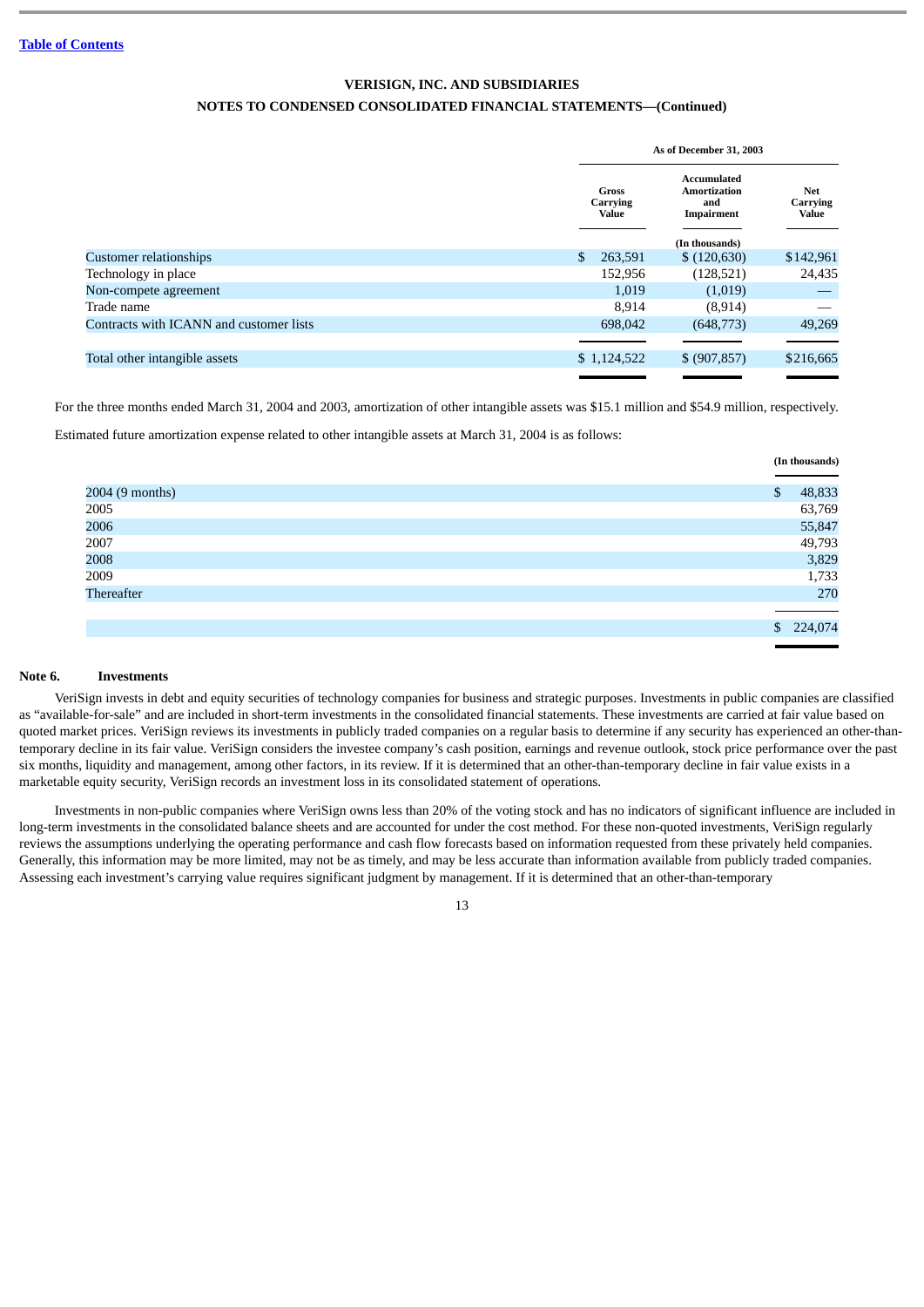#### **NOTES TO CONDENSED CONSOLIDATED FINANCIAL STATEMENTS—(Continued)**

decline exists in a non-public equity security, VeriSign writes down the investment to its fair value and records the related write-down as an investment loss in its consolidated statement of operations. Generally, if cash balances are insufficient to sustain the investee's operations for a six-month period and there are no current prospects of future funding for the investee, VeriSign considers the decline in fair value to be other-than-temporary. During the three months ended March 31, 2004 and 2003, VeriSign determined that the decline in value of certain of its public and non-public equity investments was other-than-temporary and recorded impairments of these investments, net of realized gains, totaling \$3.3 million and \$16.5 million, respectively.

From time to time, VeriSign may recognize revenues from companies in which it also has made an investment. In addition to its normal revenue recognition policies, VeriSign also considers the amount of other third-party investments in the company, its earnings and revenue outlook, and its operational performance in determining the propriety and amount of revenues to recognize. If the investment is made in the same quarter that revenues are recognized, VeriSign looks to the investments of other third parties made at that time to establish the fair value of VeriSign's investment in the company as well as to support the amount of revenues recognized. VeriSign typically makes its investments with others where its investment is less than 50% of the total financing round. VeriSign's policy is not to recognize revenue in excess of other investors' financing of the company. These arrangements are independent relationships and are not terminable unless the terms of the agreements are violated. For the three months ended March 31, 2004 and 2003, VeriSign recognized revenues totaling \$3.0 million and \$2.4 million, respectively, from customers, including VeriSign Affiliates, with whom it holds an equity investment.

#### **Note 7. Restricted Cash**

As of March 31, 2004 and December 31, 2003, VeriSign has pledged \$19.0 million and \$18.4 million, respectively, classified as restricted cash on the accompanying balance sheets, as collateral for standby letters of credit that guarantee certain of its contractual obligations, primarily relating to its real estate lease agreements, the longest of which is expected to mature in 2014. In addition, VeriSign established a trust during the first quarter of 2004 in the amount of \$45.0 million classified as long-term investments for its director and officer liability self-insurance coverage.

# **Note 8. Comprehensive Income (Loss)**

Comprehensive income (loss) consists of net income (loss) plus unrealized gains and losses on marketable securities classified as available-for-sale and foreign currency translation adjustments.

|                                                      |          | <b>Three Months Ended</b><br>March 31, |
|------------------------------------------------------|----------|----------------------------------------|
|                                                      | 2004     | 2003                                   |
|                                                      |          | (In thousands)                         |
| Net income (loss)                                    | \$9,070  | $$$ (53,436)                           |
| Change in unrealized gain on investments, net of tax | 383      | 414                                    |
| <b>Translation adjustments</b>                       | 726      | (1,614)                                |
|                                                      |          |                                        |
| Comprehensive income (loss)                          | \$10,179 | $$$ (54,636)                           |
|                                                      |          |                                        |

# **Note 9. Calculation of Net Income (Loss) Per Share**

Basic net income (loss) per share is computed by dividing net income (loss) (numerator) by the weighted-average number of shares of common stock outstanding (denominator) during the period. Diluted net income (loss) per share gives effect to stock options considered to be potential common shares, if dilutive, computed using the treasury stock method.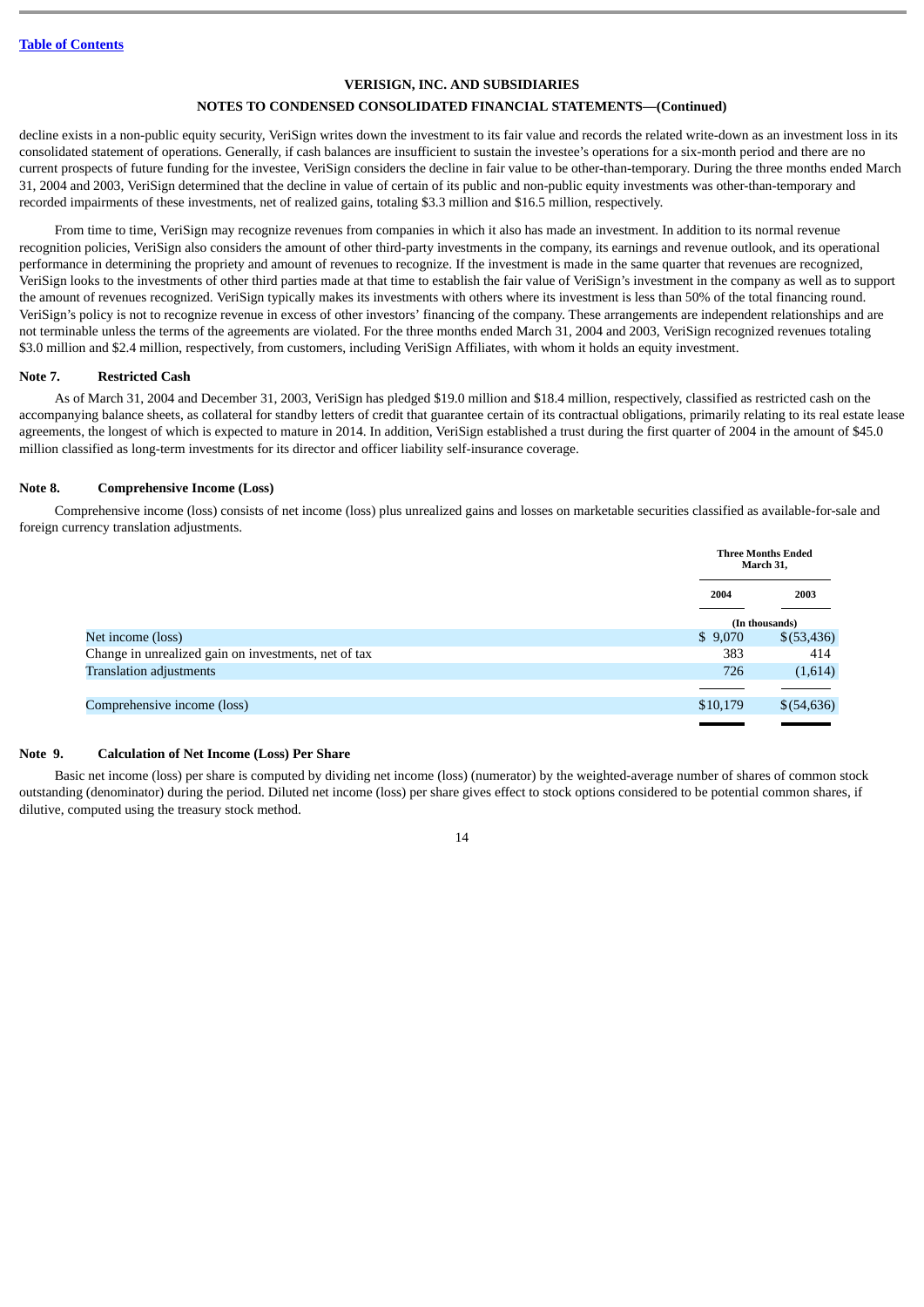# **VERISIGN, INC. AND SUBSIDIARIES NOTES TO CONDENSED CONSOLIDATED FINANCIAL STATEMENTS—(Continued)**

The following table represents the computation of basic and diluted net income (loss) per share:

|                                                    |             | <b>Three Months Ended</b><br>March 31,   |
|----------------------------------------------------|-------------|------------------------------------------|
|                                                    | 2004        | 2003                                     |
|                                                    |             | (In thousands, except<br>per share data) |
| Basic and diluted net income (loss) per share:     |             |                                          |
| Net income (loss)                                  | \$<br>9,070 | \$ (53,436)                              |
| Determination of basic and diluted shares:         |             |                                          |
|                                                    |             |                                          |
| Weighted-average common shares outstanding         | 244,362     | 238,208                                  |
| Potential common shares—dilutive stock options     | 3,800       |                                          |
|                                                    |             |                                          |
| Diluted weighted-average common shares outstanding | 248,162     | 238,208                                  |
|                                                    |             |                                          |
| Basic net income (loss) per share                  | 0.04        | (0.22)                                   |
|                                                    |             |                                          |
| Diluted net income (loss) per share                | 0.04        | (0.22)<br>S                              |
|                                                    |             |                                          |

For the three months ended March 31, 2004, VeriSign excluded 13,381,755 weighted-average stock options with an exercise price that exceeded the average fair market value of VeriSign's common stock for the period with a weighted-average exercise price of \$69.25 because their effect would have been antidilutive. For the three months ended March 31, 2003, VeriSign excluded 1,212,743 weighted-average common share equivalents with a weighted-average exercise price of \$5.56 because their effect would have been anti-dilutive. Weighted-average common share equivalents do not include stock options with an exercise price that exceeded the average fair market value of VeriSign's common stock for the period.

## **Note 10. Commitments and Contingencies**

*Legal proceedings*

VeriSign is engaged in complaints, lawsuits and investigations arising in the ordinary course of business. VeriSign believes that it has adequate legal defenses and that the ultimate outcome of these actions will not have a material effect on VeriSign's consolidated financial position and results of operations.

#### **Note 11. Segment Information**

# *Description of segments*

During 2004, VeriSign operates its business in two reportable segments: the Internet Services Group and the Communications Services Group. During 2003, VeriSign operated its business in three reportable segments: the Internet Services Group, the Communications Services Group and the Network Solutions business segment. The Network Solutions business provided domain name registration, and value added services such as business e-mail, websites, hosting and other web presence services.

The Internet Services Group consists of the Security Services business and Naming and Directory Services business. The Security Services business provides products and services to enterprises and organizations that want to establish and deliver secure Internet-based services for their customers and business partners, including the following types of services: enterprise security services, including VeriSign's managed security and authentication services, and ecommerce services, including Web trust and payment services. The Naming and Directory Services business provides registry services as the exclusive registry of domain names in the *.com* and *.net* gTLDs and certain ccTLDs, as well as providing certain value added services.

The Communications Services Group provides specialized managed communications services to wireline and wireless telecommunications carriers, cable companies and enterprise customers. VeriSign's managed communication service offerings include network services, intelligent database and directory services, application services, and billing and payment services.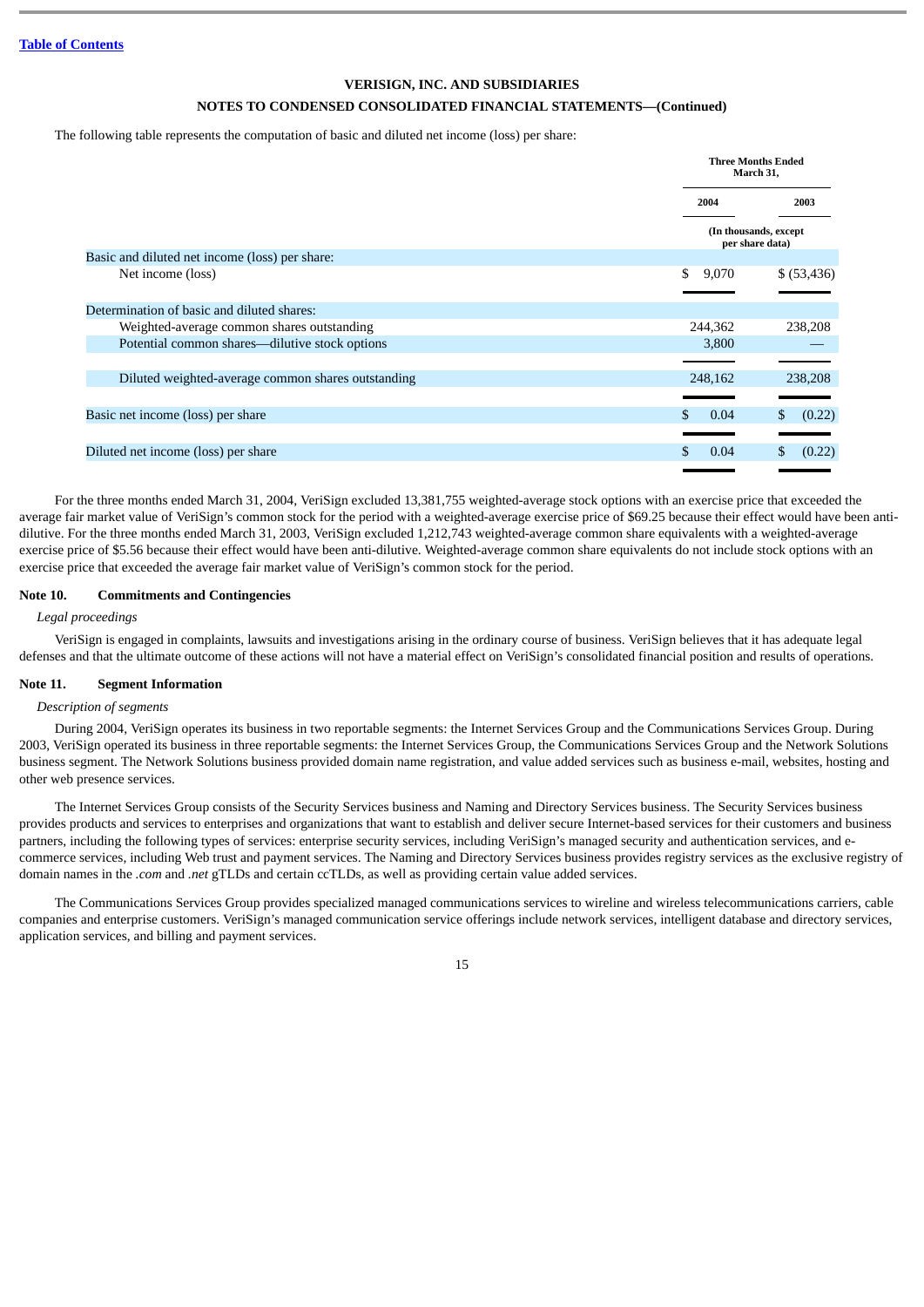# **NOTES TO CONDENSED CONSOLIDATED FINANCIAL STATEMENTS—(Continued)**

The segments were determined based primarily on how the chief operating decision maker ("CODM") views and evaluates VeriSign's operations. VeriSign's Chief Executive Officer has been identified as the CODM as defined by SFAS No. 131, "*Disclosures About Segments of an Enterprise and Related Information.*" Other factors, including customer base, homogeneity of products, technology and delivery channels, were also considered in determining the reportable segments. The performance of each segment is measured based on several metrics, including gross margin.

The following table reflects the results of VeriSign's reportable segments. The "Other" segment consists primarily of unallocated corporate expenses. These results are used, in part, by the CODM and by management, in evaluating the performance of, and in allocating resources to, each of the segments. Internal revenues and segment gross margin include transactions between segments that are intended to reflect an arm's length transfer at the best price available for comparable external transactions.

|                                    | Internet<br><b>Services</b><br>Group | Communications<br><b>Services</b><br>Group | Other     | <b>Total</b><br><b>Segments</b> |
|------------------------------------|--------------------------------------|--------------------------------------------|-----------|---------------------------------|
|                                    |                                      | (In thousands)                             |           |                                 |
| Three months ended March 31, 2004: |                                      |                                            |           |                                 |
| Revenues                           | \$130,076                            | \$<br>99.037                               |           | \$229,113                       |
| Cost of revenues                   | 28,488                               | 57,830                                     | 5,164     | 91,482                          |
|                                    |                                      |                                            |           |                                 |
| Gross margin                       | \$101,588                            | \$<br>41,207                               | \$(5,164) | \$137,631                       |

|                                    | Internet<br><b>Services</b><br>Group | <b>Communications</b><br><b>Services</b><br>Group | <b>Network</b><br><b>Solutions</b><br>(In thousands) | Other     | <b>Total</b><br><b>Segments</b> |
|------------------------------------|--------------------------------------|---------------------------------------------------|------------------------------------------------------|-----------|---------------------------------|
| Three months ended March 31, 2003: |                                      |                                                   |                                                      |           |                                 |
| Total revenues                     | \$117,795                            | \$<br>100,602                                     | \$66,130                                             | \$        | \$284,527                       |
| Internal revenues                  | (14,769)                             |                                                   |                                                      |           | (14,769)                        |
|                                    |                                      |                                                   |                                                      |           |                                 |
| External revenues                  | \$103,026                            | $\mathbb{S}$<br>100,602                           | \$66,130                                             | \$.       | \$269,758                       |
|                                    |                                      |                                                   |                                                      |           |                                 |
| Total cost of revenues             | \$ 30,938                            | \$<br>56,967                                      | \$ 34,738                                            | \$7,955   | \$130,598                       |
| Internal cost of revenues          |                                      |                                                   | (14,769)                                             |           | (14,769)                        |
|                                    |                                      |                                                   |                                                      |           |                                 |
| External cost of revenues          | \$ 30,938                            | $\mathbb{S}$<br>56,967                            | \$19,969                                             | \$7,955   | \$115,829                       |
|                                    |                                      |                                                   |                                                      |           |                                 |
| Gross margin after eliminations    | 72,088<br>\$                         | \$<br>43,635                                      | \$46,161                                             | \$(7,955) | \$153,929                       |
|                                    |                                      |                                                   |                                                      |           |                                 |

Assets are not tracked by segment and the CODM does not evaluate segment performance based on asset utilization.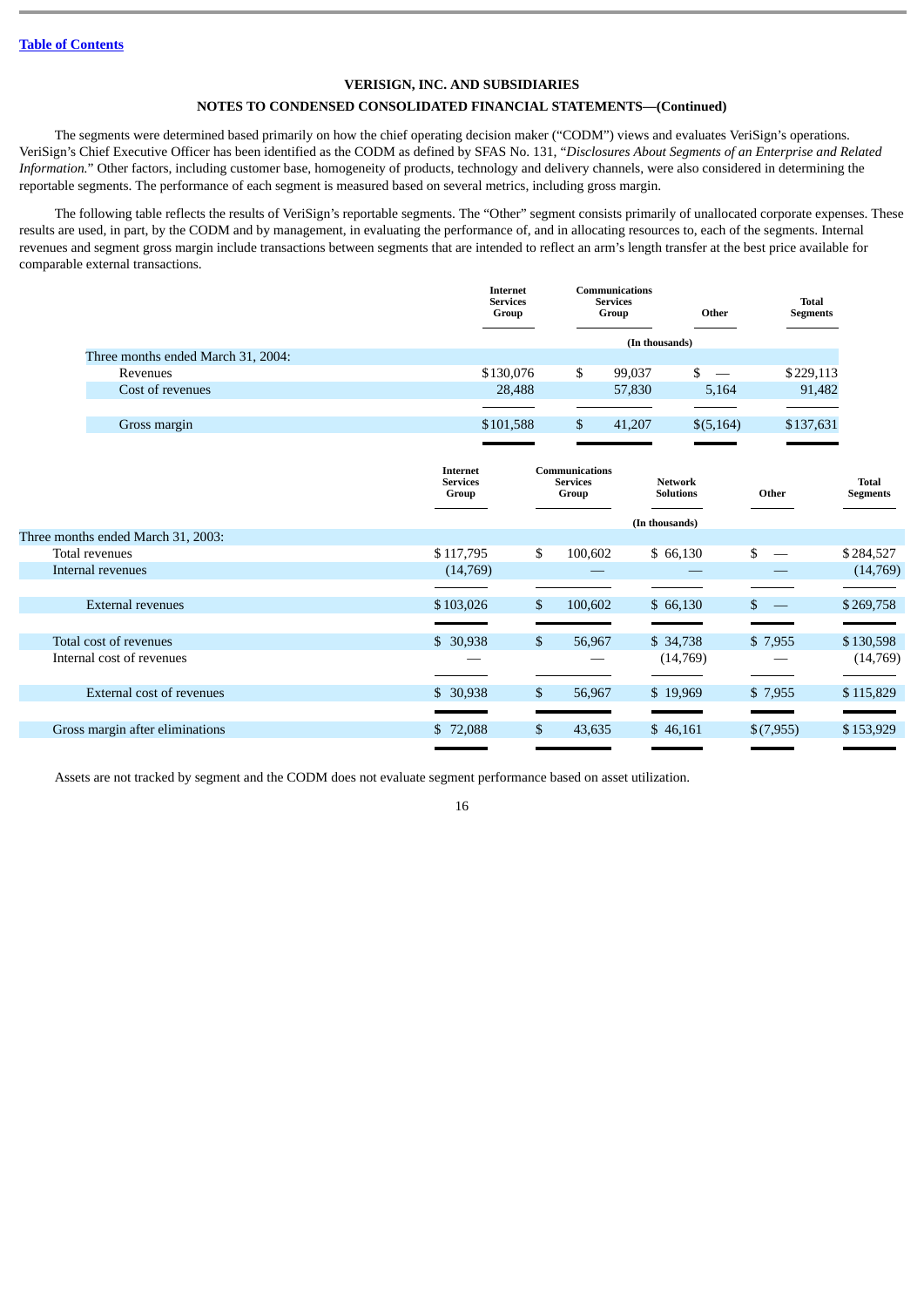# **VERISIGN, INC. AND SUBSIDIARIES NOTES TO CONDENSED CONSOLIDATED FINANCIAL STATEMENTS—(Continued)**

*Reconciliation to VeriSign, as reported*

|              | <b>Three Months Ended</b><br>March 31, |
|--------------|----------------------------------------|
| 2004         | 2003                                   |
|              | (In thousands)                         |
|              |                                        |
| \$229,113    | \$284,527                              |
|              | (14,769)                               |
|              |                                        |
| \$229,113    | \$269,758                              |
|              |                                        |
|              |                                        |
| \$137,631    | \$153,929                              |
| 122,733      | 188,619                                |
|              |                                        |
| 14,898       | (34,690)                               |
| 739          | (13,894)                               |
| (6, 567)     | (4,852)                                |
|              |                                        |
| 9,070<br>\$. | \$ (53,436)                            |
|              |                                        |

*Geographic information*

|               |           | <b>Three Months Ended</b><br>March 31, |
|---------------|-----------|----------------------------------------|
|               | 2004      | 2003                                   |
|               |           | (In thousands)                         |
| Revenues:     |           |                                        |
| Domestic      | \$193,101 | \$243,664                              |
| International | 36,012    | 26,094                                 |
|               |           |                                        |
| <b>Total</b>  | \$229,113 | \$269,758                              |
|               |           |                                        |

VeriSign operates in the United States, Europe, Japan, Australia, Brazil, South Africa, and India. In general, revenues are attributed to the country in which the contract originated. However, revenues from all digital certificates issued from the Mountain View, California facility and domain name registration services provided from the Dulles, Virginia facility are attributed to the United States because it is impracticable to determine the country of origin.

|                    | March 31,<br>2004 | December 31,<br>2003 |
|--------------------|-------------------|----------------------|
|                    |                   | (In thousands)       |
| Long-lived assets: |                   |                      |
| Domestic           | \$1,247,449       | \$1,135,090          |
| International      | 81,792            | 84,720               |
|                    |                   |                      |
| <b>Total</b>       | \$1,329,241       | \$1,219,810          |
|                    |                   |                      |

Long-lived assets consist primarily of goodwill and other intangible assets, property and equipment, and other long-term assets.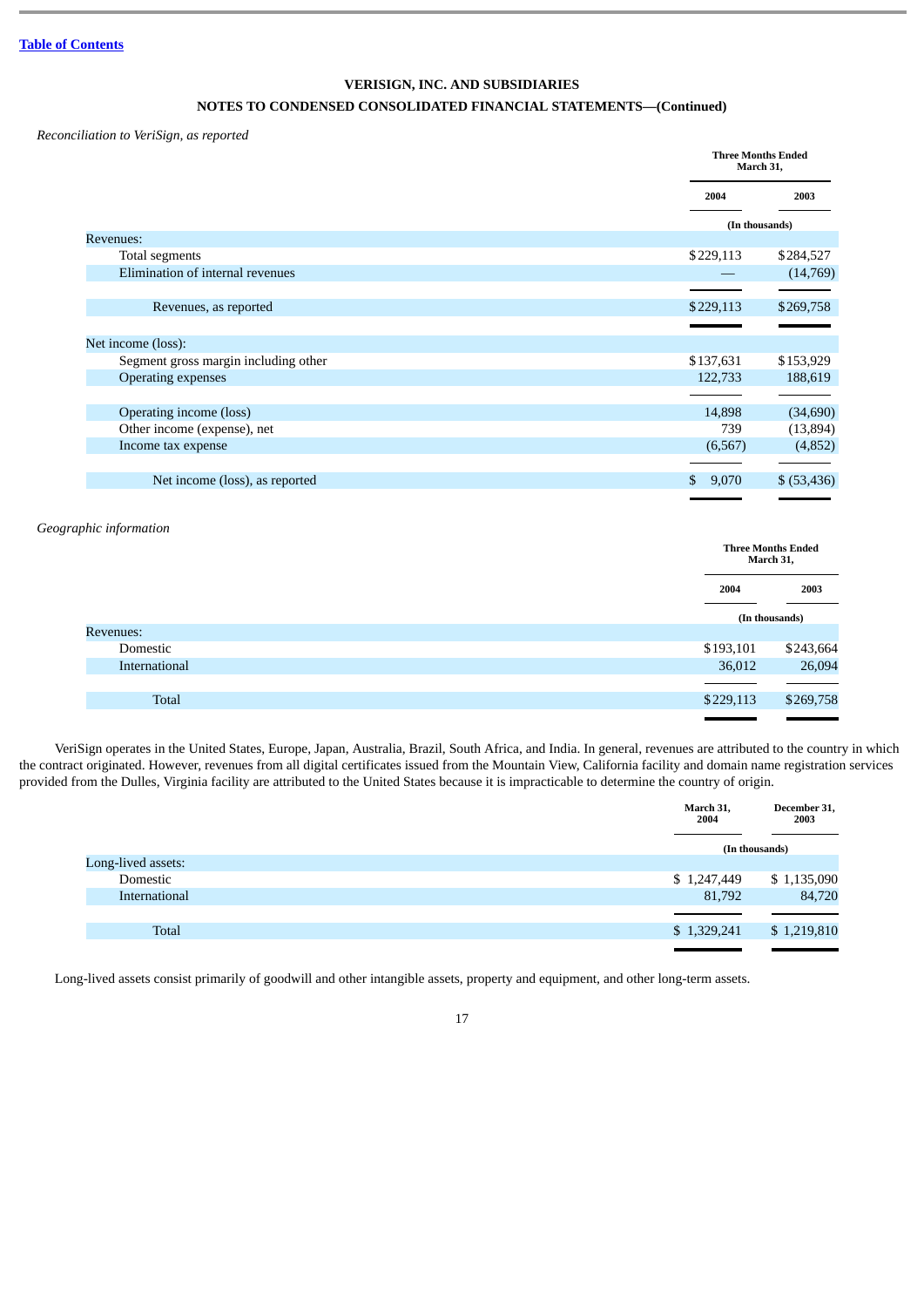# **VERISIGN, INC. AND SUBSIDIARIES NOTES TO CONDENSED CONSOLIDATED FINANCIAL STATEMENTS—(Continued)**

#### *Major Customers*

No customer accounted for 10% or more of consolidated revenues for the quarter ended March 31, 2004.

#### **Note 12. Income Taxes**

For the three months ended March 31, 2004, VeriSign recorded income tax expense of \$6.6 million. For the three months ended March 31, 2003, VeriSign recorded income tax expense of \$4.9 million.

VeriSign's accounting for deferred income taxes under SFAS No. 109, *"Accounting for Income Taxes,"* involves the evaluation of a number of factors concerning the realizability of its deferred tax assets. In concluding that a valuation allowance is required to be applied to certain deferred tax assets, management considered such factors as VeriSign's history of operating losses, its uncertainty as to the projected long-term operating results, and the nature of its deferred tax assets. Although VeriSign's operating plans assume taxable and operating income in future periods, management's evaluation of all of the available evidence in assessing the realizability of the deferred tax assets indicated that such plans were not considered sufficient to overcome the available negative evidence. The possible future reversal of the valuation allowance will result in future income statement benefit to the extent the valuation allowance was applied to deferred tax assets generated through ongoing operations. To the extent the valuation allowance relates to deferred tax assets generated through stock compensation deductions, the possible future reversal of such valuation allowance will result in a credit to additional paid-in capital and will not result in future income statement benefit.

## **Note 13. Related Party Transactions**

VeriSign retained a 15% equity stake in Network Solutions after the sale to Pivotal Private Equity on November 25, 2003. The revenue recognized by VeriSign from Network Solutions for the quarter ended March 31, 2004 totaled \$11.2 million.

VeriSign recognized revenues totaling \$3.0 million and 2.4 million for the three months ended March 31, 2004 and 2003, respectively, from customers, including VeriSign Affiliates, with whom it holds an equity investment.

#### **Note 14. Recent Accounting Pronouncements**

In December 2003, the FASB issued Interpretation No. 46R ("*FIN 46R*"), a revision to FIN 46. FIN 46R clarifies some of the provisions of FIN 46 and exempts certain entities from its requirements. FIN 46R is effective at the end of the first interim period ending after December 15, 2003. VeriSign has considered the provisions of FIN 46R and believe it will not be necessary to include in its consolidated financial statements any assets, liabilities, or activities of the thirdparty entities in which they have investments.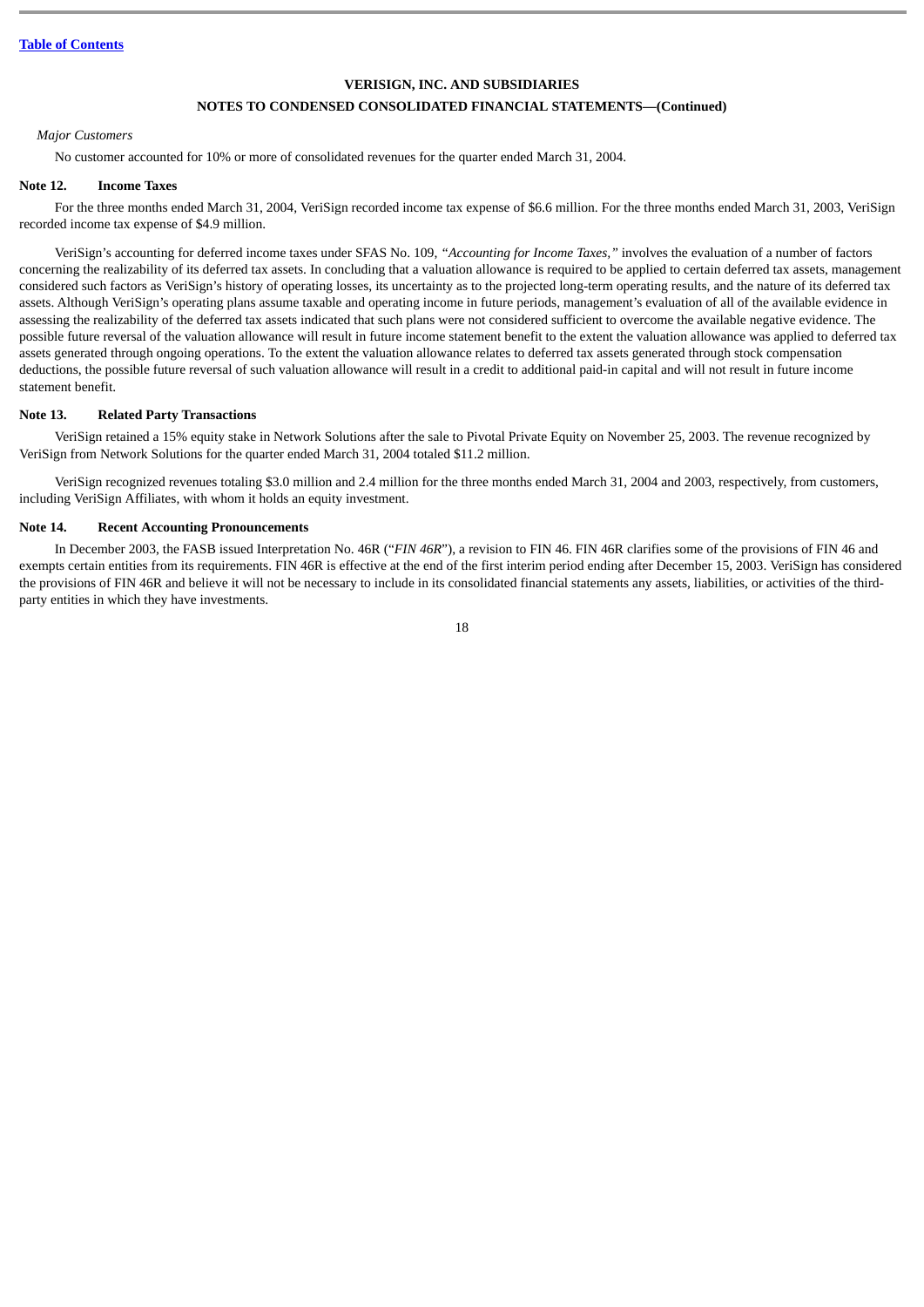# <span id="page-18-0"></span>**ITEM 2. MANAGEMENT'S DISCUSSION AND ANALYSIS OF FINANCIAL CONDITION AND RESULTS OF OPERATIONS**

#### **Forward-Looking Statements**

*You should read the following discussion in conjunction with the interim unaudited condensed consolidated financial statements and related notes.*

*Except for historical information, this Report contains forward-looking statements within the meaning of Section 27A of the Securities Act of 1933 and Section 21E of the Securities Exchange Act of 1934. These forward-looking statements involve risks and uncertainties, including, among other things, statements regarding our anticipated costs and expenses and revenue mix. Forward-looking statements include, among others, those statements including the words "expects," "anticipates," "intends," "believes" and similar language. Our actual results may differ significantly from those projected in the forward-looking statements. Factors that might cause or contribute to such differences include, but are not limited to, those discussed in the section "Factors That May Affect Future Results of Operations." You should carefully review the risks described in other documents we file from time to time with the Securities and Exchange Commission, including the Quarterly Reports on Form 10-Q or Current Reports on Form 8-K that we file in 2003 and our Annual Report on Form 10-K for the period ended December 31, 2003, which was filed on March 15, 2004. You are cautioned not to place undue reliance on the forward-looking statements, which speak only as of the date of this Quarterly Report on Form 10-Q. We undertake no obligation to publicly release any revisions to the forward-looking statements or reflect events or circumstances after the date of this document.*

#### **Overview**

VeriSign, Inc. is a leading provider of critical infrastructure services that enable Web site owners, enterprises, communications service providers, electronic commerce, or e-commerce, service providers and individuals to engage in secure digital commerce and communications. In 2004, our business consists of two reportable segments: the Internet Services Group and the Communications Services Group. In 2003, our business consisted of three reportable segments: the Internet Services Group, the Communications Services Group and the Network Solutions domain name registrar business.

The economic recovery that began in the second half of 2003 continued to gain momentum in the first quarter of 2004. We saw improved IT spending in the United States, Europe and Japan and moderate growth in e-commerce globally during the period as compared to the last quarter of 2003. This fueled growth in revenues and deferred revenues in our Internet Services Group's security services, payment services and naming and directory services businesses. The recovery in the U.S. telecommunications industry was not uniform. Although we noted an increase in overall spending for services by telecommunications companies, excess capacity and the continuing effects of consolidation in the sector resulted in continued pricing pressures for our Communications Services Group during the quarter.

We derive the majority of our revenues and cash flows from a relatively small number of products and services sold primarily in the United States, Europe and Japan. In the Internet Services Group, more than 84% of the revenues during the first quarter of 2004 were derived from the sale of web certificates, payment services, managed PKI services and registry services. In the Communications Services Group, 77% of our revenues were derived from the sale of calling name services, billing services, SS7 connectivity and signaling services during the period.

During the remainder of 2004, we expect to see continued improvement in the level of IT and telecommunications spending and e-commerce activity in the United States, Europe and Japan. We anticipate a decline in VeriSign's overall revenues on a year-over-year basis due to the sale of our Network Solutions business, which closed in November 2003, with moderate growth in revenues in the Internet Services Group and flat to moderate growth in revenues in the Communications Services Group.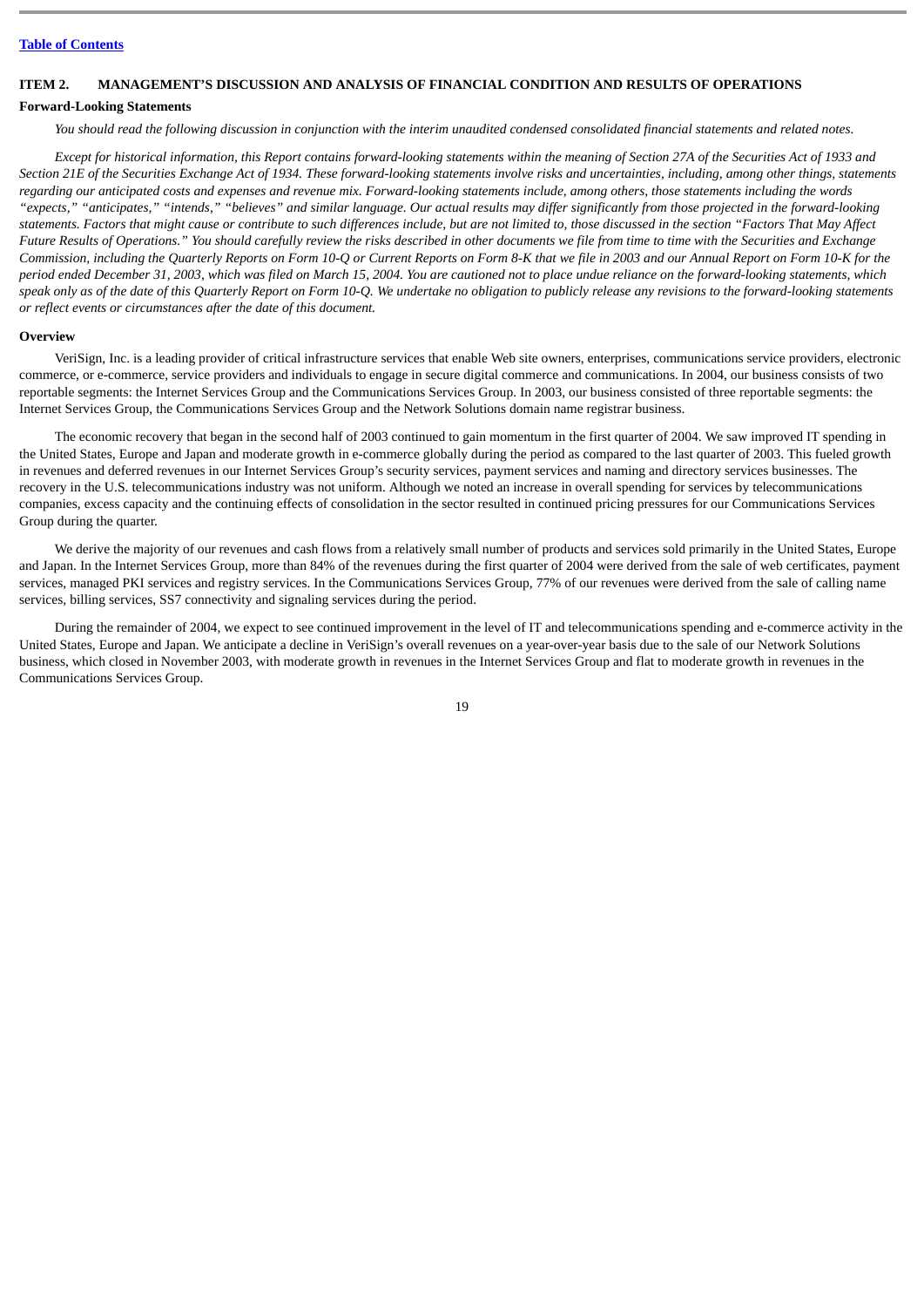#### *Network Solutions Sale*

On November 25, 2003, we completed the sale of our Network Solutions domain name registrar business to Pivotal Private Equity. We received approximately \$98 million of consideration, consisting of approximately \$58 million in cash and a \$40 million senior subordinated note that bears interest at 7% per annum for the first three years, 9% per annum thereafter and matures five years from the date of closing. The principal and interest are due upon maturity. This note is subordinated to a term loan made by ABLECO Finance to the Network Solutions business in the principal amount of approximately \$40 million as of the closing date. We retained a 15% equity stake in the Network Solutions business. We will not recognize any revenue from the Network Solutions business in the future and, accordingly, we expect the sale of the business will result in a decline in our net revenues of between \$140 and \$160 million in 2004 compared to 2003.

As a result of our sale of the Network Solutions domain name registrar business revenues, costs and expenses for the quarter ended March 31, 2004 will not be comparable to those for the quarter ended March 31, 2003, as the revenues and costs and expenses of Network Solutions domain name registrar business are not included in VeriSign's consolidated financial results in 2004.

#### *Acquisitions*

On February 26, 2004, we completed our acquisition of Guardent, Inc., a privately held provider of managed security services. We paid approximately \$135 million for all the outstanding shares of capital stock of Guardent, of which approximately \$65 million was in cash and the remainder in VeriSign common stock. The acquisition has been accounted for as a purchase transaction.

On March 11, 2004, we completed our acquisition of the assets of Unimobile, a provider of mobile messaging solutions for carriers and enterprises for approximately \$5 million in cash.

In October 2003, we completed our acquisition of UNC-Embratel, the clearinghouse division of Embratel, for approximately \$16 million. UNC-Embratel provides call record tracking, clearing and settlement services for a majority of the mobile and fixed telecommunications carries in Brazil.

We accounted for all of our acquisitions in 2004 and 2003 as purchase business combinations and accordingly, the total purchase prices were allocated to tangible and intangible assets and the liabilities assumed based on their respective fair values on the date of acquisition. The acquired companies' results of operations have been included in our consolidated financial statements from their respective date of acquisition.

#### *Critical accounting policies and significant management estimates*

The discussion and analysis of our financial condition and results of operations are based upon our consolidated financial statements, which have been prepared in accordance with accounting principles generally accepted in the United States of America. The preparation of these financial statements requires management to make estimates and judgments that affect the reported amounts of assets, liabilities, revenues and expenses, and related disclosures of contingent assets and liabilities. On an ongoing basis, management evaluates its estimates, including those related to revenue recognition, allowance for doubtful accounts, long-lived assets, and deferred taxes. Management bases its estimates on historical experience and on various assumptions that are believed to be reasonable under the circumstances, the results of which form the basis for making judgments about the carrying values of assets and liabilities that are not readily available from other sources. Actual results may differ from these estimates under different assumptions or conditions.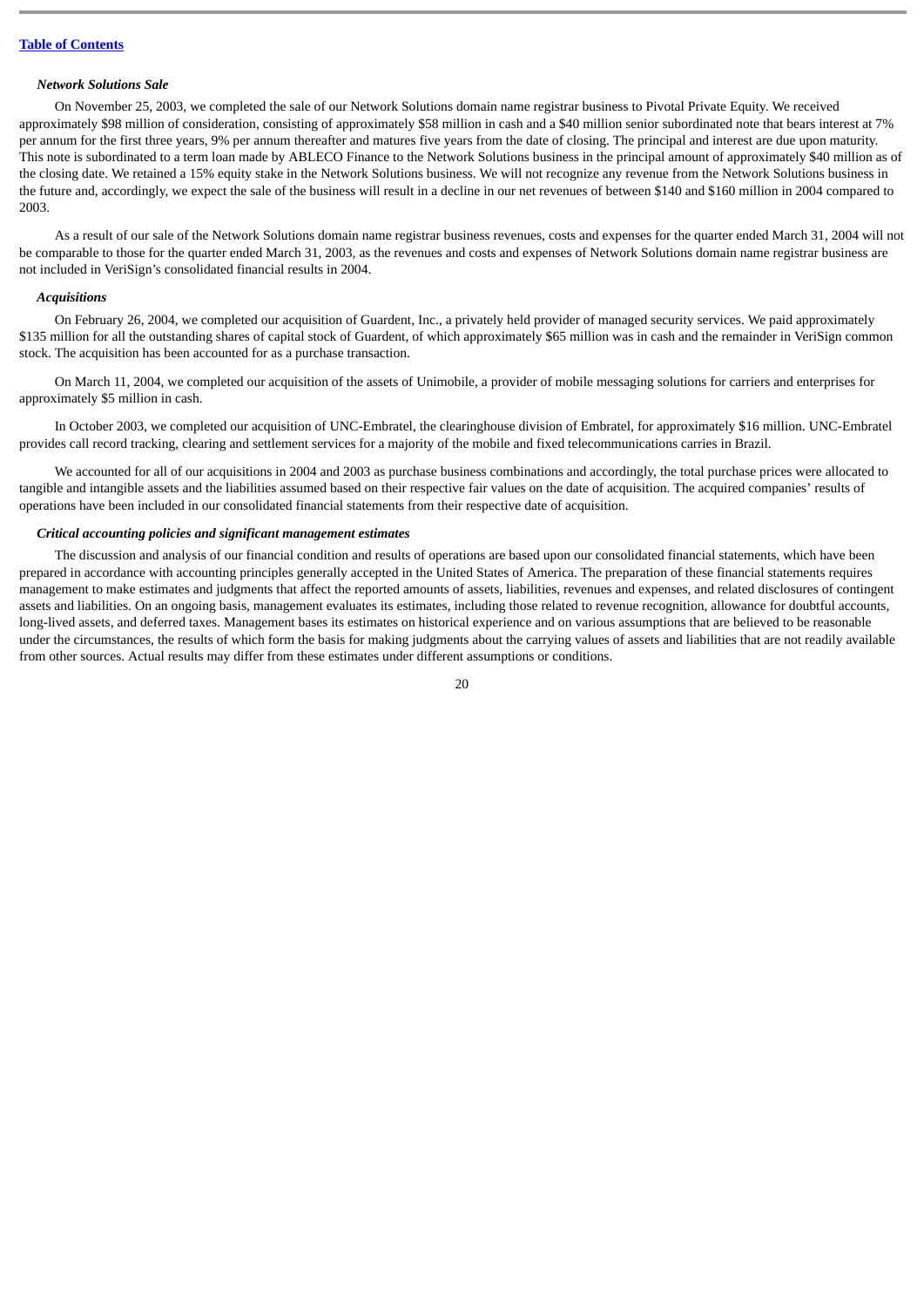We believe the following critical accounting policies affect our more significant judgments and estimates used in preparing our consolidated financial statements:

#### *Revenue recognition*

During 2004, VeriSign derives its revenues from two reportable segments: (i) the Internet Services Group, which consists of the Security Services business and the Naming and Directory Services business. The Security Services business provides products and services that enable enterprises and organizations to establish and deliver secure Internet-based services to customer and business partners, and the Naming and Directory Services business acts as the exclusive registry of domain names in the *.com* and *.net* generic top-level domains, or gTLDs, and certain country code top-level domains, or ccTLDs; and (ii) the Communications Services Group, which provides Signaling System 7, or SS7, network services, intelligent data base and directory services, application services and billing and payment services to wireline and wireless telecommunications carriers. VeriSign's revenue recognition policies are in accordance with SEC Staff Accounting Bulletin ("SAB") No. 104, "*Revenue Recognition*," unless otherwise noted below. The revenue recognition policy for each of these categories is as follows:

#### *Internet Services*

Revenues from the sale or renewal of Web site digital certificates are deferred and recognized ratably over the life of the digital certificate, generally 12 to 24 months. Revenues from the sale of managed Public Key Infrastructure ("PKI") services are deferred and recognized ratably over the term of the license, generally 12 to 36 months. Post-contract customer support ("PCS") is bundled with managed PKI services licenses and recognized over the license term.

Revenues from the licensing of digital certificate technology and business process technology are derived from arrangements involving multiple elements including PCS, training and other services. These licenses, which do not provide for right of return, are primarily perpetual licenses for which revenues are recognized up-front once all criteria for revenue recognition have been met.

We recognize revenues from issuances of digital certificates and business process licensing to VeriSign Affiliates in accordance with the American Institute of Certified Public Accountants Statement of Position ("SOP") 97-2, *"Software Revenue Recognition,"* as amended by SOP 98-9, when all of the following criteria are met: (1) persuasive evidence of an arrangement exists, (2) delivery has occurred, (3) the fee is fixed or determinable and (4) collectibility is probable. We define each of these four criteria as follows:

*Persuasive evidence of an arrangement exists.* It is our customary practice to have a written contract, which is signed by both the customer and us, or a purchase order from those customers who have previously negotiated a standard license arrangement with us.

*Delivery has occurred.* Our software may be either physically or electronically delivered to the customer. Electronic delivery is deemed to have occurred upon download by the customer from an FTP server. If an arrangement includes undelivered products or services that are essential to the functionality of the delivered product, delivery is not considered to have occurred until these products or services are delivered.

*The fee is fixed or determinable.* It is our policy to not provide customers the right to a refund of any portion of their paid license fees. We may agree to payment terms with a foreign customer based on local customs. Generally, at least 80% of the arrangement fees are due within one year or less. Arrangements with payment terms extending beyond these customary payment terms are considered not to be fixed or determinable, and revenues from such arrangements are recognized as payments become due and payable.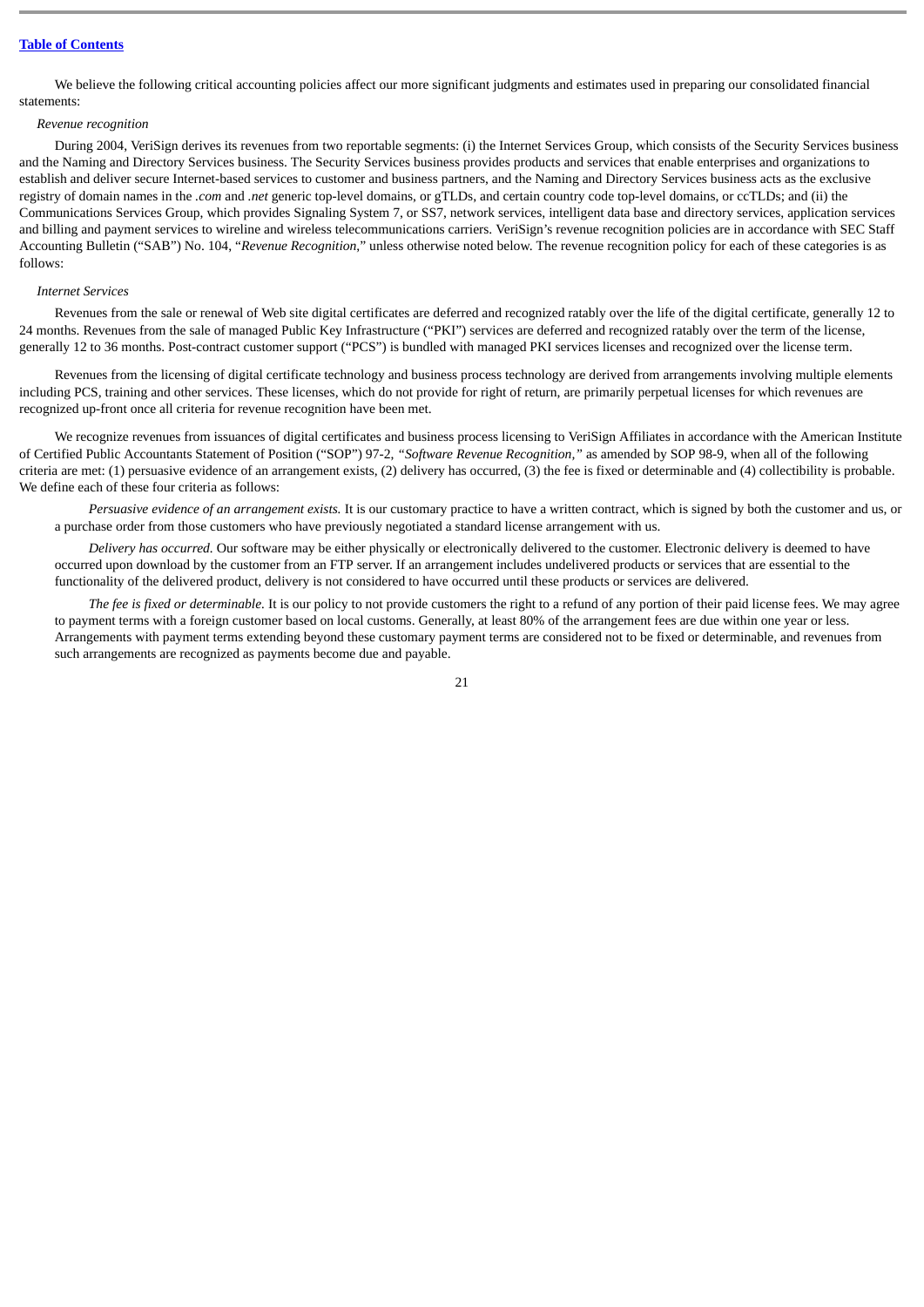*Collectibility is probable.* Collectibility is assessed on a customer-by-customer basis. We typically sell to customers for whom there is a history of successful collection. New customers are subjected to a credit review process that evaluates the customer's financial position and ultimately their ability to pay. If we determine from the outset of an arrangement that collectibility is not probable based upon our credit review process, revenues are recognized as cash is collected.

Our determination of fair value of each element in multiple element arrangements is based on vendor-specific objective evidence ("VSOE") of fair value. We limit our assessment of VSOE for each element to the price charged when the same element is sold separately. We have analyzed all of the elements included in our multiple-element arrangements and determined that we have sufficient VSOE to allocate revenues to PCS and professional services components of our perpetual license arrangements. We sell our professional services separately, and have established VSOE on this basis. VSOE for PCS is determined based upon the customer's annual renewal rates for these elements. Accordingly, assuming all other revenue recognition criteria are met, revenues from perpetual licenses are recognized upon delivery using the residual method in accordance with SOP 98-9.

Our consulting services generally are not essential to the functionality of the software. Our software products are fully functional upon delivery and do not require any significant modification or alteration. Customers purchase these consulting services to facilitate the adoption of our technology and dedicate personnel to participate in the services being performed, but they may also decide to use their own resources or appoint other consulting service organizations to provide these services. Software products are billed separately and independently from consulting services, which are generally billed on a time-and-materials or milestone-achieved basis.

Revenues from consulting services are recognized using either the percentage-of-completion method or on a time-and-materials basis as work is performed. Percentage-of-completion is based upon the ratio of hours incurred to total hours estimated to be incurred for the project. We have a history of accurately estimating project status and the hours required to complete projects. If different conditions were to prevail such that accurate estimates could not be made, then the use of the completed contract method would be required and all revenue and costs would be deferred until the project was completed. Revenues from training are recognized as training is performed.

Revenues from managed security services primarily consist of a set-up fee and a monthly service fee for the managed security service. Revenues from setup fees are deferred and recognized ratably over the period that the fees are earned and revenues from the monthly service fees are recognized in the period in which the services are provided.

Revenues from payment services primarily consist of a set-up fee and a monthly service fee for the transaction processing services. Revenues from set-up fees are deferred and recognized ratably over the period that the fees are earned. Revenues from the service fees are recognized ratably over the periods in which the services are provided. Advance customer deposits received are deferred and allocated ratably to revenue over the periods the services are provided.

Domain name registration revenues consist primarily of registration fees charged to registrars for domain name registration services. Revenues from the initial registration or renewal of domain name registration services are deferred and recognized ratably over the registration term, generally one to two years and up to ten years. Fees for renewals and advance extensions to the existing term are deferred until the new incremental period commences. These fees are then recognized ratably over the new registration term, ranging from one to ten years.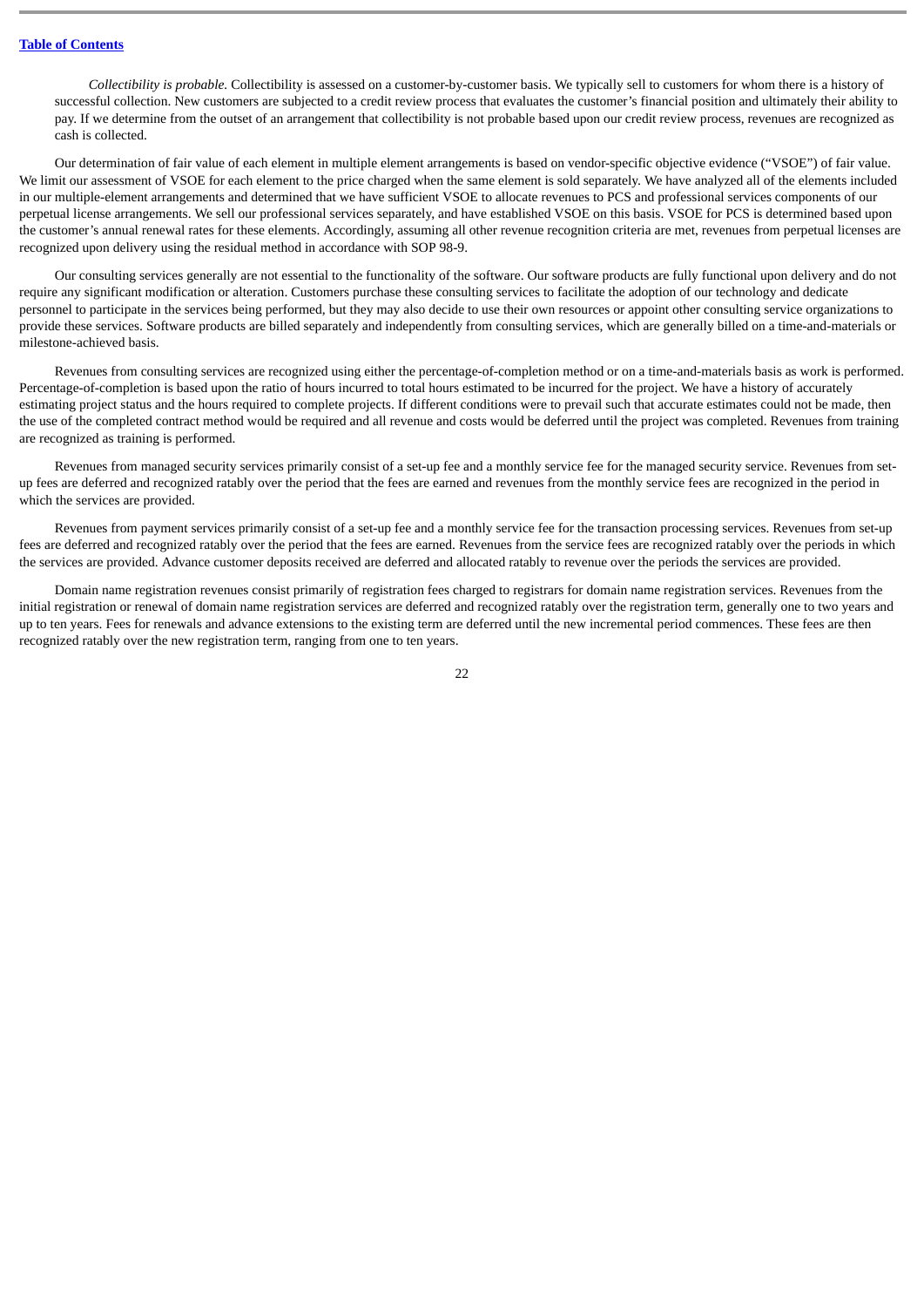#### *Communications Services*

Revenues from communications services are comprised of network connectivity, intelligent network services, wireless billing and customer care services and clearinghouse services. Network connectivity revenues are derived from establishing and maintaining connection to our SS7 network and trunk signaling services. Revenues from network connectivity consist primarily of monthly recurring fees, and trunk signaling service revenues are charged monthly based on the number of switches to which a customer signals. Intelligent network services, which include calling card validation, local number portability, wireless services, toll-free database access and caller identification are derived primarily from database administration and database query services and are charged on a per-use or per-query basis. Revenues from prepaid wireless account management services and unregistered wireless roaming services are based on the revenue retained by us and recognized in the period in which such calls are processed on a per-minute or per-call basis. Revenues from wireless billing and customer care services primarily represent a monthly recurring fee for every subscriber activated by our wireless carrier customers.

Clearinghouse services revenues are derived primarily from serving as a distribution and collection point for billing information and payment collection for services provided by one carrier to customers billed by another. Clearinghouse services revenues are earned based on the number of messages processed. Included in prepaid expenses and other current assets are amounts due from customers that are related to our telecommunications services for third-party network access, data base charges and clearinghouse toll amounts that have been invoiced and remitted to the customer.

#### *Allowance for doubtful accounts*

We maintain allowances for doubtful accounts for estimated losses resulting from the inability of our customers to make required payments. We regularly review the adequacy of our accounts receivable allowance after considering the size of the accounts receivable balance, each customer's expected ability to pay and our collection history with each customer. We review significant invoices that are past due to determine if an allowance is appropriate based on the risk category using the factors described above. In addition, we maintain a general reserve for certain invoices by applying a percentage based on the age category. We also monitor our accounts receivable for concentration to any one customer, industry or geographic region. We require all acquired companies to adopt our credit policies. The allowance for doubtful accounts represents our best estimate, but changes in circumstances relating to accounts receivable may result in a requirement for additional allowances in the future. As of March 31, 2004, the allowance for doubtful accounts represented 11% of total accounts receivable. A change of 1% in our estimate would amount to approximately \$1 million.

# *Valuation of long-lived intangible assets including goodwill*

Our long-lived assets consist primarily of goodwill, other intangible assets and property and equipment. We review, at least annually, goodwill resulting from purchase business combinations for impairment in accordance with SFAS No. 142, *"Goodwill and Other Intangible Assets."* We review long-lived assets, including certain identifiable intangibles, for impairment whenever events or changes in circumstances indicate that we will not be able to recover the asset's carrying amount in accordance with SFAS No. 144, *"Accounting for the Impairment or Disposal of Long-Lived Assets."* Such events or circumstances include, but are not limited to, a significant decrease in the fair value of the underlying business or asset, a significant decrease in the benefits realized from the acquired business, difficulty and delays in integrating the business or a significant change in the operations of the acquired business or use of an asset.

Recoverability of long-lived assets other than goodwill is measured by comparison of the carrying amount of an asset to estimated undiscounted cash flows expected to be generated by the asset. If the carrying amount of an asset exceeds its estimated future cash flows, an impairment charge is recognized by the amount by which the carrying amount of the asset exceeds its fair value.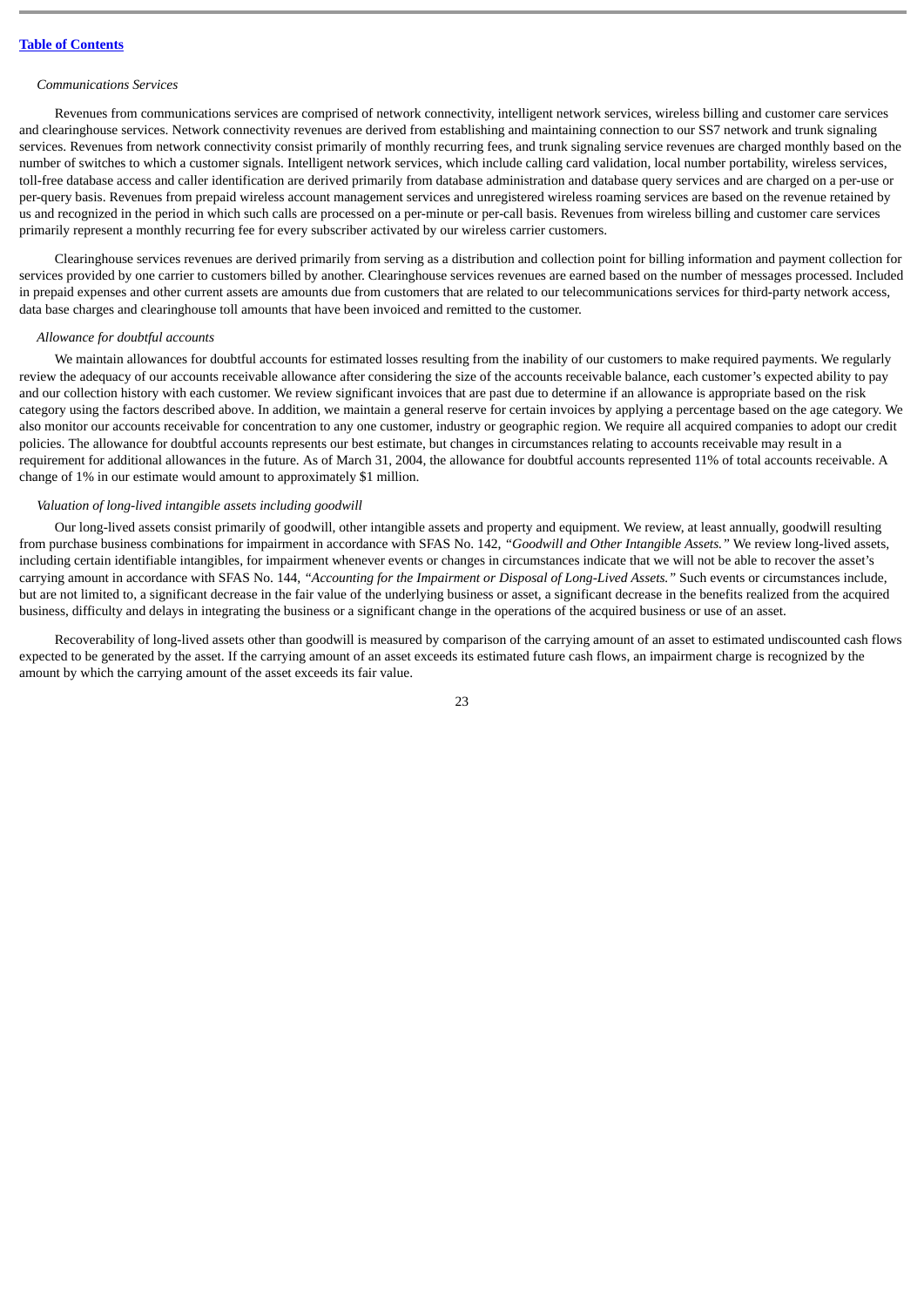Goodwill and other intangible assets, net of accumulated amortization, totaled \$746.8 million at March 31, 2004, which was comprised of \$522.7 million of goodwill and \$224.1 million of other intangible assets. Other intangible assets include customer relationships, technology in place, and customer lists. Factors we consider important which could trigger an impairment review include, but are not limited to, significant under-performance relative to expected historical or projected future operating results, significant changes in the manner of our use of our acquired assets or the strategy for our overall business or significant negative economic trends. If this evaluation indicates that the value of an intangible asset may be impaired, an assessment of the recoverability of the net carrying value of the asset over its remaining useful life is made. If this assessment indicates that an intangible asset is not recoverable, based on the estimated undiscounted future cash flows or other comparable market valuations, of the entity or technology acquired over the remaining amortization period, the net carrying value of the related intangible asset will be reduced to fair value and the remaining amortization period may be adjusted. Any such impairment charge could be significant and could have a material adverse effect on our reported financial statements. It is our policy to engage third party valuation consultants to assist us in the measurement of the fair value of our long-lived intangible assets including goodwill.

#### *Restructuring and Other Charges*

In November 2003, we initiated a restructuring plan related to the sale of our Network Solutions business and the realignment of other business units. The plan resulted in reductions in workforce, abandonment of excess facilities, disposal of property and equipment and other charges. As a result of the 2003 restructuring plan, and in conformity with SFAS No. 146 and SFAS No. 112, we incurred restructuring charges and other charges in connection with the restructuring plan amounting to approximately \$15.5 million in the quarter ended March 31, 2004. Approximately \$12.7 million of the total amount recorded in the quarter ended March 31, 2004 related to the impairment of assets related to a service whose cash flows did not sustain the value of the assets employed to deliver the service. Estimates were made to determine the fair market value of the assets based on third party resale values and management judgment of the fair value of similar used equipment.

#### *Deferred Taxes*

We account for deferred taxes under SFAS No. 109, *"Accounting for Income Taxes,"* which involves the evaluation of a number of factors concerning the realizability of our deferred tax assets. In concluding that a valuation allowance is required to be applied to certain deferred tax assets, we considered such factors as our history of operating losses, our uncertainty as to the projected long-term operating results, and the nature of our deferred tax assets. Although our operating plans assume taxable and operating income in future periods, our evaluation of all of the available evidence in assessing the realizability of the deferred tax assets indicated that such plans were not considered sufficient to overcome the available negative evidence. The possible future reversal of the valuation allowance will result in future income statement benefit to the extent the valuation allowance was applied to deferred tax assets generated through ongoing operations. To the extent the valuation allowance relates to deferred tax assets generated through stock compensation deductions, the possible future reversal of such valuation allowance will result in a credit to additional paid-in capital and will not result in future income statement benefit.

#### *Employee Stock Options*

#### *Option Program Description*

Our stock option program is a broad-based, long-term retention program that is intended to contribute to the success of the Company by attracting, retaining and motivating talented employees and to align employee interests with the interests of our existing stockholders. Stock options may be granted to eligible employees when they first join VeriSign and there is the potential for grants on an annual basis for eligible employees deemed by management to be critical and key contributors. Additionally, stock options may be awarded if there is a significant change in an employee's responsibilities or as a result of a promotion. The compensation committee of the Board of Directors may grant additional options to executive officers and key employees for other reasons.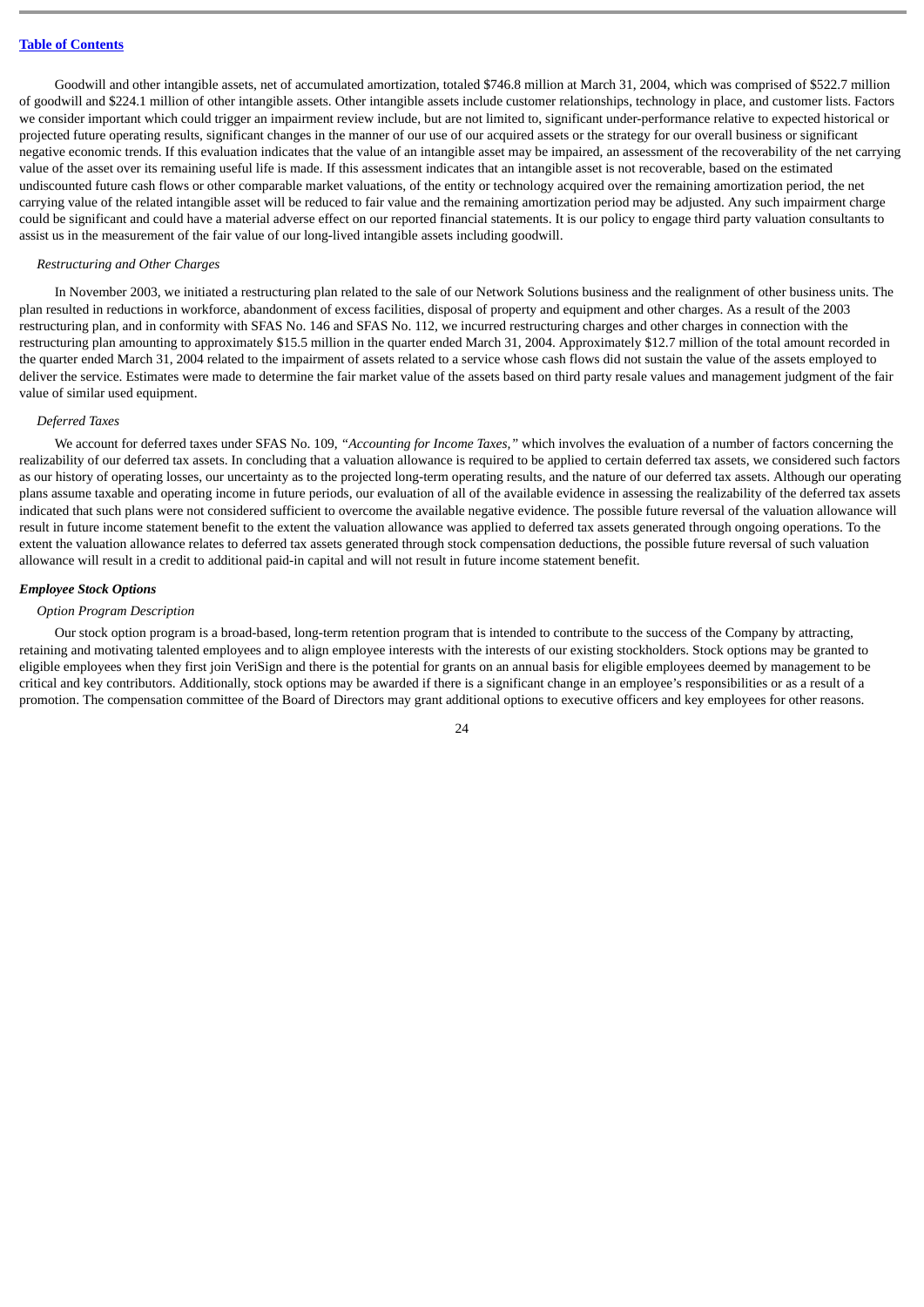Currently, we grant options from three stock option plans: the 1998 Equity Incentive Plan and the 2001 Stock Incentive Plan which are broad-based plans, under which options may be granted to all employees, consultants, independent contractors and advisors of VeriSign other than non-employee directors, and the 1998 Directors Stock Plan, under which options are granted automatically under a pre-determined formula to non-employee directors. Under these plans the participants may be granted options to purchase shares of VeriSign stock and substantially all of our employees and directors participate in one of our plans. Options issued under the 1998 Equity Incentive Plan and 2001 Stock Incentive Plan generally vest as to 25% of the shares on the first anniversary of the date of grant and as to 6.25% of the shares each of the next 12 quarters. Options issued under the 1998 Directors Stock Option Plan vest as to 6.25% of the shares each quarter after the date of grant, provided the optionee continues as a director or, if VeriSign so specifies in the grant, as a consultant of VeriSign.

We recognize that stock options dilute existing stockholders and have attempted to control the number of options granted while remaining competitive with our compensation packages. The potential dilution percentage is calculated as the new option grants for the year, net of options forfeited by employees leaving the Company, divided by the total outstanding shares at the beginning of the year. Please refer to the table below for the maximum potential dilution from options granted year to date as of March 31, 2004 and for the years ended December 31, 2003 and 2002. This maximum potential dilution will only result if all options are exercised. Many of these options, which have up to a 10-year exercise period, have exercise prices substantially higher than the market price of our common stock as reported on the Nasdaq National Market. At March 31, 2004, approximately 44% of our stock options had exercise prices in excess of the closing price of our common stock as reported on the Nasdaq National Market.

All stock option grants to executive officers are made after a review by, and with the approval of the compensation committee of the Board of Directors. All stock option grants to non-executive officers are determined by VeriSign's chief executive officer in accordance with guidelines approved by the compensation committee. All members of the compensation committee are independent directors, as defined in the applicable rules for issuers traded on The Nasdaq Stock Market. See the "Report of Compensation Committee" appearing in our proxy statement dated April 26, 2004 for further information concerning the policies of our compensation committee regarding the use of stock options.

# *Distribution and Dilutive Effect of Options*

The following table provides information about stock options granted year to date as of March 31, 2004 and for the years ended December 31, 2003 and 2002, to our chief executive officer, the four most highly compensated executive officers, other than the chief executive officer, who were serving as executive officers at the end of 2003, as well as one individual who would have been among the four most highly compensated executive officers but for the fact that the individual was not serving as an executive officer at the end of 2003. These officers are referred to together as the Named Executive Officers. Please refer to the section entitled "Executive Options" below for the Named Executive Officers.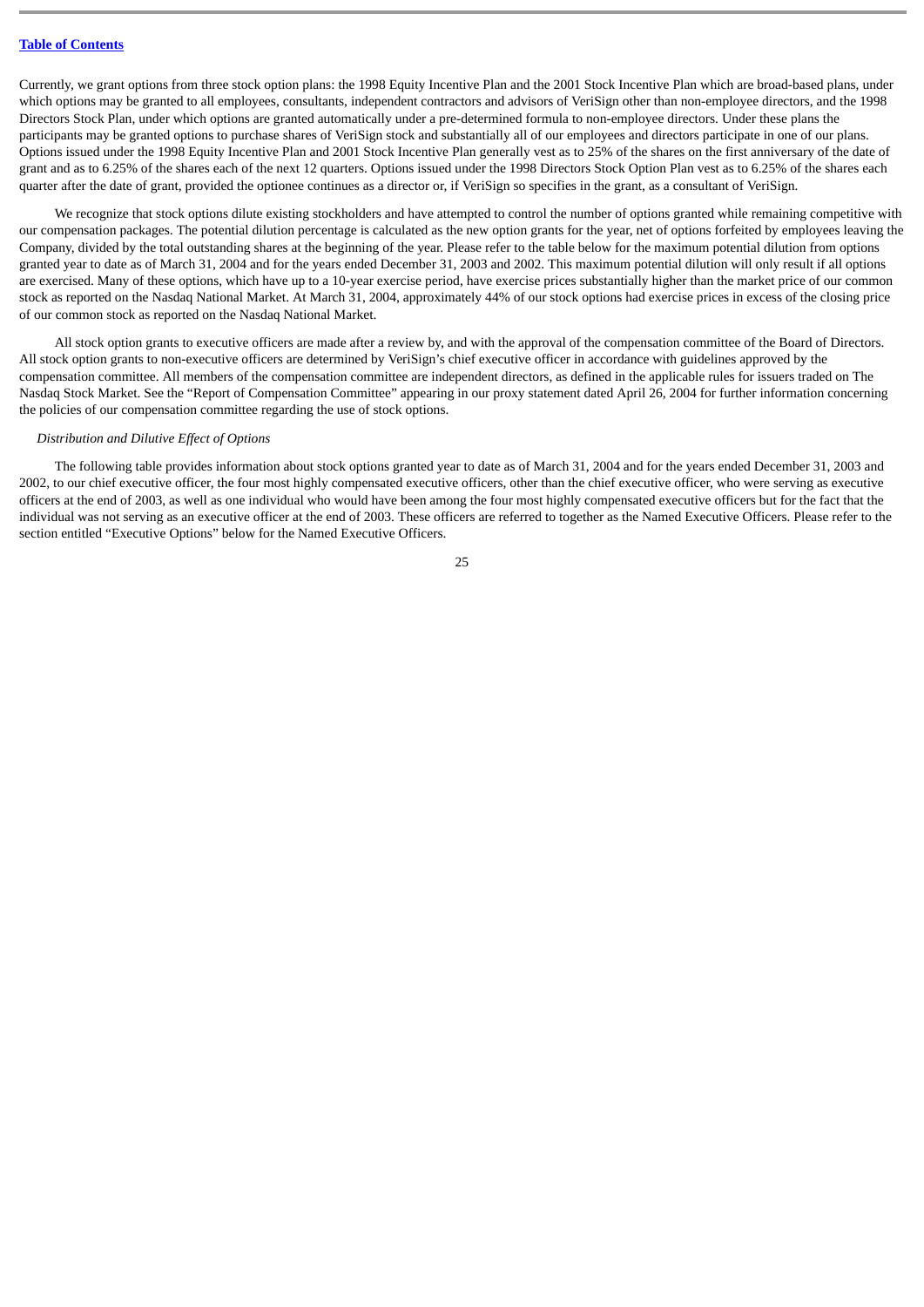Employee and Executive Option Grants year to date as of March 31, 2004 and for the years ended December 31, 2003 and 2002:

|                                                                                  | <b>Three Months</b><br>Ended |                       |           |
|----------------------------------------------------------------------------------|------------------------------|-----------------------|-----------|
|                                                                                  | March 31.<br>2004            | 2003                  | 2002      |
|                                                                                  |                              | (Shares in thousands) |           |
| Shares subject to options granted                                                | 1,580                        | 13,199                | 12,850    |
| Less options cancelled                                                           | (1,988)                      | (5,838)               | (20, 724) |
|                                                                                  |                              |                       |           |
| Net shares subject to options granted (cancelled)                                | (408)                        | 7,361                 | (7, 874)  |
| Common shares outstanding at beginning of period                                 | 241.979                      | 237,510               | 234,358   |
| Net options granted (cancelled) during the period as a percentage of outstanding |                              |                       |           |
| common shares                                                                    | (0.2)%                       | 3.1%                  | $(3.4)\%$ |
| Options granted to Named Executive Officers during the period as a percentage    |                              |                       |           |
| of total options granted                                                         | $0.0\%$                      | $8.0\%$               | 14.8%     |
| Options held by Named Executive Officers as a percentage of total options        |                              |                       |           |
| outstanding                                                                      | 23.4%                        | 23.4%                 | 25.0%     |

During the first three months of 2004, we granted stock options to purchase approximately 1.6 million shares of our stock to our existing employees. After deducting 2.0 million shares for options cancelled or otherwise terminated, the net cancellation was 408,000 shares for the three months ended March 31, 2004. Option grants to Named Executive Officers vary from year to year depending on individual achievements and future potential in leading the Company. For additional information about our employee stock option plan activity for the fiscal years 2002 and 2003, please refer to Note 11 to the Notes to Consolidated Financial Statements in our Annual Report on Form 10-K for the fiscal year ended December 31, 2003, which was filed March 15, 2004.

#### *General Option Information*

The following table summarizes option activity year-to-date as of March 31, 2004 and for the years ended December 31, 2003 and 2002.

Summary of Option Activity year to date as of March 31, 2004 and for the years ended December 31, 2003 and 2002:

| <b>Three Months Ended</b><br>March 31, 2004 |                                           | 2003          |                                           | 2002           |                                           |
|---------------------------------------------|-------------------------------------------|---------------|-------------------------------------------|----------------|-------------------------------------------|
| <b>Shares</b>                               | Weighted-<br>Average<br>Exercise<br>Price | <b>Shares</b> | Weighted-<br>Average<br>Exercise<br>Price | <b>Shares</b>  | Weighted-<br>Average<br>Exercise<br>Price |
| 31,999,664                                  | \$36.87                                   | 26,960,479    | \$47.41                                   | 37,340,507     | \$52.50                                   |
| 687,659                                     | 4.79                                      |               |                                           |                |                                           |
| 1,579,550                                   | 17.22                                     | 13,199,316    | 13.45                                     | 12,850,130     | 16.69                                     |
| (1,074,058)                                 | 10.01                                     | (2,321,981)   | 9.05                                      | (2,506,354)    | 4.30                                      |
| (1,987,622)                                 | 51.51                                     | (5,838,150)   | 43.66                                     | (20, 723, 804) | 42.70                                     |
|                                             |                                           |               |                                           |                |                                           |
| 31,205,193                                  | 35.17                                     | 31,999,664    | 36.87                                     | 26,960,479     | 47.41                                     |
|                                             |                                           |               |                                           |                |                                           |
| 17,350,787                                  | 47.50                                     | 18,156,403    | 48.05                                     | 13,874,208     | 52.94                                     |
|                                             |                                           |               |                                           |                |                                           |
|                                             |                                           |               |                                           |                |                                           |
|                                             | \$<br>9.49                                |               | \$<br>9.00                                |                | \$11.97                                   |
|                                             |                                           |               |                                           |                |                                           |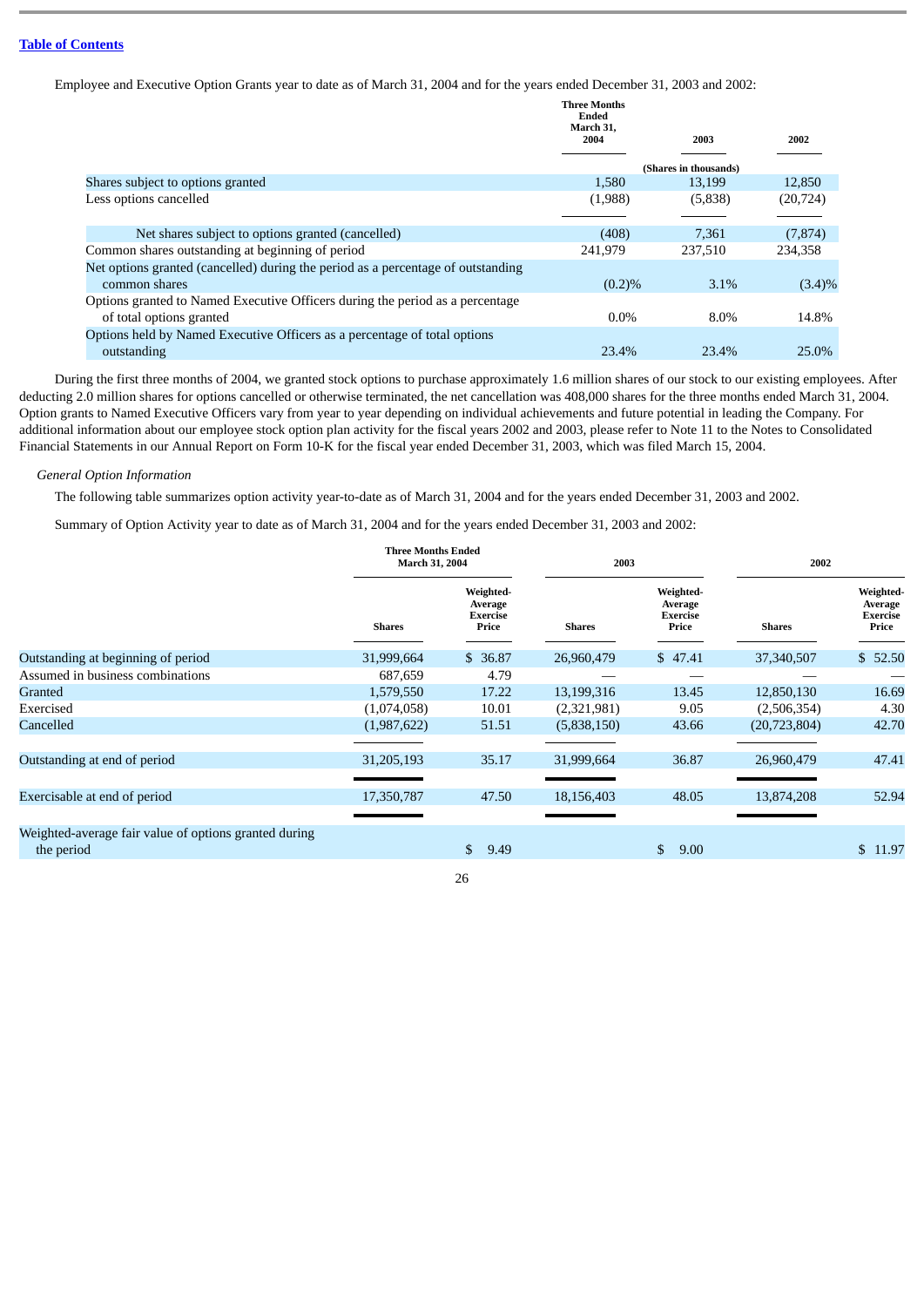The following table sets forth a comparison of the numbers of shares subject to our options whose exercise prices were below the closing price of our common stock on March 31, 2004 ("In-the-Money" options) to the numbers of shares subject to options whose exercise prices were equal to or greater than the closing price of our common stock on such date ("Out-of-the-Money" options).

In-the-Money and Out-of-the-Money option information as of March 31, 2004:

|                           | <b>Exercisable</b> |                                                  |               | Unexercisable                                    |               | <b>Total</b>                              |  |
|---------------------------|--------------------|--------------------------------------------------|---------------|--------------------------------------------------|---------------|-------------------------------------------|--|
|                           | <b>Shares</b>      | Weighted-<br>Average<br><b>Exercise</b><br>Price | <b>Shares</b> | Weighted-<br>Average<br><b>Exercise</b><br>Price | <b>Shares</b> | Weighted-<br>Average<br>Exercise<br>Price |  |
| In-the-Money              | 7,178,439          | \$10.73                                          | 10,408,286    | \$12.48                                          | 17,586,725    | \$11.77                                   |  |
| Out-of-the-Money (1)      | 10,172,348         | 73.45                                            | 3,446,120     | 41.58                                            | 13,618,468    | 65.38                                     |  |
| Total options outstanding | 17,350,787         | \$47.50                                          | 13,854,406    | \$19.72                                          | 31,205,193    | \$35.17                                   |  |

(1) Out-of-the-Money options are those options with an exercise price of our common stock at or above the closing price of \$16.59 on March 31, 2004, as reported by the Nasdaq National Market.

## *Executive Options*

For the first three months of 2004, no options were granted to the Named Executive Officers. The following table sets forth for each of our Named Executive Officers the shares acquired and the value realized on the exercise of stock options during the first three months of 2004 and the number and value of exercisable and unexercisable options on March 31, 2004.

Option Exercises and Remaining Holdings as of March 31, 2004 of Named Executive Officers:

|                            |                                                                            |                          |             | <b>Number of Securities Underlying</b><br><b>Unexercised Options at</b><br>March 31, 2004 |             | <b>Values of Unexercised In-</b><br>the-Money Options at<br>March 31, 2004 (1) |  |
|----------------------------|----------------------------------------------------------------------------|--------------------------|-------------|-------------------------------------------------------------------------------------------|-------------|--------------------------------------------------------------------------------|--|
| Name                       | <b>Number of</b><br><b>Shares</b><br><b>Acquired on</b><br><b>Exercise</b> | Value<br><b>Realized</b> | Exercisable | Unexercisable                                                                             | Exercisable | Unexercisable                                                                  |  |
| <b>Stratton D. Sclavos</b> | __                                                                         | \$                       | 3,243,751   | 1,836,342                                                                                 | \$7,943,783 | \$2,694,441                                                                    |  |
| Dana L. Evan               | 8,000                                                                      | 84,595                   | 597.486     | 211,666                                                                                   | 924.083     | 534,337                                                                        |  |
| Quentin P. Gallivan        | 20,000                                                                     | 210,362                  | 554,644     | 215,520                                                                                   | 664,637     | 534,337                                                                        |  |
| Vernon L. Irvin            |                                                                            |                          |             | 150,000                                                                                   |             | 420,000                                                                        |  |
| Russell S. Lewis           |                                                                            |                          | 287,440     | 212,083                                                                                   | 312,638     | 560,963                                                                        |  |
| W.G. Champion Mitchell (2) |                                                                            | \$                       |             |                                                                                           | £.          |                                                                                |  |

(1) Option values are based on the closing price of our common stock of \$16.59 as reported by the Nasdaq National Market on March 31, 2004, net of the option exercise price.

(2) W.G. Champion Mitchell was employed by VeriSign as Executive Vice President, and President, Network Solutions, Inc. until November 25, 2003.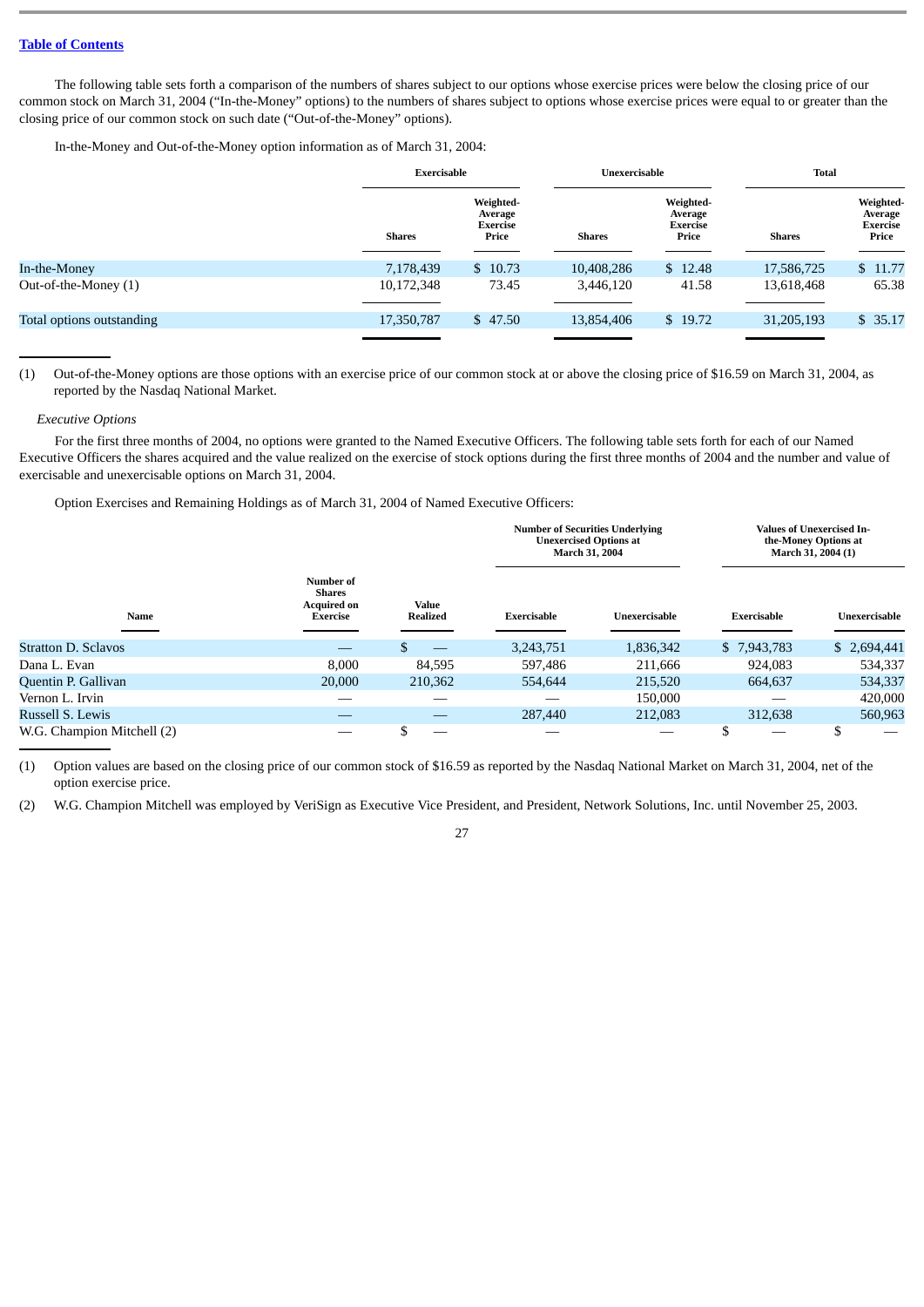The following table sets forth information about our common stock that may be issued upon the exercise of options, warrants and rights under all of our existing equity compensation plans as of March 31, 2004.

|                                           |                                                                                                             | <b>Equity Compensation Plan Information</b> |                                                                                      |                                                                                                                |  |  |
|-------------------------------------------|-------------------------------------------------------------------------------------------------------------|---------------------------------------------|--------------------------------------------------------------------------------------|----------------------------------------------------------------------------------------------------------------|--|--|
|                                           | (A)                                                                                                         |                                             | (B)                                                                                  | (C)<br><b>Number of securities</b><br>remaining available                                                      |  |  |
| <b>Plan Category</b>                      | <b>Number of securities to</b><br>be issued upon exercise<br>of outstanding options,<br>warrants and rights |                                             | Weighted-average<br>exercise price of<br>outstanding options,<br>warrants and rights | for future issuance<br>under equity<br>compensation plans<br>(excluding securities<br>reflected in column (A)) |  |  |
| Equity compensation plans approved by     |                                                                                                             |                                             |                                                                                      |                                                                                                                |  |  |
| stockholders                              | 12,700,524                                                                                                  | \$                                          | 54.31                                                                                | 22,706,703(1)                                                                                                  |  |  |
| Equity compensation plans not approved by |                                                                                                             |                                             |                                                                                      |                                                                                                                |  |  |
| stockholders                              | 15,622,313(2)(3)                                                                                            |                                             | 16.59                                                                                | 12,318,802                                                                                                     |  |  |
| <b>Total</b>                              | 28,322,837                                                                                                  | \$                                          | 33.50                                                                                | 35,025,505                                                                                                     |  |  |
|                                           |                                                                                                             |                                             |                                                                                      |                                                                                                                |  |  |

(1) Includes 7,411,809 shares available for purchase under VeriSign's 1998 Employee Stock Purchase Plan ("Purchase Plan"). The Purchase Plan contains an "evergreen" provision whereby the aggregate number of shares available for issuance increase automatically on January 1 of each year by 1% of VeriSign's outstanding shares of common stock on each immediately preceding December 31.

(2) Includes securities to be issued upon exercise of outstanding options under VeriSign's 2001 Stock Incentive Plan ("Incentive Plan"). The Incentive Plan contains an "evergreen" provision whereby the aggregate number of shares available for issuance increase automatically on January 1 of each year by 2% of VeriSign's outstanding shares of common stock on each immediately preceding December 31.

(3) Does not include options and a warrant to purchase an aggregate of 2,906,827 shares of common stock with a weighted-average exercise price of \$51.29 that were assumed in business combinations.

#### **Results of Operations**

We had net income for the quarter ended March 31, 2004 of approximately \$9.1 million, an increase of \$62.5 million compared to our loss of \$53.4 million in the same period last year. The increase in net income was due primarily to the decrease in charges we have incurred for the amortization of intangible assets related to our acquisitions and restructuring charges. A comparison of the amounts of intangible assets amortized and restructuring charges for the quarters ended March 31, 2004 and 2003 is presented below.

|                                      | 2004     | 2003           | $\%$<br>Change |
|--------------------------------------|----------|----------------|----------------|
| First quarter:                       |          | (In thousands) |                |
| Goodwill and other intangible assets | \$15,110 | \$54,902       | (72)%          |
| Restructuring                        | \$15,507 | \$20,513       | (24)%          |

As of March 31, 2004, we had an accumulated deficit of approximately \$21.7 billion, primarily due to the amortization and impairment of goodwill and other intangible assets of approximately \$22.0 billion related to our acquisitions. Amortization of other intangible assets is expected to be approximately \$48.8 million for the remaining quarters of 2004, including the impact of all acquisitions through March 31, 2004, and assuming no other future acquisitions or impairment charges.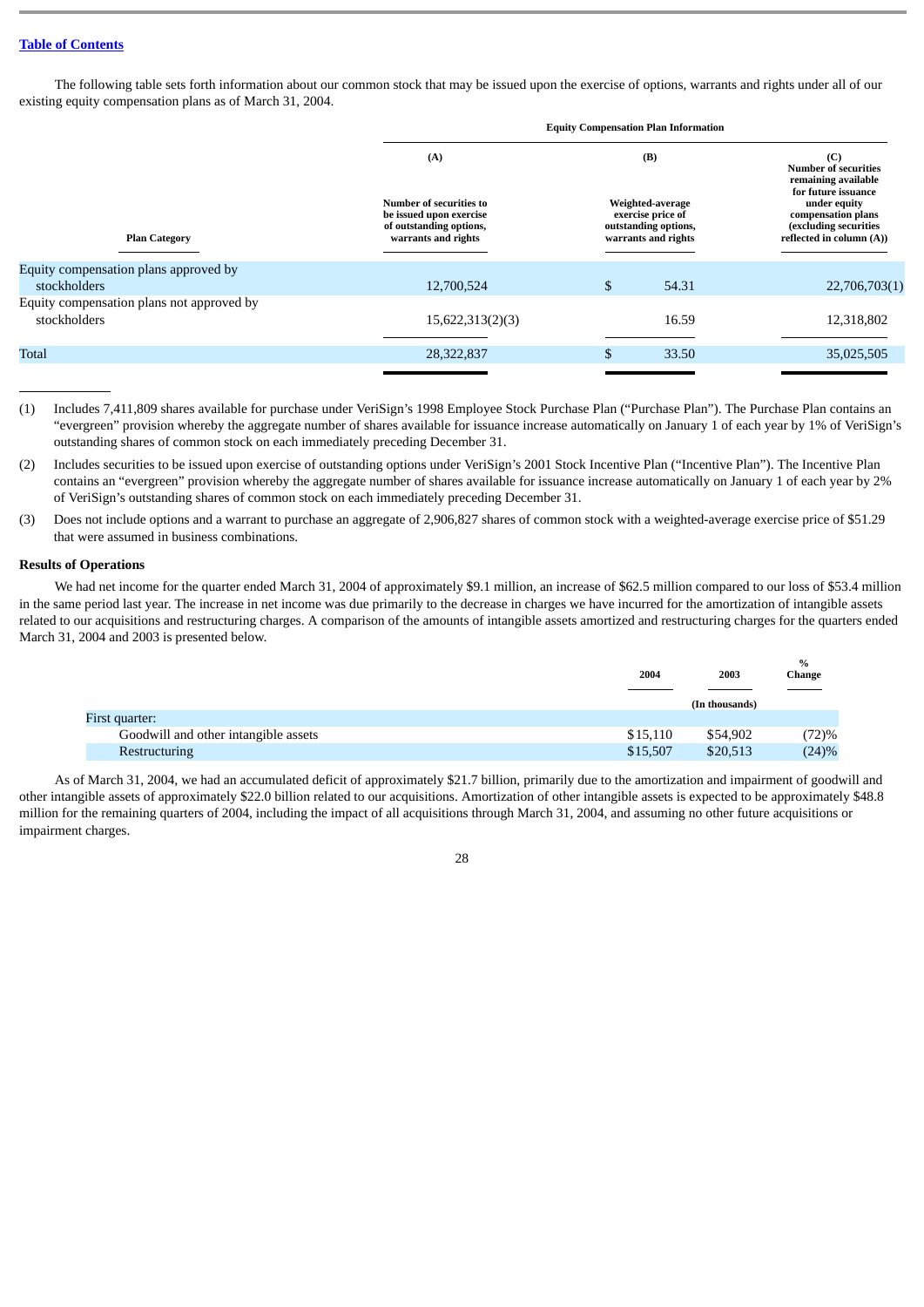The following is a discussion of revenues for each of VeriSign's segments:

## *Revenues*

In 2004, we have two reportable segments: the Internet Services Group and the Communications Services Group. In 2003 we had three reportable segments: the Internet Services Group, the Communications Services Group and Network Solutions. As a result of our sale of the Network Solutions domain name registrar business on November 25, 2003, we will not recognize revenues from this segment in the future. A comparison of revenues for the quarters ended March 31, 2004 and 2003 is presented below.

|                                      | 2004      | 2003                   | $\frac{9}{9}$<br>Change |
|--------------------------------------|-----------|------------------------|-------------------------|
| First quarter:                       |           | (Dollars in thousands) |                         |
| <b>Internet Services Group</b>       | \$130,076 | \$103,026              | 26%                     |
|                                      |           |                        |                         |
| <b>Communications Services Group</b> | 99,037    | 100,602                | (2)%                    |
| Network Solutions                    |           | 66,130                 | $(100)\%$               |
|                                      |           |                        |                         |
| Total revenues                       | \$229,113 | \$269,758              | (15)%                   |
|                                      |           |                        |                         |

Total revenues decreased 15% in the quarter ended March 31, 2004, compared to the same period last year, due to the loss of revenues from the Network Solutions domain name registrar business and a 2% decrease in Communications Services Group revenues that were partially offset by a 26% increase in the Internet Services Group revenues.

## *Internet Services Group*

Internet Services Group revenues increased \$27.1 million, or 26% in the quarter ended March 31, 2004, compared to the same period last year due to an increase in Naming and Directory Services revenues of approximately \$17.6 million, including the net effect of the internal revenues recognized from Network Solutions domain name registrar business, which are no longer eliminated as a result of the sale of the Network Solutions business on November 25, 2003.

The following table shows a comparison of active domain names ending in *.com* and *.net* managed by our Naming and Directory Services business as of March 31, 2004 and 2003:

|                                             | March 31.<br>2004 | March 31.<br>2003 | %<br>Change |
|---------------------------------------------|-------------------|-------------------|-------------|
| Active domain names ending in .com and .net | 32.3 million      | 26.6 million      | 21%         |
|                                             |                   |                   |             |

Also contributing to the revenue increase was an increase of \$5.1 million in enterprise security services revenues from VeriSign Japan, an increase of \$4.2 million from enterprise security service revenues from the sales of digital certificates and an increase in Payment Services revenue of approximately \$2.6 million.

The following table shows a comparison of the approximate installed base of Web site digital certificates and the approximate number of active online merchants in our payment services business as of March 31, 2004 and 2003:

|                                                 | March 31.<br>2004 | March 31.<br>2003 | $\%$<br>Change |
|-------------------------------------------------|-------------------|-------------------|----------------|
| Installed base of Web site digital certificates | 414,000           | 383,000           | 8%             |
| Active online merchants                         | 107,000           | 89,000            | 20%            |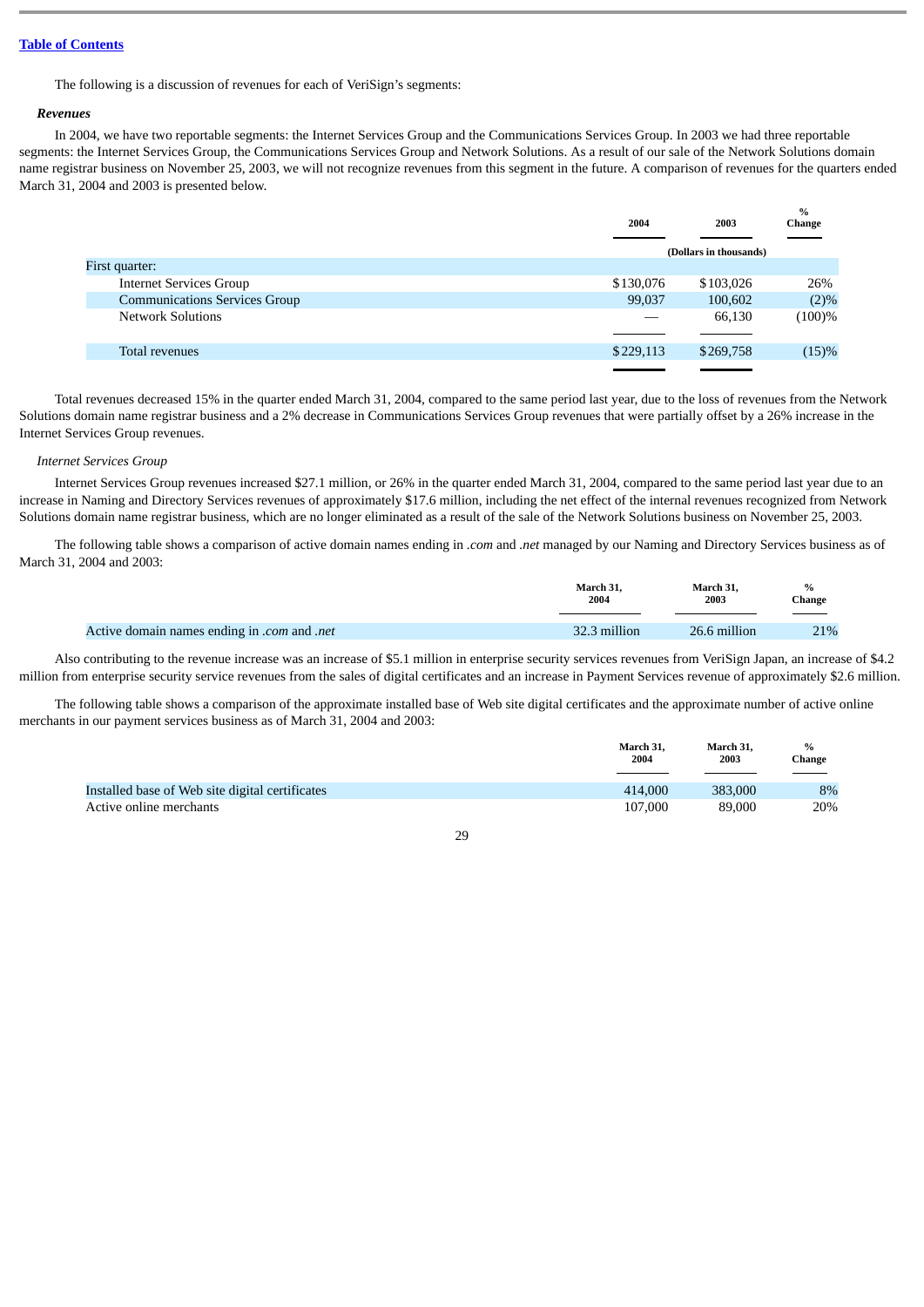#### *Communications Services Group*

Communications Services Group revenues decreased in the quarter ended March 31, 2004, compared to the same period last year, generally as a result of an increase in transaction volumes offset by lower prices for some services.

The following table shows a comparison of the approximate number of daily database queries and the number of communications services customers as of March 31, 2004 and 2003:

|                                   | March 31.<br>2004 | March 31.<br>2003 | %<br>Change |
|-----------------------------------|-------------------|-------------------|-------------|
| Daily database queries            | 10.1 billion      | 7.8 billion       | 30%         |
| Communications services customers | 1.162             | 1.053             | 10%         |

## *Network Solutions*

We completed the sale of our Network Solutions domain name registrar business on November 25, 2003 and recognized no revenues from this segment in the quarter ended March 31, 2004, compared to revenues of \$66.1 million during the same period last year. We will not recognize any revenue from the Network Solutions business in the future, other than revenues that may be recognized in the future in connection with registry or other services we may provide to Network Solutions as a customer.

#### *International revenues*

Revenues from our international subsidiaries increased \$9.8 million in the quarter ended March 31, 2004, compared to the same period last year. This increase was primarily due to increased enterprise security service sales in Europe and Asia which includes a \$5.1 million increase from VeriSign Japan's sales of enterprise security services. In addition, we recognized international wireless clearing revenues of \$1.9 million in connection with our acquisition of UNC-Embratel in the fourth quarter of 2003 in Brazil. Revenues from our VeriSign Affiliates decreased \$2.3 million in the quarter ended March 31, 2004, compared to the same period last year primarily due to a decrease in customer support fees and royalty payments. Revenues from our direct international sales, which primarily consist of direct sales to international communication services customers, increased \$2.4 million in the quarter ended March 31, 2004, compared to the same period last year due to increased transaction volumes.

The following table shows a comparison of our international revenues for the quarters ended March 31, 2004 and 2003:

|                              | 2004     | $%$ of<br>Total<br><b>Revenues</b> | 2003                   | $%$ of<br><b>Total</b><br><b>Revenues</b> | $\frac{0}{0}$<br>Change |
|------------------------------|----------|------------------------------------|------------------------|-------------------------------------------|-------------------------|
| First quarter:               |          |                                    | (Dollars in thousands) |                                           |                         |
| International subsidiaries   | \$27,425 | 12%                                | \$17,652               | 7%                                        | 55%                     |
| VeriSign Affiliates          | 3,436    | 2%                                 | 5,723                  | 2%                                        | (40)%                   |
| Direct international sales   | 5,151    | $2\%$                              | 2.719                  | $1\%$                                     | 89%                     |
|                              |          |                                    |                        |                                           |                         |
| Total international revenues | \$36,012 | 16%                                | \$26,094               | 10%                                       | 38%                     |
|                              |          |                                    |                        |                                           |                         |

We expect continued growth in international revenues as a percent of total revenues during the remainder of 2004.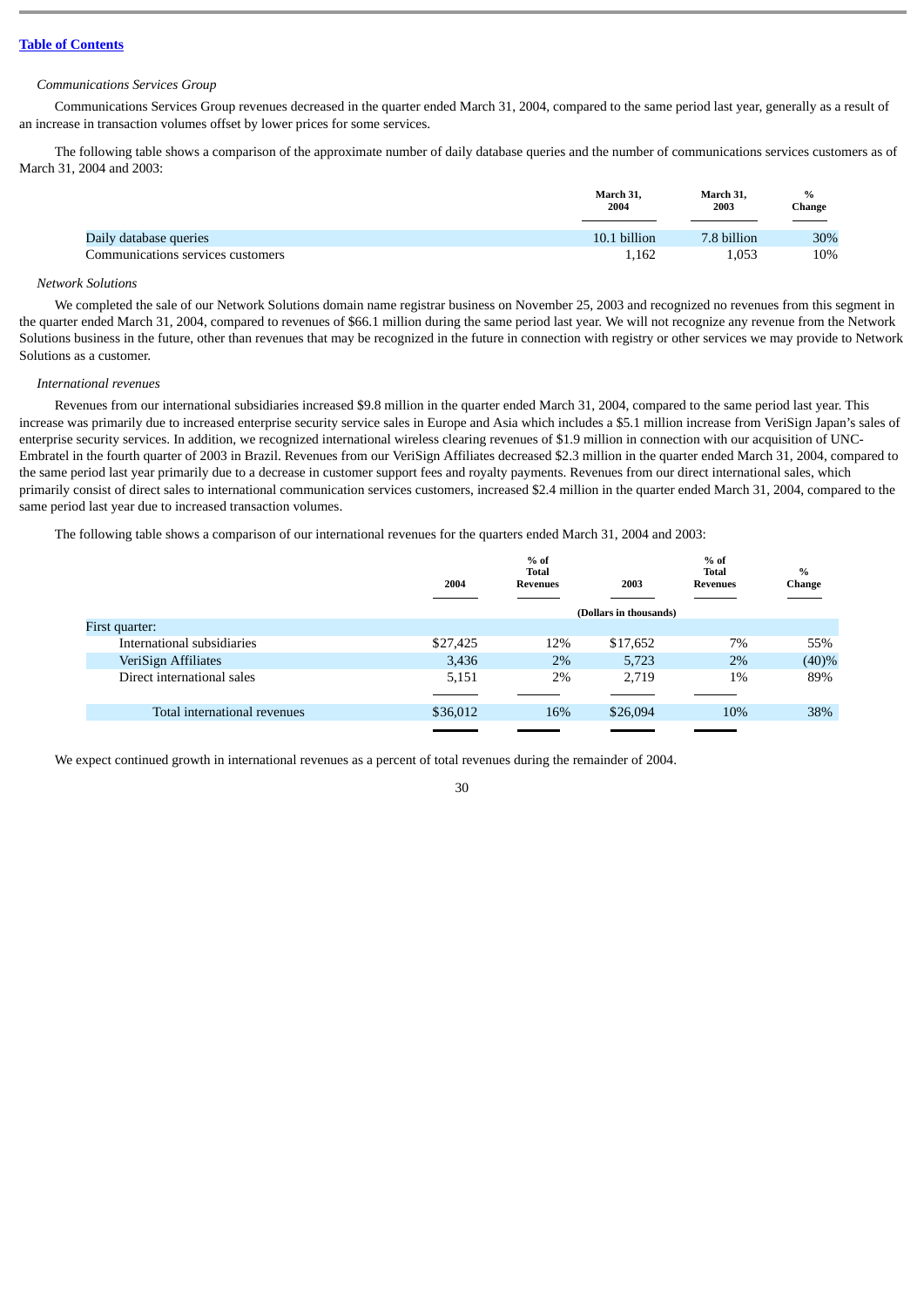#### *Costs and Expenses*

A comparison of total costs and expenses for the quarters ended March 31, 2004 and 2003 is presented below:

|                          | 2004      | 2003                   | $\frac{9}{6}$<br>Change<br>$\sim$ $\sim$ |
|--------------------------|-----------|------------------------|------------------------------------------|
|                          |           | (Dollars in thousands) |                                          |
| First quarter:           |           |                        |                                          |
| Total costs and expenses | \$214,215 | \$304,448              | $(30)\%$                                 |
| Percentage of revenues   | 93%       | 113%                   |                                          |

Total costs and expenses decreased \$90.2 million for the quarter ended March 31, 2004 as compared to the same period last year primarily due to a decrease in the charges we incurred for the amortization of intangible assets related to our acquisitions. Amortization of other intangible assets related to our acquisitions totaled approximately \$15.1 million in the quarter ended March 31, 2004 as compared to \$54.9 million in the same period last year, decreasing \$39.8 million. Additionally, we announced plans to restructure our business in April of 2002 and again in October of 2003. As a result of these restructuring plans, and as a result of the sale of our Network Solutions business, we experienced a significant reduction in overall costs in 2004 compared to 2003, including a reduction in labor and benefit costs of approximately \$2.1 million, a decrease in depreciation expense of \$2.7 million, a decrease in business insurance premiums of approximately \$1.2 million, and a decrease in telephone and related expenses of \$1.4 million. Network Solutions' total expenses accounted for \$36.9 million during the quarter ended March 31, 2003 compared to zero expenses in the quarter ended March 31, 2004. In addition, bad debt expense decreased approximately \$3.0 million due to continued focus on collection activities.

The following table shows a comparison of our employee headcount by function as of the end of each quarter presented:

|                            | March 31,<br>2004 | March 31,<br>2003 | $\%$<br>Change |
|----------------------------|-------------------|-------------------|----------------|
|                            |                   |                   |                |
| Employee headcount:        |                   |                   |                |
| Cost of revenues           | 1,208             | 1,521             | (21)%          |
| Sales and marketing        | 565               | 653               | (13)%          |
| Research and development   | 312               | 366               | (15)%          |
| General and administrative | 513               | 619               | (17)%          |
|                            |                   |                   |                |
| <b>Total</b>               | 2,598             | 3,159             | (18)%          |
|                            |                   |                   |                |

Excluding the effects of any future acquisitions or dispositions, we expect our employee headcount to increase slightly in 2004 across all business units and corporate services compared to 2003. As a result of our acquisition of Guardent, Inc., which closed on February 26, 2004, we added 149 employees to our employee headcount. The sale of our Network Solutions business in November 2003 resulted in a headcount reduction of 577 employees.

#### *Cost of revenues*

Cost of revenues consists primarily of costs for providing digital certificate enrollment and issuance services, payment services, operational costs for the domain name registration business, customer support and training, consulting and development services, carrier costs for our SS7 and IP-based networks and costs of facilities and computer equipment used in these activities. In addition, with respect to our digital certificate services, cost of revenues also includes fees paid to third parties to verify certificate applicants' identities, insurance premiums for our service warranty plan, errors and omission insurance and the cost of software and hardware resold to customers.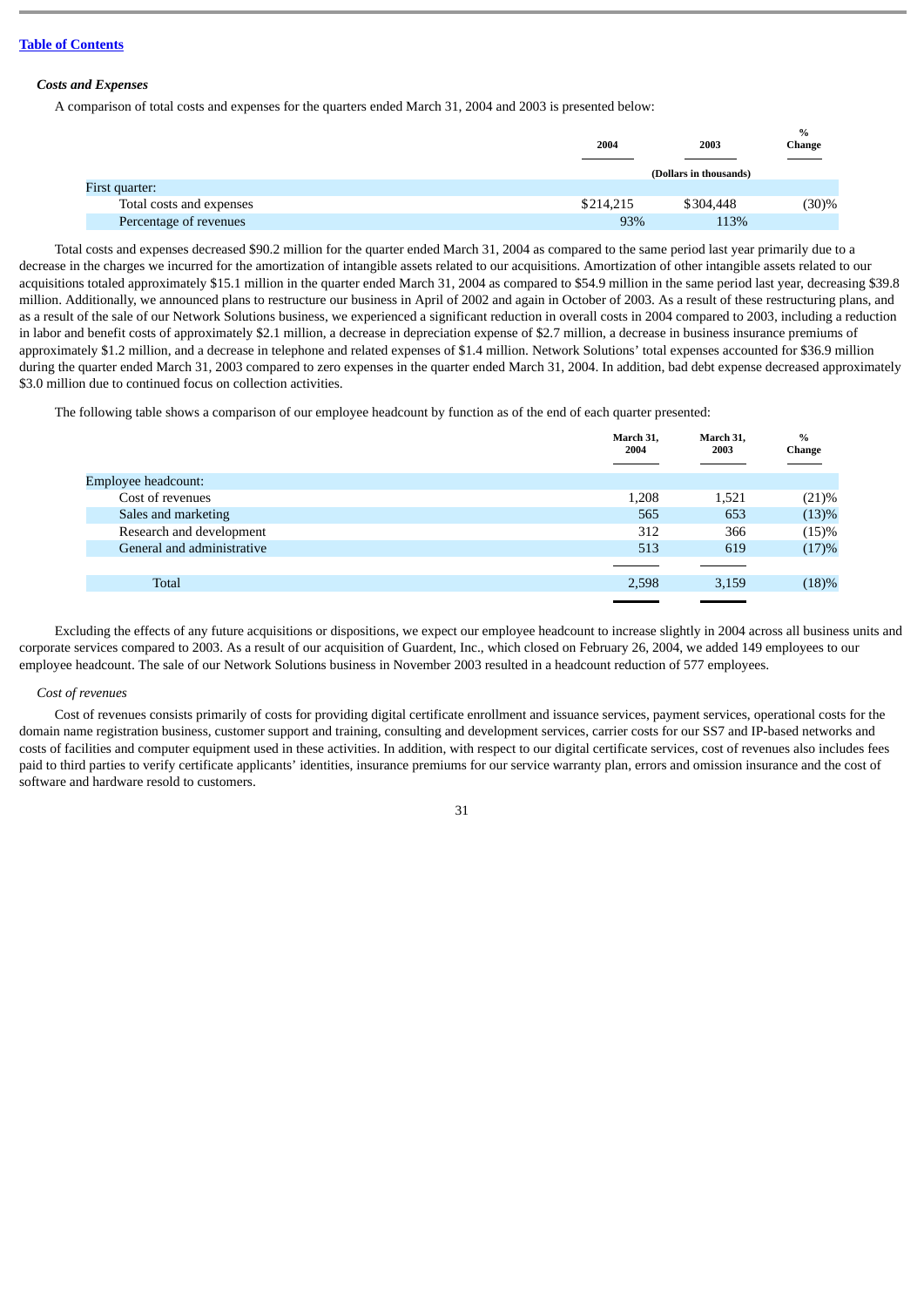A comparison of cost of revenues for the quarters ended March 31, 2004 and 2003 is presented below:

|                        | 2004     | 2003                   | $\%$<br>Change |
|------------------------|----------|------------------------|----------------|
|                        |          | (Dollars in thousands) |                |
| First quarter:         |          |                        |                |
| Cost of revenues       | \$91,482 | \$115,829              | (21)%          |
| Percentage of revenues | 40%      | 43%                    |                |

Cost of revenues decreased \$24.3 million for the quarter ended March 31, 2004 as compared to the same period last year. The sale of the Network Solutions domain name registrar business accounted for \$20.0 million of the decrease. Additionally, depreciation expense, excluding Network Solutions, declined \$2.7 million for the quarter ended March 31, 2004 as compared to the same period last year as a result of our restructuring efforts.

As a percentage of revenues, cost of revenues decreased for the quarter ended March 31, 2003 compared to the same period last year primarily due to the sale of the Network Solutions business, which generally had higher costs of revenues as a percentage of revenue than our other segments.

We expect cost of revenues to increase in absolute dollars as revenues continue to grow for the remainder of 2004. We expect cost of revenues as a percentage of revenues to improve slightly during the remainder of 2004.

#### *Sales and marketing*

Sales and marketing expenses consist primarily of costs related to sales and marketing, and policy activities. These expenses include salaries, sales commissions, sales operations and other personnel-related expenses, travel and related expenses, trade shows, costs of lead generation, costs of computer and communications equipment and support services, facilities costs, consulting fees and costs of marketing programs, such as Internet, television, radio, print, and direct mail advertising costs.

A comparison of sales and marketing expenses for the quarters ended March 31, 2004 and 2003 is presented below:

|                        | 2004     | 2003                   | $\frac{0}{0}$<br>Change |
|------------------------|----------|------------------------|-------------------------|
|                        |          | (Dollars in thousands) |                         |
| First quarter:         |          |                        |                         |
| Sales and marketing    | \$40,170 | \$52,562               | (24)%                   |
| Percentage of revenues | 18%      | 19%                    |                         |

Sales and marketing expenses decreased approximately \$12.4 million on an absolute dollar basis and 1%, as a percentage of revenues, for the quarter ended March 31, 2004 compared to the same period last year. The sale of the Network Solutions domain name registrar business accounted for \$11.8 million of the decrease. Sales and marketing expenses for each of the remaining segments were relatively flat for the quarter ended March 31, 2004 as compared to the same period last year.

We expect sales and marketing expenses to be relatively flat in terms of absolute dollars and to decrease slightly as a percentage of revenues during the remainder of 2004.

#### *Research and development*

Research and development expenses consist primarily of costs related to research and development personnel, including salaries and other personnelrelated expenses, consulting fees and the costs of facilities, computer and communications equipment and support services used in service and technology development.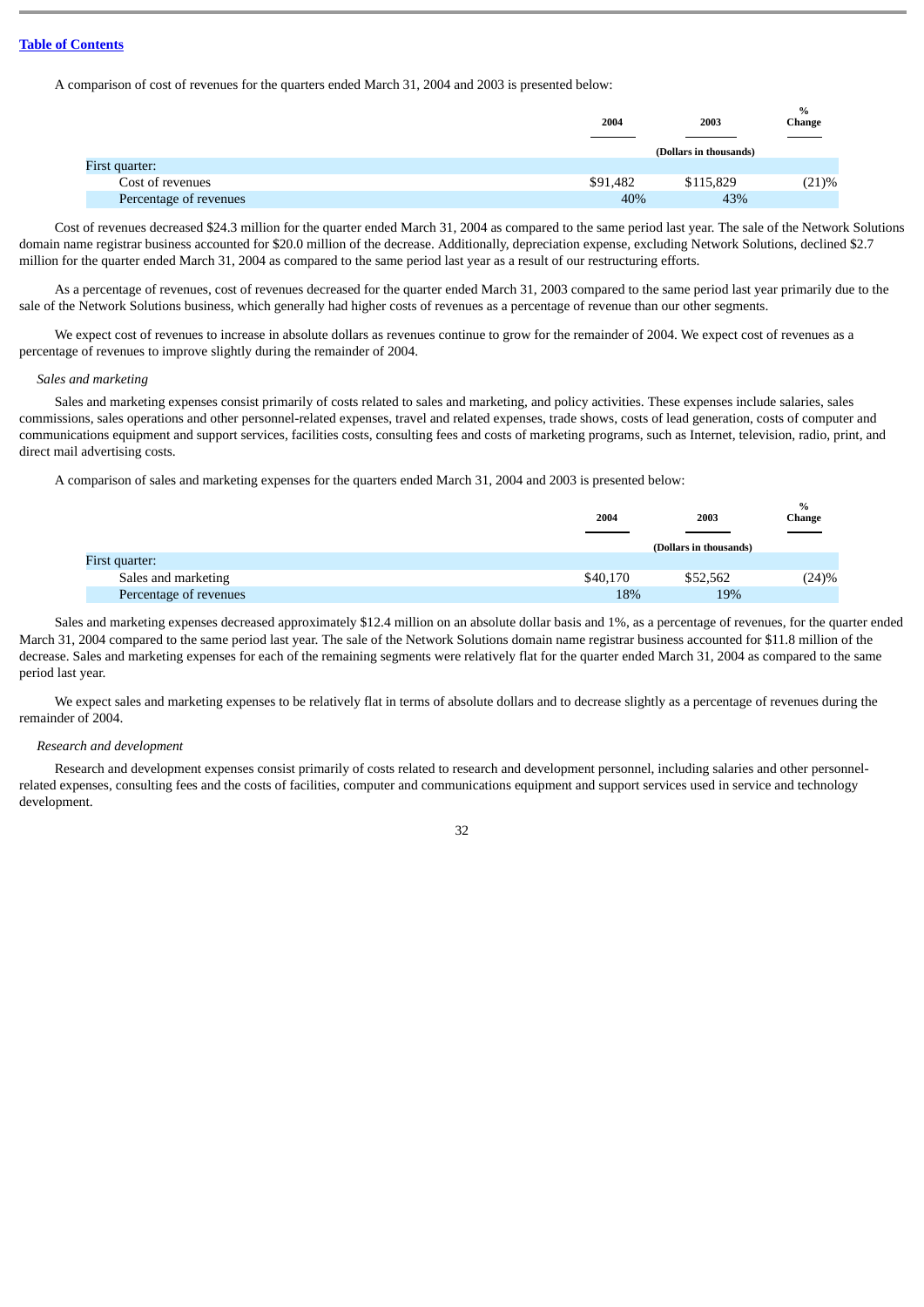A comparison of research and development expenses for the quarters ended March 31, 2004 and 2003 is presented below:

|                          | 2004     | 2003                   | $\frac{6}{9}$<br>Change<br>$\overline{\phantom{a}}$ |
|--------------------------|----------|------------------------|-----------------------------------------------------|
| First quarter:           |          | (Dollars in thousands) |                                                     |
| Research and development | \$16,707 | \$13,777               | 21%                                                 |
| Percentage of revenues   | $7\%$    | 5%                     |                                                     |

Research and development expenses increased slightly in both absolute dollars and as a percentage of revenues for the quarter ended March 31, 2004 compared to the same period last year. The increase was primarily due to higher expenses incurred during the quarter ended March 31, 2004 from more products under development, as compared to the same period last year. The sale of Network Solutions had no effect on research and development expenses.

We expect research and development expenses to increase modestly on an absolute dollar basis, but be relatively flat as a percentage of revenues during the remainder of 2004.

#### *General and administrative*

General and administrative expenses consist primarily of salaries and other personnel-related expenses for our executive, administrative, legal, finance, information technology, and human resources personnel, facilities, and computer and communications equipment, management information systems, support services, professional services fees, certain tax and license fees and bad debt expense.

A comparison of general and administrative expenses for the quarters ended March 31, 2004 and 2003 is presented below:

|                            | 2004     | 2003                   | $\overline{\phantom{a}}$<br>Change |
|----------------------------|----------|------------------------|------------------------------------|
|                            |          | (Dollars in thousands) |                                    |
| First quarter:             |          |                        |                                    |
| General and administrative | \$35,239 | \$46,865               | (25)%                              |
| Percentage of revenues     | 15%      | 17%                    |                                    |

**%**

General and administrative expenses decreased approximately \$11.6 million on an absolute dollar basis for the quarter ended March 31, 2004 compared to same period last year. The sale of the Network Solutions domain name registrar business accounted for \$5.1 million of the decrease.

Additionally, bad debt expense decreased approximately \$3.0 million due to continued focus on collection activities. Restructuring efforts resulted in approximately \$2.1 million of reduced labor and benefit expenses, and business insurance premiums decreased approximately \$1.2 million.

As a percentage of revenues, general and administrative expenses decreased in the quarter ended March 31, 2004 compared to the same period last year due to restructuring efforts in corporate support functions that do not directly impact revenue.

We anticipate that general and administrative expenses will be relatively flat on an absolute basis and decrease as a percentage of revenues during the remainder of 2004.

#### *Restructuring and other charges*

In November 2003, we initiated a restructuring plan related to the sale of our Network Solutions business and the realignment of other business units. The plan resulted in reductions in workforce, abandonment of excess facilities, disposal of property and equipment and other charges. As a result of the 2003 restructuring plan, and in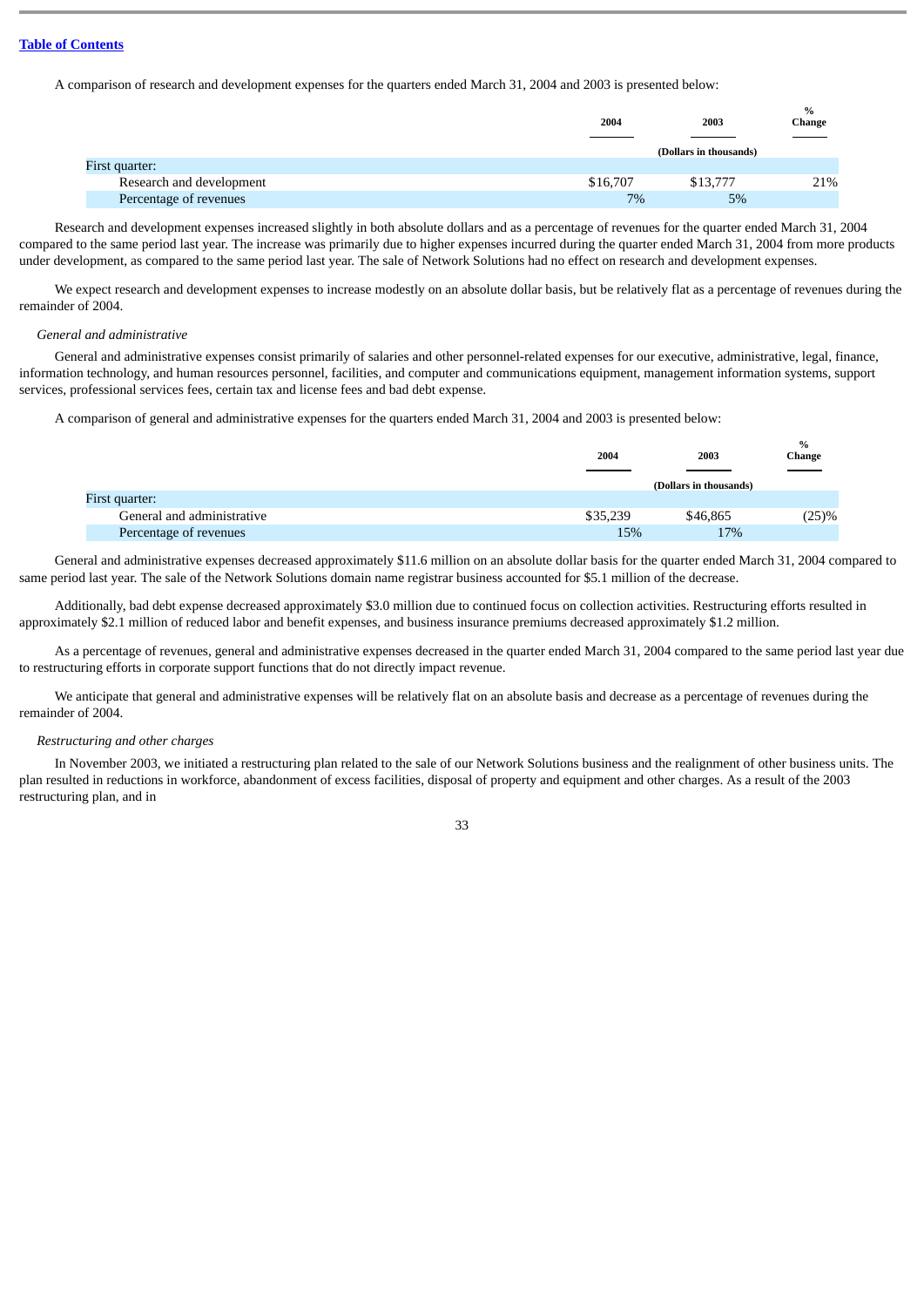conformity with SFAS No. 146 and SFAS No. 112, we incurred restructuring and other charges amounting to approximately \$15.5 million in the quarter ended March 31, 2004. See Note 4 to the Notes to Condensed Consolidated Financial Statements for further information.

## *Amortization and impairment of goodwill and other intangible assets*

SFAS No. 142 requires that purchased goodwill and certain indefinite-lived intangibles be tested for impairment on at least an annual basis. SFAS No. 144 requires that long-lived assets, including intangible assets with finite lives, be reviewed for impairment whenever events or circumstances indicate that there has been a decline in the fair value of an asset. We completed our last annual impairment testing in June 2003. See Note 5 to the Notes to Condensed Consolidated Financial Statements for further information.

Amortization of other intangible assets was \$15.1 million and \$54.9 million for the quarter ended March 31, 2004 and 2003, respectively.

#### *Other Income (Expense), net*

Other income (expense), net consists primarily of interest earned on our cash, cash equivalents and short-term and long-term investments, gains and losses on the sale or impairment of equity investments, and the net effect of foreign currency transaction gains and losses.

A comparison of other income (expense), net for the quarters ended March 31, 2004 and 2003 is presented below:

|                             | 2004  | 2003           | <b>Change</b> |
|-----------------------------|-------|----------------|---------------|
|                             |       |                |               |
|                             |       | (In thousands) |               |
| First quarter:              |       |                |               |
| Other income (expense), net | \$739 | \$(13,894)     | 105%          |
| Percentage of revenues      | 0.3%  | (5)%           |               |

Other income, net in the quarter ended March 31, 2004 consisted primarily of interest income and other items of \$4.9 million, partially offset by a net loss of \$3.3 million related to the gain on sale and impairment of certain investments and a foreign exchange loss of \$0.9 million. For the quarter ended March 31, 2003, other expense, net consisted of net investment impairments of \$16.5 million offset by \$2.5 million of interest income and other items. We review our investments on a regular basis to determine if any security has experienced an other-than-temporary decline in its fair value. As of March 31, 2004 and 2003, we determined that the decline in value of certain of our public and non-public equity investments was other-than-temporary and we recorded impairments of these investments, net of realized gains, totaling \$3.3 million and \$16.5 million, respectively.

#### *Income Tax Benefit (Expense)*

In the quarters ended March 31, 2004 and 2003, we recorded income tax expense of \$6.6 million and \$4.9 million, respectively. We have not recorded a benefit for U.S. federal and state deferred tax assets due to the uncertainty of their realization.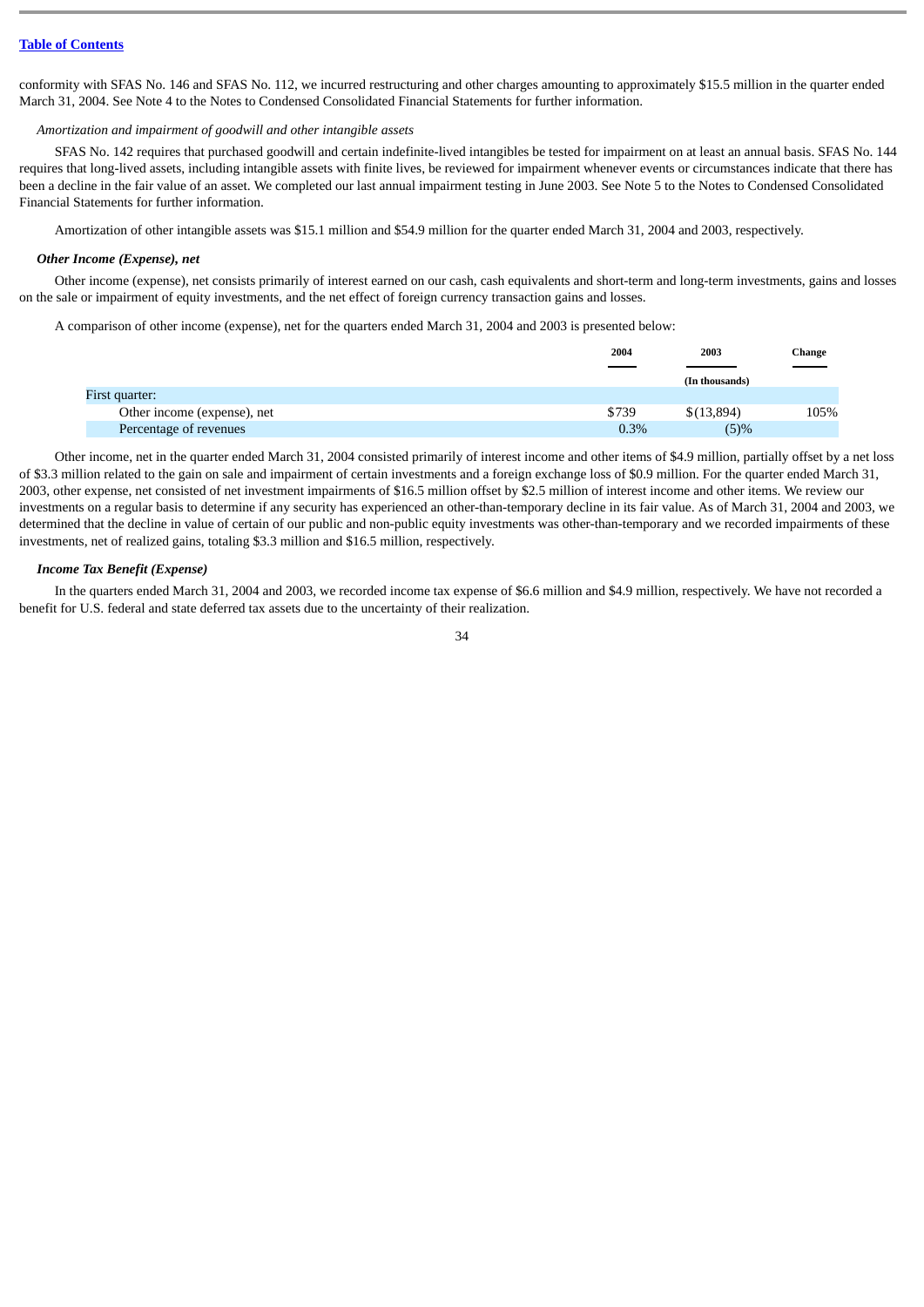#### **Liquidity and Capital Resources**

|                                                   | March 31,<br>2004 | December 31,<br>2003   | Change |
|---------------------------------------------------|-------------------|------------------------|--------|
|                                                   |                   | (Dollars in thousands) |        |
| Cash, cash equivalents and short-term investments | 657.867<br>S.     | 723.686                | (9)%   |
| Working capital                                   | 286,315           | 325.201                | (12)%  |
| Stockholders' equity                              | \$1,497,114       | \$1,383,653            | 8%     |

At March 31, 2004, our principal source of liquidity was \$657.9 million of cash, cash equivalents and short-term investments, consisting principally of commercial paper, medium term notes, corporate bonds and notes, market auction securities, U.S. government and agency securities and money market funds. We have pledged a portion of our short-term investments as collateral for standby letters of credit that guarantee certain of our contractual obligations, primarily relating to our real estate lease agreements. As of March 31, 2004, the amount of short-term investments we have pledged pursuant to such agreements was approximately \$19.0 million. In addition, we established a trust during the first quarter of 2004 in the amount of \$45.0 million classified as long-term investments on our balance sheet for our director and officer liability self-insurance coverage.

Net cash provided by operating activities was \$47.5 million in the first quarter of 2004 compared to \$100.3 million in the same period last year. The decrease in the first quarter of 2004 was primarily due to a net decrease in accounts payable of \$60.6 million, an increase in accounts receivable of \$15.4 million, offset by an increase in deferred revenue of \$16.4 million, prepaid expenses and other current assets of \$5.0 million and deferred taxes of \$4.2 million.

Net cash used in investing activities was \$50.5 million in the first quarter of 2004, primarily as a result of \$61.2 million used for purchases of short and long-term investments and \$14.7 million for purchases of property and equipment and \$71.0 million for the acquisition of Unimobile and the cash portion of the purchase price for Guardent. These activities were partially offset by proceeds of \$97.6 million from maturities and sales of short and long-term investments.

Our planned capital expenditures for the remaining quarters of 2004 of approximately \$95 million are primarily for computer and communications equipment and computer software within our Communications Services Group. Our most significant expenditures are focused on productivity and cost improvement initiatives and market development initiatives for the Internet Services Group and the Communications Services Group and productivity and cost improvement initiatives for corporate services.

We also expect to incur additional restructuring charges of approximately \$5 to \$10 million in the second quarter of 2004 due to the realignment of our remaining segments. In addition, cash payments totaling approximately \$40 million related to the abandonment of excess facilities will be paid over the next eleven years. See Note 4 to the Notes to Condensed Consolidated Financial Statements.

Net cash provided by financing activities was \$15.1 million in quarter ended March 31, 2004 and \$1.8 million in the quarter ended March 31, 2003. In the quarter ended March 31, 2004, \$17.5 million was provided by common stock issuances as a result of stock option exercises partially offset by \$2.7 million for the repayment of debt and other long-term obligations.

In 2001, our Board of Directors authorized the use of up to \$350 million to repurchase shares of our common stock on the open market, or in negotiated or block trades. During 2001, we repurchased approximately 1,650,000 shares at an aggregate cost of approximately \$70 million. During the quarter ended March 31, 2004 and 2003, no shares were repurchased and at March 31, 2004, approximately \$280 million remained available for future repurchases under this program.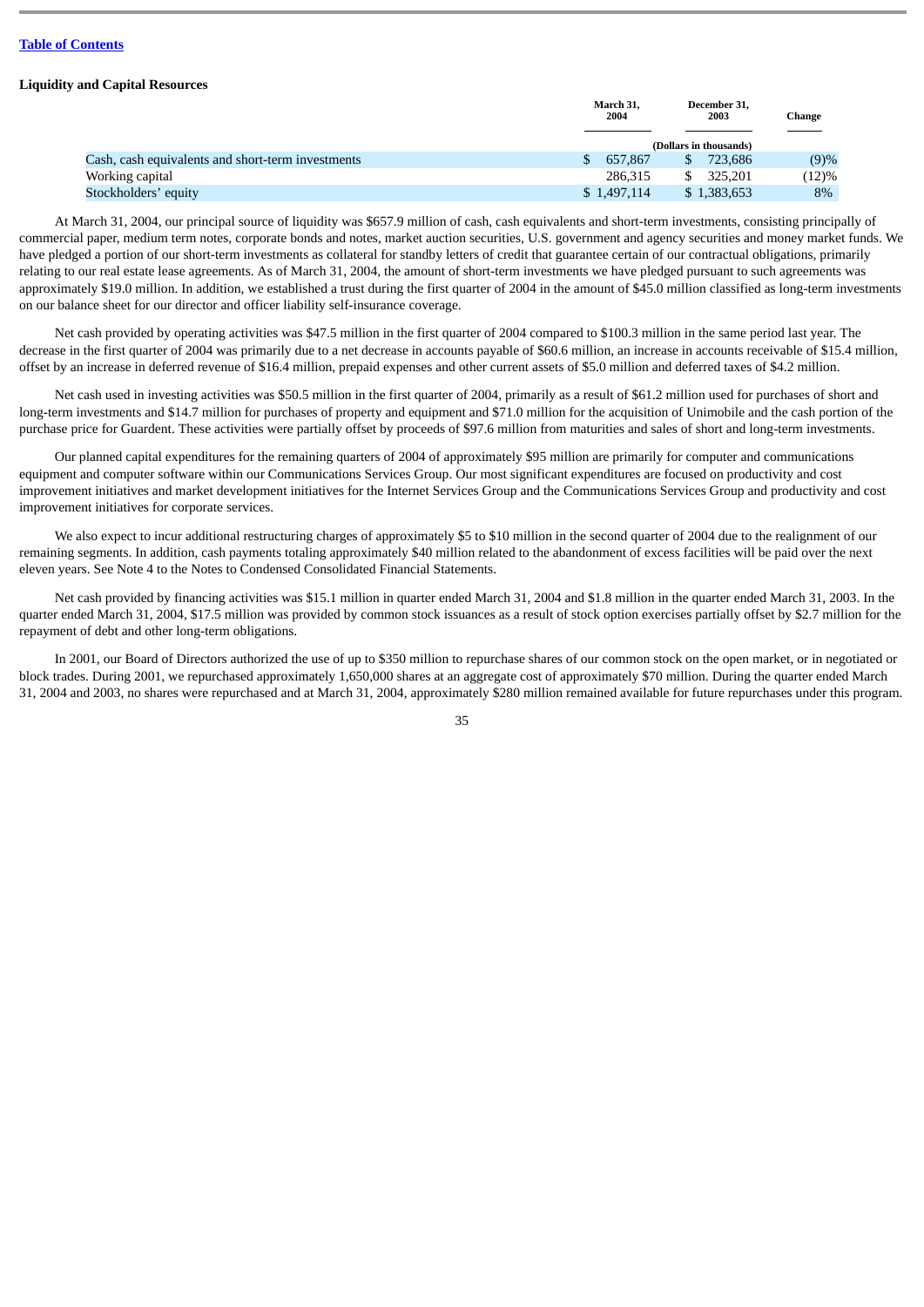We believe our existing cash, cash equivalents and short-term investments and operating cash flows, will be sufficient to meet our working capital and capital expenditure requirements for at least the next 12 months. Acquisitions or investments funded with cash may require us to raise additional funds through public or private financing, strategic relationships or other arrangements. This additional funding, if needed, might not be available on terms attractive to us, or at all. Failure to raise capital when needed could materially harm our business. If we raise additional funds through the issuance of equity securities, the percentage of our stock owned by our then-current stockholders will be reduced. Furthermore, these equity securities might have rights, preferences or privileges senior to those of our common stock.

In October 2001, we filed a shelf registration statement with the Securities and Exchange Commission to offer an indeterminate number of shares of common stock that may be issued at various times and at indeterminate prices, with a total public offering price not to exceed \$750 million. To date, no shares have been issued under this registration statement.

#### **Factors That May Affect Future Results of Operations**

*In addition to other information in this Form 10-Q, the following risk factors should be carefully considered in evaluating us and our business because these factors currently have a significant impact or may have a significant impact on our business, operating results or financial condition. Actual results could differ materially from those projected in the forward-looking statements contained in this Form 10-Q as a result of the risk factors discussed below and elsewhere in this Form 10-Q.*

#### **Our operating results may fluctuate and our future revenues and profitability are uncertain.**

Our operating results have varied and may fluctuate significantly in the future as a result of a variety of factors, many of which are outside our control. These factors include the following:

- the long sales and implementation cycles for, and potentially large order sizes of, some of our enterprise security and communications services and the timing and execution of individual customer contracts;
- volume of domain name registrations and customer renewals in our registry services business;
- the mix of all our services sold during a period;
- our success in marketing and market acceptance of our services by our existing customers and by new customers;
- continued development of our direct and indirect distribution channels for our enterprise security and communications services, both in the U.S. and abroad;
- a decrease in the level of spending for information technology-related products and services by enterprise customers;
- our success in assimilating the operations and personnel of any acquired businesses;
- the seasonal fluctuations in consumer use of communications services;
- the timing and execution of individual customer contracts, particularly large contracts;
- the impact of price changes in our communications services, enterprise security services and payment services or our competitors' products and services; and
- general economic and market conditions as well as economic and market conditions specific to IP networks, telecommunications and Internet industries.

Our operating expenses may increase. If an increase in our expenses is not accompanied by a corresponding increase in our revenues, our operating results will suffer, particularly as revenues from some of our services are recognized ratably over the term of the service, rather than immediately when the customer pays for them, unlike our sales and marketing expenditures, which are expensed in full when incurred.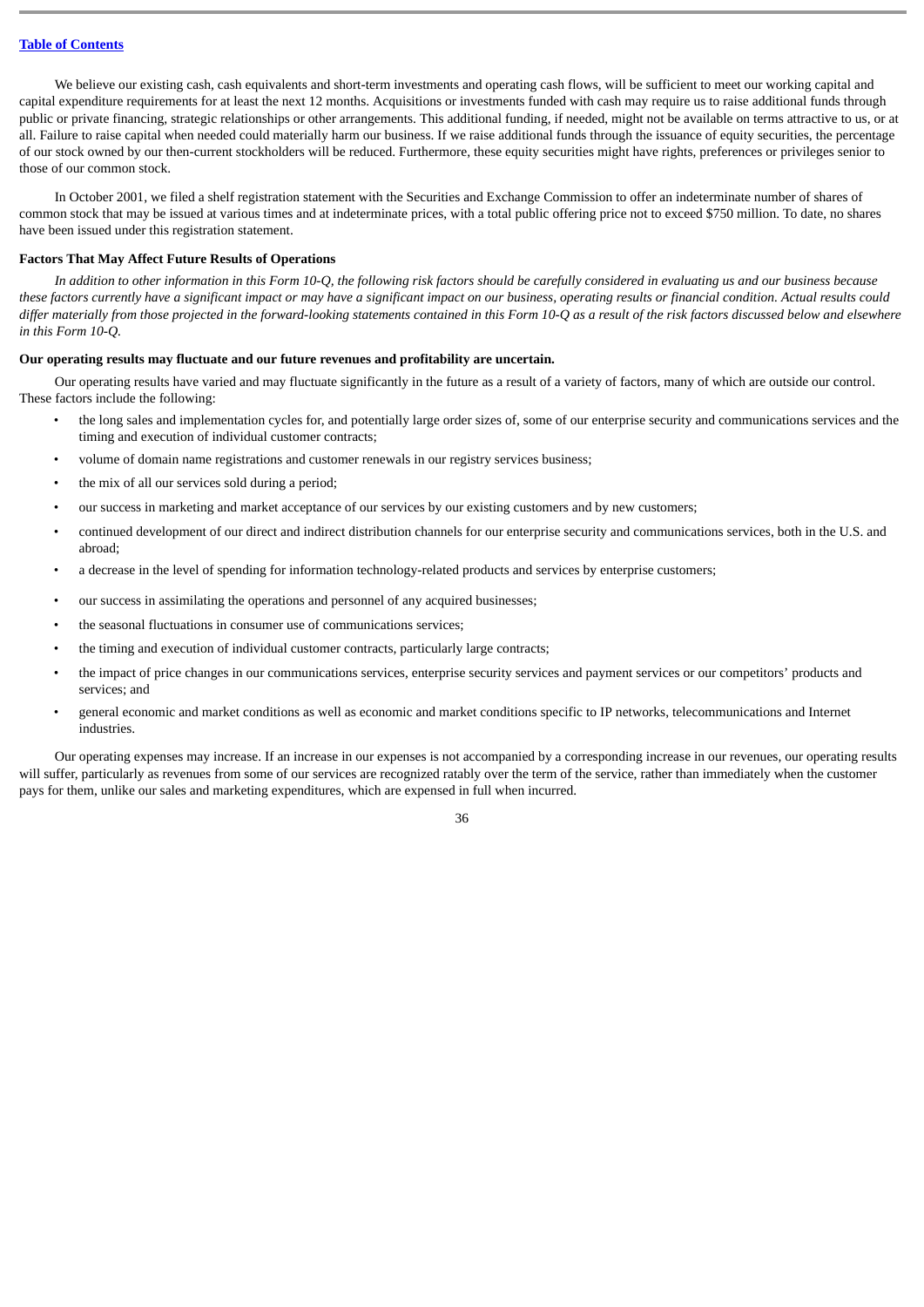Due to all of the above factors, our revenues and operating results are difficult to forecast. Therefore, we believe that period-to-period comparisons of our operating results will not necessarily be meaningful, and you should not rely upon them as an indication of future performance. Also, operating results may fall below our expectations and the expectations of securities analysts or investors in one or more future periods. If this were to occur, the market price of our common stock would likely decline.

# **Our operating results may be adversely affected by the uncertain geopolitical environment and unfavorable economic and market conditions.**

Adverse economic conditions worldwide have contributed to downturns in the telecommunications and technology industries and may continue to impact our business, resulting in:

- reduced demand for our services as a result of a decrease in information technology and telecommunications spending by our customers;
- increased price competition for our products; and
- higher overhead costs as a percentage of revenues.

Recent political turmoil in many parts of the world, including terrorist and military actions, may continue to put pressure on global economic conditions. If the economic and market conditions in the United States and globally do not continue to improve, or if they deteriorate, we may continue to experience material adverse impacts on our business, operating results, and financial condition as a consequence of the above factors or otherwise.

# **Our limited operating history under our current business structure may result in significant fluctuations of our financial results.**

We were incorporated in April 1995, and began introducing our services in June 1995. We completed several acquisitions in 2000 and 2001, including our acquisitions of Network Solutions and Illuminet Holdings, in February 2002 we completed our acquisition of H.O. Systems and in February 2004 we completed our acquisition of Guardent, Inc. In November 2003, we sold our Network Solutions domain name registrar business. Network Solutions, Illuminet Holdings and H.O. Systems operated in different businesses from our then-current business. Therefore, we have only a limited operating history on which to base an evaluation of our consolidated business and prospects. Our success will depend on many factors, many of which are not entirely under our control, including, but not limited to, the following:

- the successful integration of acquired companies:
- the use of the Internet and other Internet Protocol, or IP, networks for electronic commerce and communications;
- the extent to which digital certificates and domain names are used for electronic commerce or communications;
- growth in the number of Web sites;
- growth in demand for our services;
- the continued evolution of electronic commerce as a viable means of conducting business;
- the competition for any of our services;
- the perceived security of electronic commerce and communications over the Internet and other IP networks;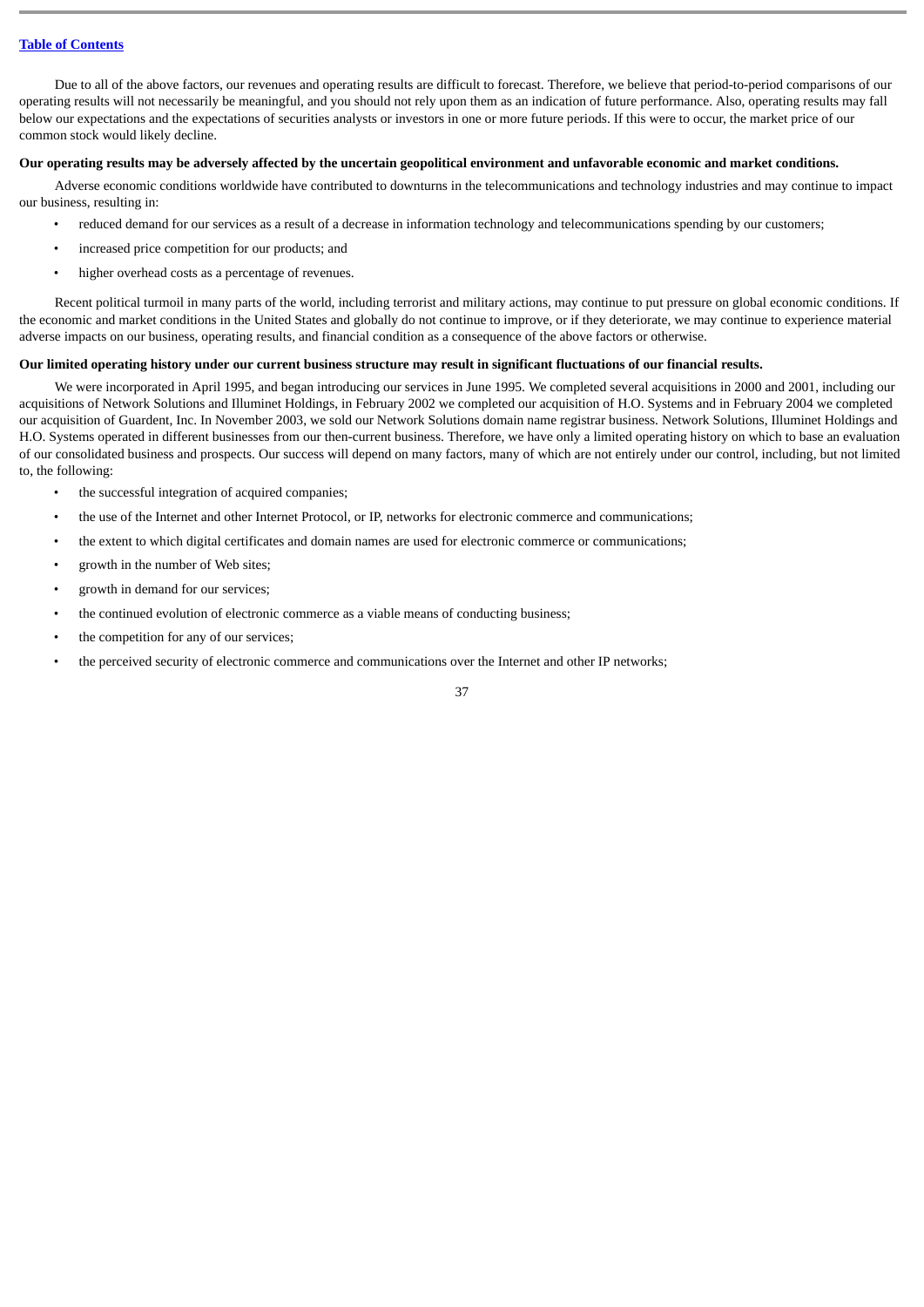- the perceived security of our services, technology, infrastructure and practices;
- the significant lead times before a product or service begins generating revenues;
- the varying rates at which telecommunications companies, telephony resellers and Internet service providers use our services;
- the loss of customers through industry consolidation, or customer decisions to deploy in-house or competitor technology and services; and
- our continued ability to maintain our current, and enter into additional, strategic relationships.

To address these risks we must, among other things:

- successfully market our services to new and existing customers;
- attract, integrate, train, retain and motivate qualified personnel;
- respond to competitive developments;
- successfully introduce new services; and
- successfully introduce enhancements to our services to address new technologies and standards and changing market conditions.

# **The business environment is highly competitive and, if we do not compete effectively, we may suffer price reductions, reduced gross margins and loss of market share.**

*Competition in Security Services*. Our security services are targeted at the rapidly evolving market for trusted services, including authentication, validation and payment, which enable secure electronic commerce and communications over wired and wireless IP networks. Although the competitive environment in this market has yet to develop fully, we anticipate that it will be intensely competitive, subject to rapid change and significantly affected by new product and service introductions and other market activities of industry participants.

Principal competitors generally fall within one of the following categories: (1) companies such as RSA Security and Entrust Technologies, which offer software applications and related digital certificate products that customers operate themselves; (2) companies such as Geo Trust and Digital Signature Trust Company (a subsidiary of Zions Bancorporation) that primarily offer digital certificate and certification authority, or CA, related services; and (3) companies focused on providing a bundled offering of products and services such as BeTrusted. We also experience competition from a number of smaller companies, and we believe that our primary long-term competitors may not yet have entered the market. Furthermore, Netscape and Microsoft have introduced software products that enable the issuance and management of digital certificates, and we believe that other companies could introduce similar products.

In addition, browser companies that embed our interface technologies or otherwise feature them as a provider of digital certificate products and services in their Web browsers or on their Web sites could also promote our competitors or charge us substantial fees for promotions in the future.

*Competition in Managed Security Services*. Consulting companies or professional services groups of other companies with Internet expertise are current or potential competitors to our managed security services. These companies include large systems integrators and consulting firms, such as Accenture, formerly Andersen Consulting, IBM Global Services and Lucent NetCare. We also compete with security product companies that offer managed security services in addition to other security services, such as Symantec and ISS, as well as a number of providers such as Ubizen and RedSiren that offer managed security services exclusively. In addition, we compete with some companies that have developed products that automate the management of IP addresses and name maps throughout enterprise-wide intranets, and with companies with internally developed systems integration efforts.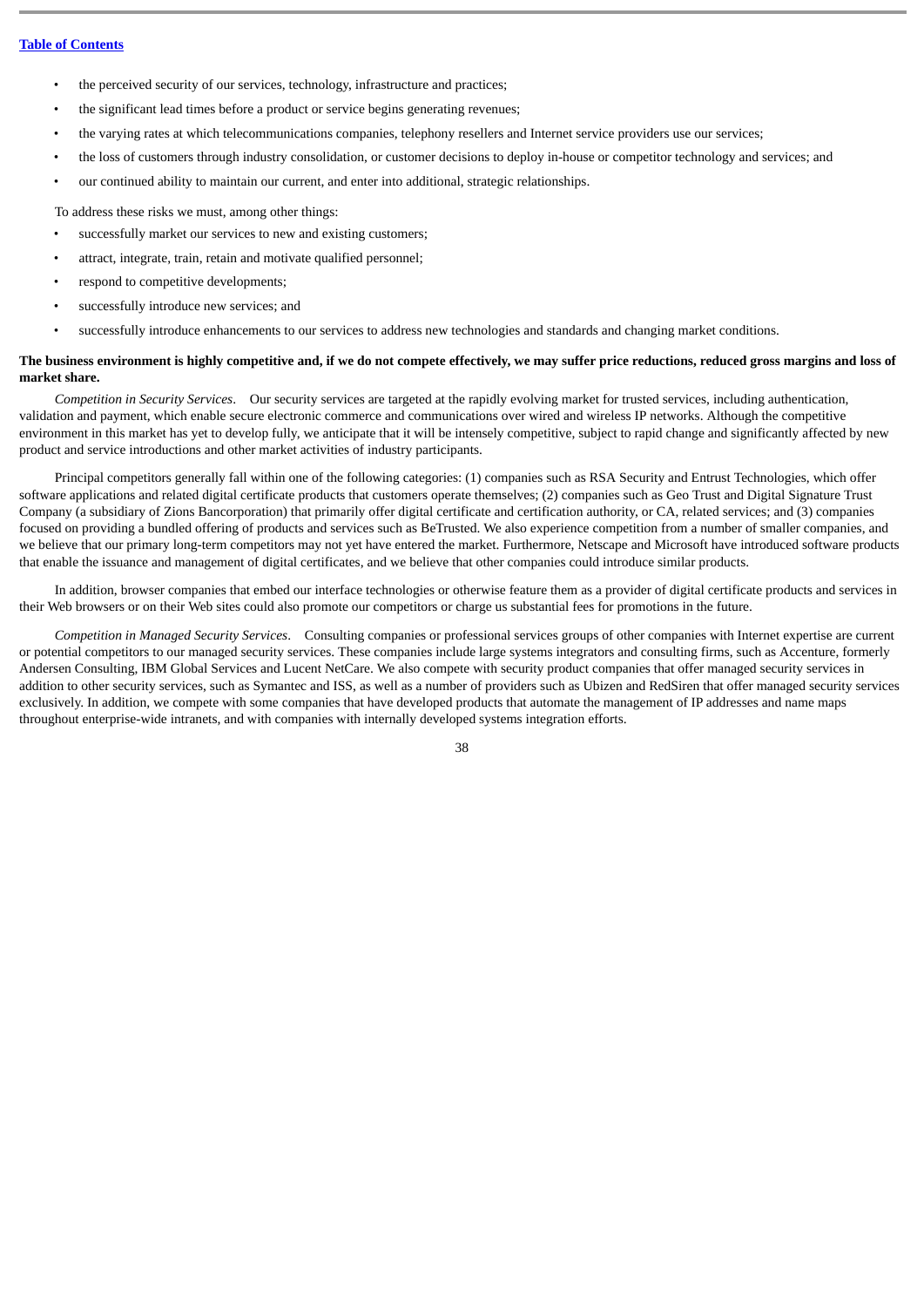*Competition in Communications Services.* The market for communications services is extremely competitive and subject to significant pricing pressure. Competition in this area arises from two primary sources. Large incumbent carriers provide competing services in their regions as a result of regulatory requirements to promote competition. In addition, we face direct competition on a nationwide basis from unregulated companies, including Telecommunications Services, Inc., or TSI, and other carriers such as Southern New England Telephone, a unit of SBC Communications. Our wireless billing services also compete with services offered by Boston Communications Group, Amdocs, Convergys Corporation and TSI. We are also aware of major Internet service providers, software developers and smaller entrepreneurial companies that are focusing significant resources on developing and marketing products and services that will compete directly with ours. Furthermore, customers are increasingly likely to deploy internally developed communications technologies and services which may reduce the demand for technologies and services from third party providers such as VeriSign and further increase competitive pricing pressures.

*Competition in Registry Services.* In November 2000, ICANN announced selections for several new gTLDs that directly compete with the *.com* and *.net* gTLDs, as well as the ccTLDs offered by us. The gTLDs, *.biz* and *.info*, were launched in 2001. The gTLDs launched in 2002 and 2003 include *.name, .pro, .aero, ..museum* and *.coop*. These gTLDs are available for registration through ICANN accredited registrars. In addition, we currently face competition from the over 240 ccTLD registry operators who compete directly for the business of entities and individuals that are seeking to establish a Web presence.

We also face competition from registry service providers that offer outsourced DNS and registration services to organizations that require a reliable and scalable infrastructure. Among the competitors are NeuLevel, Affilias, Register.com and Tucows.com.

*Competition in Digital Brand Management Services.* We face competition from companies providing services similar to some of our Digital Brand Management Services. In the monitoring services, registration and domain name asset management area of our business, our competition comes primarily from ICANN accredited registrars and various smaller companies providing similar services.

Several of our current and potential competitors have longer operating histories and significantly greater financial, technical, marketing and other resources than we do and therefore may be able to respond more quickly than we can to new or changing opportunities, technologies, standards and customer requirements. Many of these competitors also have broader and more established distribution channels that may be used to deliver competing products or services directly to customers through bundling or other means. If such competitors were to bundle competing products or services for their customers, the demand for our products and services might be substantially reduced and the ability to distribute our products successfully and the utilization of our services would be substantially diminished. New technologies and the expansion of existing technologies may increase the competitive pressure.

New technologies and the expansion of existing technologies may increase competitive pressure. We cannot assure that competing technologies developed by others or the emergence of new industry standards will not adversely affect our competitive position or render our security services or technologies noncompetitive or obsolete. In addition, our markets are characterized by announcements of collaborative relationships involving our competitors. The existence or announcement of any such relationships could adversely affect our ability to attract and retain customers. As a result of the foregoing and other factors, we may not be able to compete effectively with current or future competitors, and competitive pressures that we face could materially harm our business.

# **Our communications services business depends on the acceptance of our SS7 network and the telecommunications market's continuing use of SS7 technology.**

Our future growth in our communications services business depends, in part, on the commercial success and reliability of our SS7 network. Our SS7 network is a vital component of our intelligent network services, which had been a significant source of revenues for our Illuminet, Inc. subsidiary. Our communications services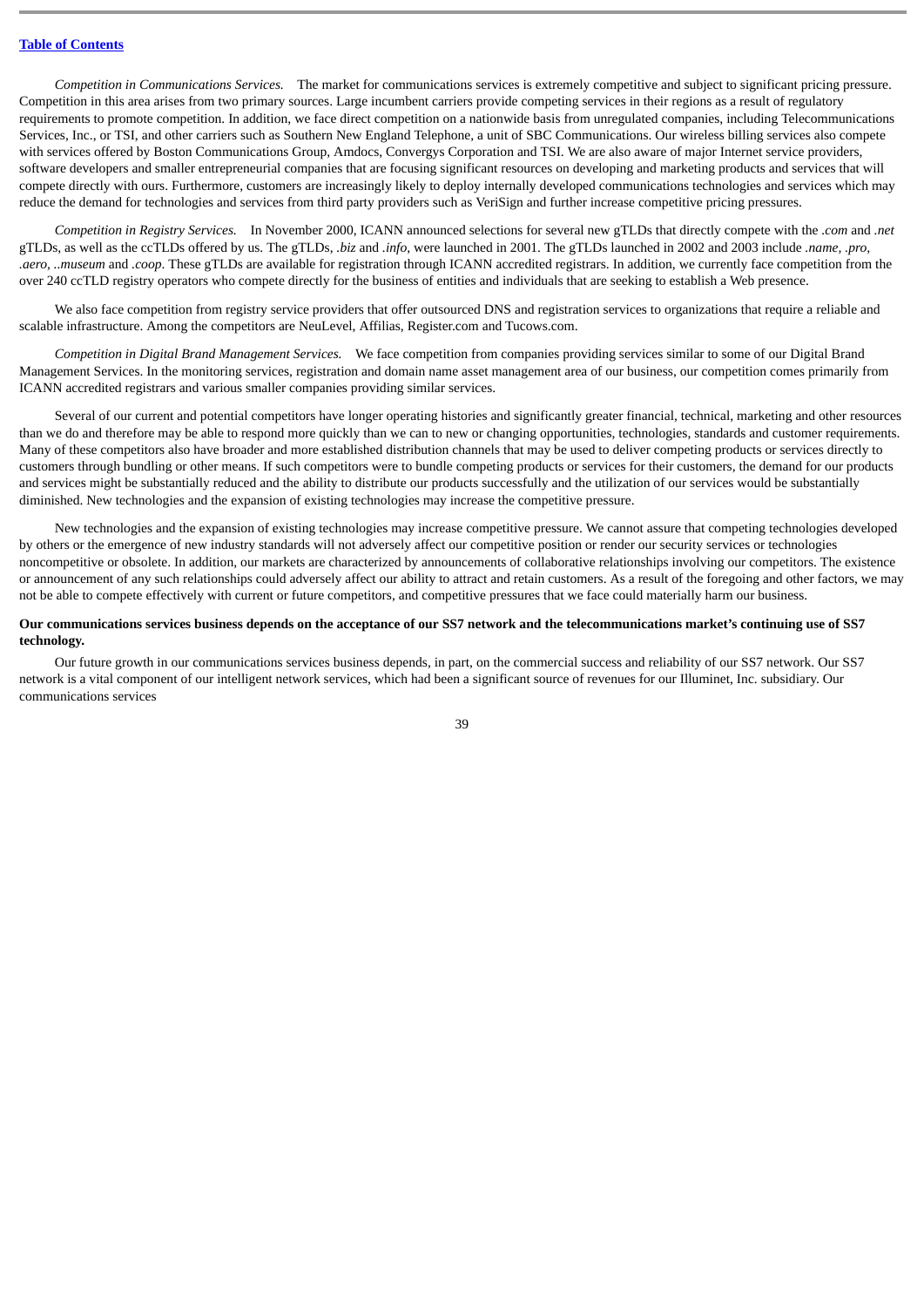business will suffer if our target customers do not use our SS7 network. Our future financial performance will also depend on the successful development, introduction and customer acceptance of new and enhanced SS7-based services. We are not certain that our target customers will choose our particular SS7 network solution or continue to use our SS7 network. In the future, we may not be successful in marketing our SS7 network or any new or enhanced services.

## **The inability of our customers to successfully implement our signaling and network services with their existing systems could adversely affect our business.**

Significant technical challenges exist in our signaling and network services business because many of our customers:

- purchase and implement SS7 network services in phases;
- deploy SS7 connectivity across a variety of telecommunication switches and routes; and
- integrate our SS7 network with a number of legacy systems, third-party software applications and engineering tools.

Customer implementation currently requires participation by our order management and our engineering and operations groups, each of which has limited resources. Some customers may also require us to develop costly customized features or capabilities, which increase our costs and consume a disproportionate share of our limited customer service and support resources. Also, we typically charge one-time flat rate fees for initially connecting a customer to our SS7 network and a monthly recurring flat rate fee after the connection is established. If new or existing customers have difficulty deploying our products or require significant amounts of our engineering service support, we may experience reduced operating margins. Our customers' ability to deploy our network services to their own customers and integrate them successfully within their systems depends on our customers' capabilities and the complexity involved. Difficulty in deploying those services could reduce our operating margins due to increased customer support and could cause potential delays in recognizing revenues until the services are implemented.

# **Our failure to achieve or sustain market acceptance of our signaling and intelligent network services at desired pricing levels and industry consolidation could adversely impact our revenues and cash flow.**

The telecommunications industry is characterized by significant price competition. Competition and industry consolidation in our communications services could result in significant pricing pressure and an erosion in our market share. Pricing pressure from competition could cause large reductions in the selling price of our services. For example, our competitors may provide customers with reduced communications costs for Internet access or private network services, reducing the overall cost of services and significantly increasing pricing pressures on us. We would need to offset the effects of any price reductions by increasing the number of our customers, generating higher revenues from enhanced services or reducing our costs, and we may not be able to do so successfully. We believe that the business of providing network connectivity and related network services will see increased consolidation in the future. Consolidation could decrease selling prices and increase competition in these industries, which could erode our market share, revenues and operating margins in our Communications Services Group. Consolidation in the telecommunications industry has led to the merging of many companies. Our business could be harmed if these mergers result in the loss of customers by our Communications Services Group. Furthermore, customers may choose to deploy internally developed communications technologies and services thereby reducing the demand for technologies and services offered by VeriSign which could harm our business.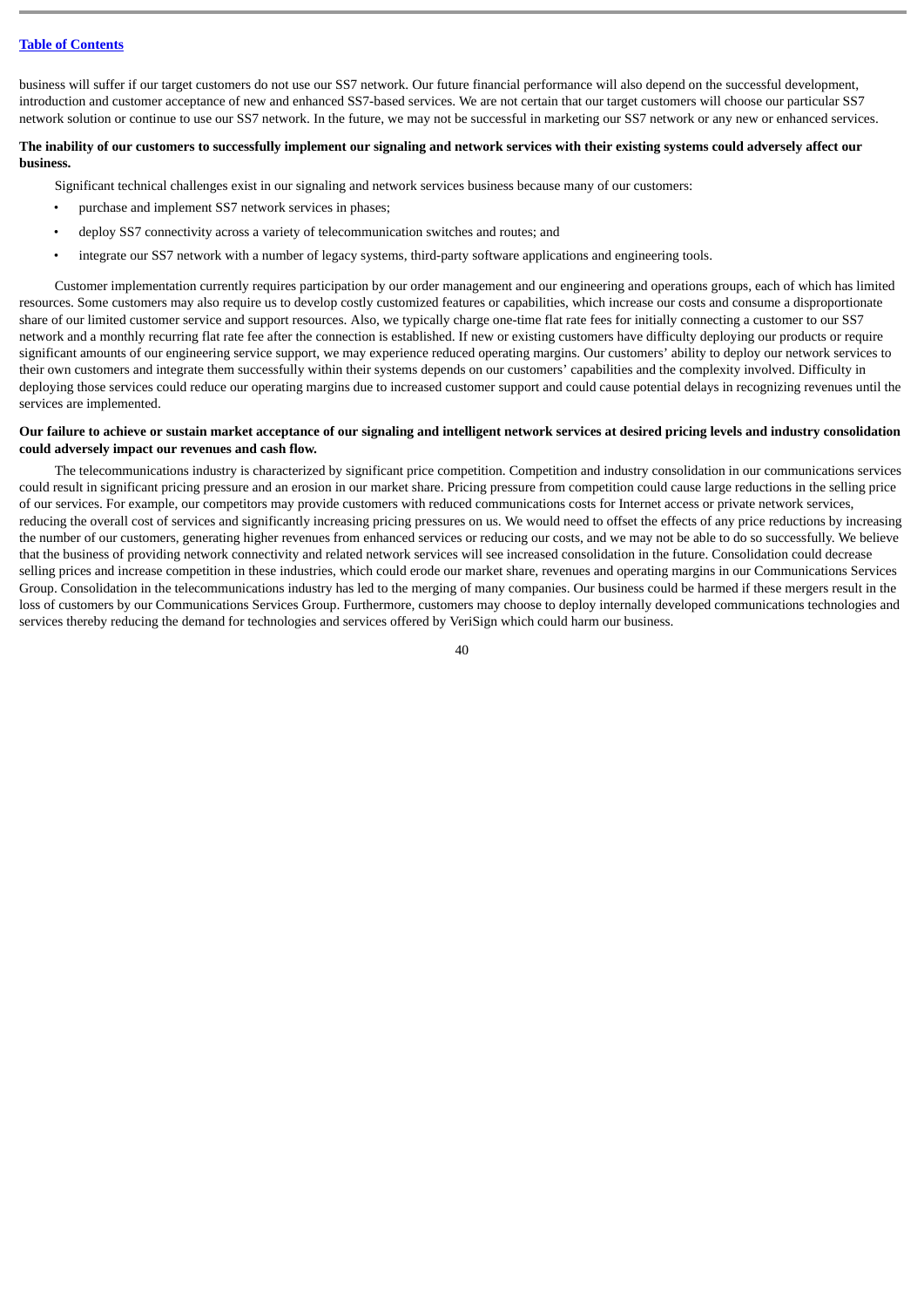#### **Our business depends on the future growth of the Internet and adoption and continued use of IP networks.**

Our future success depends, in part, on growth in the use of the Internet and IP networks. If the use of and interest in the Internet and IP networks does not grow, our business would be harmed. To date, many businesses and consumers have been deterred from utilizing the Internet and IP networks for a number of reasons, including, but not limited to:

- potentially inadequate development of network infrastructure;
- security concerns, particularly for online payments, including the potential for merchant or user impersonation and fraud or theft of stored data and information communicated over IP networks;
- privacy concerns, including the potential for third parties to obtain personally identifiable information about users or to disclose or sell data without notice to or the consent of such users;
- other security concerns such as attacks on popular Web sites by "hackers";
- inconsistent quality of service;
- lack of availability of cost-effective, high-speed systems and services;
- limited number of local access points for corporate users;
- inability to integrate business applications on IP networks;
- the need to operate with multiple and frequently incompatible products;
- limited bandwidth access;
- government regulation; and
- a lack of tools to simplify access to and use of IP networks.

The widespread acceptance of the Internet and IP networks will require a broad acceptance of new methods of conducting business and exchanging information. Organizations that already have invested substantial resources in other methods of conducting business may be reluctant to adopt new methods. Also, individuals with established patterns of purchasing goods and services and effecting payments may be reluctant to change.

A number of states, as well as the U.S. Congress, have been considering various initiatives that could permit sales and use taxes on Internet sales. If any of these initiatives are adopted, it could substantially impair the growth of electronic commerce and therefore hinder the growth in the use of the Internet and IP networks, which could harm our business.

## **Our target markets are evolving, and if these markets fail to develop or if our products and services are not widely accepted in these markets, our business could suffer.**

We target our security services at the market for trusted and secure electronic commerce and communications over IP and other networks. These are rapidly evolving markets that may not continue to grow. Accordingly, the demand for our services is very uncertain. Even if the markets for electronic commerce and communications over IP and other networks grow, our services may not be widely accepted. The factors that may affect the level of market acceptance and, consequently, our services include the following:

- market acceptance of products and services based upon technologies other than those we use;
- public perception of the security of our technologies and of IP and other networks;
- the ability of the Internet infrastructure to accommodate increased levels of usage; and
- government regulations affecting electronic commerce and communications over IP networks.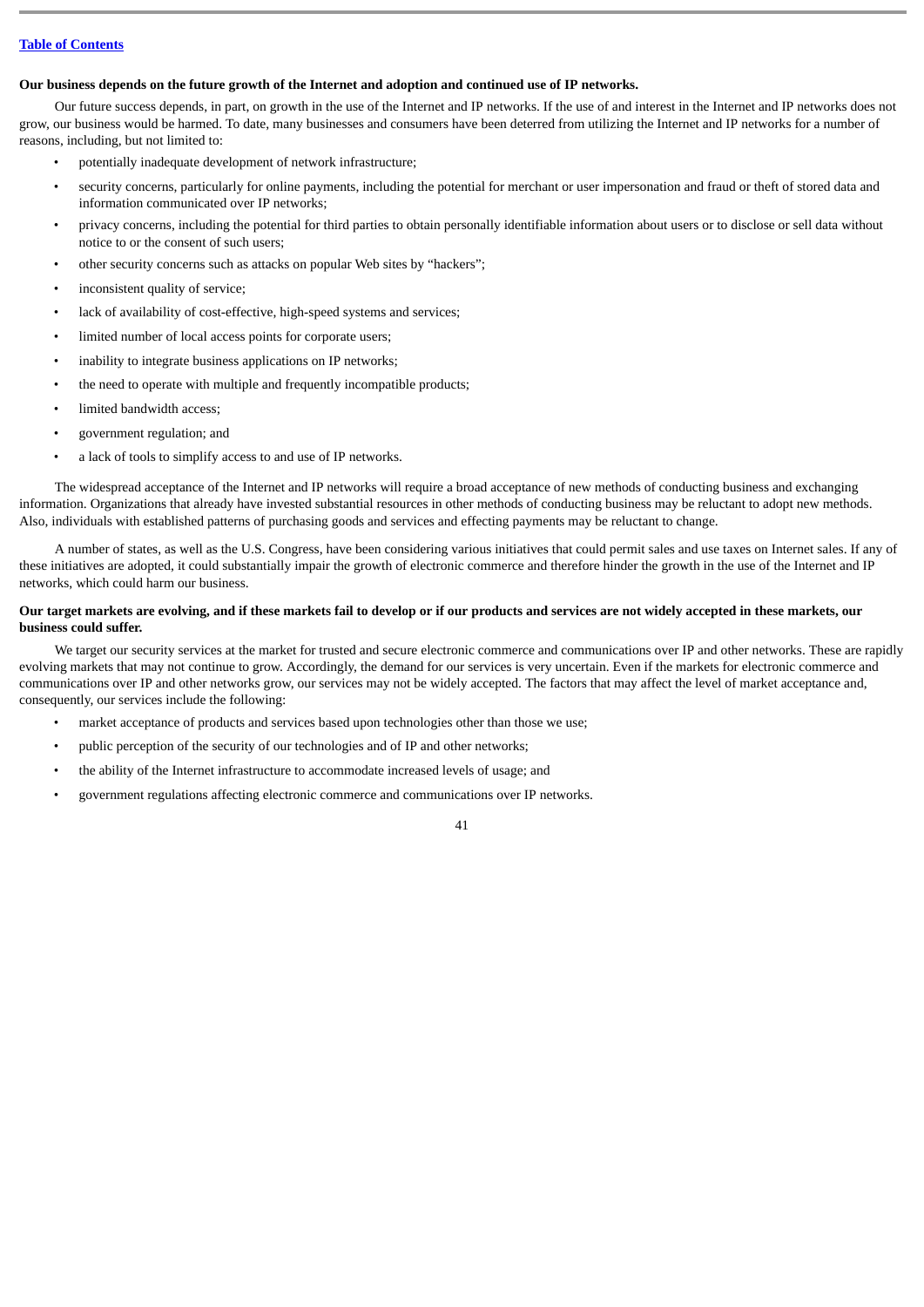If the market for electronic commerce and communications over IP and other networks does not grow or our security services are not widely accepted in the market, our business would be materially harmed.

# **Our inability to introduce and implement technological changes in our industry and successfully introduce new products and services could harm our business.**

The emerging nature of the Internet, digital certificate, domain name registration and payment services markets, and their rapid evolution, require us continually to improve the performance, features and reliability of our services, particularly in response to competitive offerings. We must also introduce new services, as quickly as possible. The success of new services depends on several factors, including proper new service definition and timely completion, introduction and market acceptance. We may not succeed in developing and marketing new services that respond to competitive and technological developments and changing customer needs. This could harm our business.

The communications network services industry is also characterized by rapid technological change and frequent new product and service announcements. Significant technological changes could make our technology obsolete. We must adapt to our rapidly changing market by continually improving the responsiveness, reliability and features of our network and by developing new network features, services and applications to meet changing customer needs. We cannot assure that we will be able to adapt to these challenges or respond successfully or in a cost-effective way to adequately meet them. Our failure to do so would adversely affect our ability to compete and retain customers or market share. We sell our SS7 network services primarily to traditional telecommunications companies that rely on traditional voice networks. Many emerging companies are providing convergent Internet protocol-based network services. Our future success could also depend upon our ability to provide products and services to these Internet protocol-based telephony providers, particularly if IP-based telephony becomes widely accepted.

New products and services developed or introduced by us may not result in any significant revenues. We must commit significant resources to develop new products and services before knowing whether our investments will result in products and services the market will accept. For example, our selection in January 2003 by EPCglobal, a not-for-profit standards organization, to operate the Object Naming Service as the root directory for the EPCglobal Network, may not increase our revenues in the foreseeable future. There can be no assurance that we will successfully identify new product and service opportunities, develop and bring new products and services to market in a timely manner, or achieve market acceptance of our products and services, or that products, services and technologies developed by others will not render our products, services or technologies obsolete or noncompetitive. Our inability to successfully market new products and services may harm our business.

#### **Issues arising from our agreements with ICANN and the Department of Commerce could harm our registry business.**

The Department of Commerce, or DOC, has adopted a plan for a phased transition of the DOC's responsibilities for the domain name system to the Internet Corporation for Assigned Names and Numbers, or ICANN. As part of this transition, our registry agreement with ICANN was replaced by three new agreements on May 25, 2001, one for *.com*, one for *.net* and one for *.org*. The term of the *.com* registry agreement extends until November 10, 2007 with a 4-year renewal option. The term of the *.net* registry agreement extends until June 30, 2005, at which time the *.net* registry services will be put out for competitive bid by ICANN, a process in which we will be allowed to participate. The *.org* registry agreement terminated on December 31, 2002, and the *.org* registry services were transitioned to a new registry operator selected by ICANN during 2003. We face risks from this transition, including the following:

• ICANN could adopt or promote policies, procedures or programs that are unfavorable to our role as the registry operator of the *.com* and *.net* top-level domains or that are inconsistent with our current or future plans;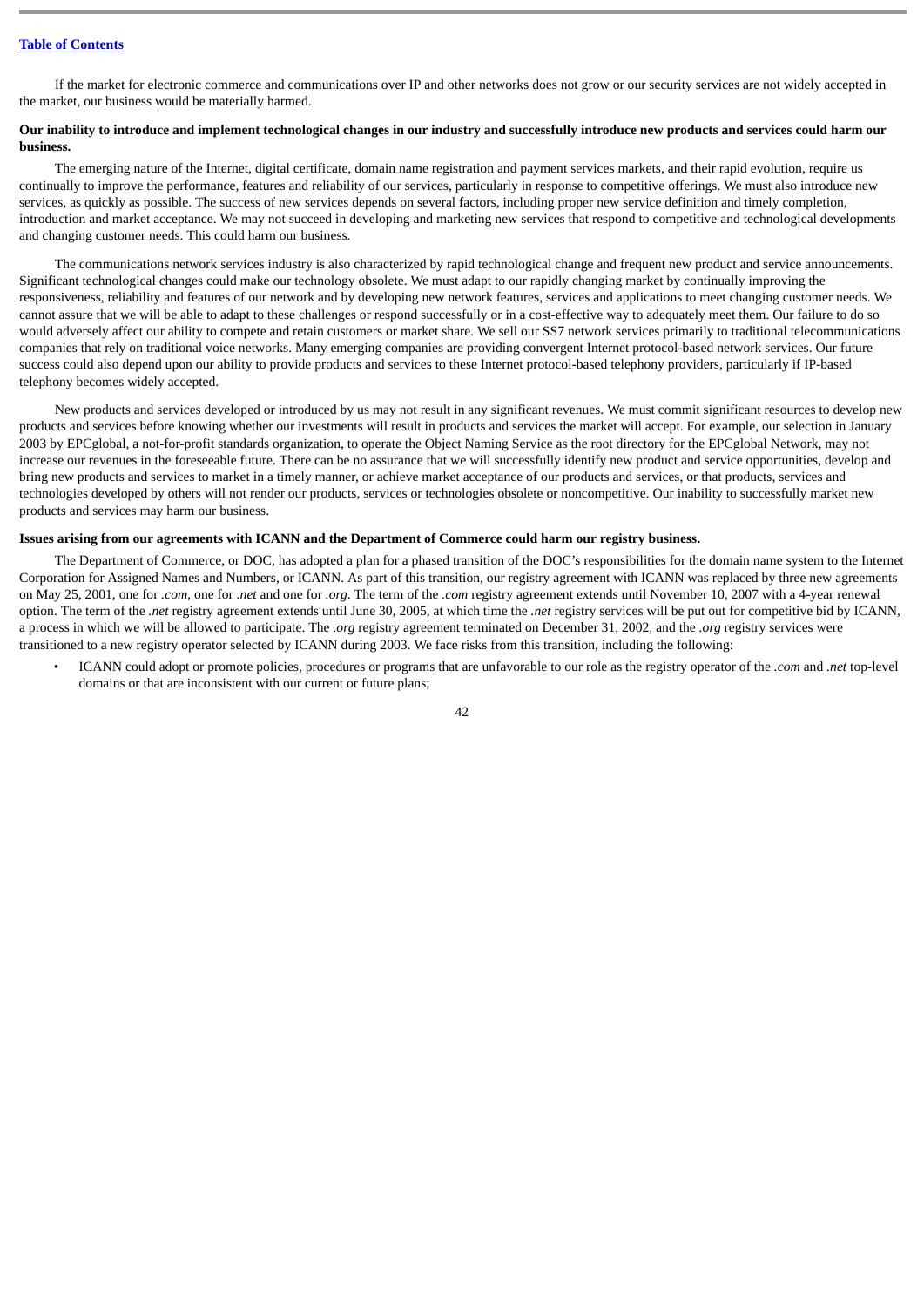- the DOC or ICANN could terminate our agreements to be the registry for the *.com* or *.net* gTLDs if they find that we are in violation of our agreements with them:
- if our agreements to be the registry for the *.com* or *.net* top-level domains are terminated, it could have an adverse impact on our business;
- the DOC's or ICANN's interpretation of provisions of our agreements with either of them could differ from ours;
- the DOC could revoke its recognition of ICANN, as a result of which the DOC would take the place of ICANN for purposes of the various agreements described above, and could take actions that are harmful to us;
- the U.S. Government could refuse to transfer certain responsibilities for domain name system administration to ICANN due to security, stability or other reasons, resulting in fragmentation or other instability in domain name system administration; and
- our registry business could face legal or other challenges resulting from our activities or the activities of registrars.

On February 26, 2004, we announced that we had filed a lawsuit against ICANN in the Central District of California. The lawsuit alleges that ICANN overstepped its contractual authority and improperly attempted to regulate our business in violation of ICANN's charter and its agreements with us. We cannot predict the affect this lawsuit will have on our relationship with ICANN.

# **Challenges to ongoing privatization of Internet administration could harm our domain name registry business.**

Risks we face from challenges by third parties, including other domestic and foreign governmental authorities, to our role in the ongoing privatization of the Internet include:

- legal, regulatory or other challenges could be brought, including challenges to the agreements governing our relationship with the DOC or ICANN, or to the legal authority underlying the roles and actions of the DOC, ICANN or us;
- Congress has held several hearings in which various issues about the domain name system and ICANN's practices have been raised and Congress could take action that is unfavorable to us;
- ICANN could fail to maintain its role, potentially resulting in instability in domain name system administration; and
- some foreign governments and governmental authorities have in the past disagreed with, and may in the future disagree with, the actions, policies or programs of ICANN, the U.S. Government and us relating to the domain name system. These foreign governments or governmental authorities may take actions or adopt policies or programs that are harmful to our business.

For example, we are a defendant in four lawsuits filed since September 18, 2003, relating to our Site Finder service and we have temporarily suspended our Site Finder service in response to a formal request by ICANN in October 2003. As a result of these challenges, it may be difficult for us to introduce new services in our domain name registry business and we could also be subject to additional restrictions on how this business is conducted.

# **We have faced difficulties assimilating, and may incur costs associated with, acquisitions.**

We made several acquisitions in the last five years and may pursue acquisitions in the future. We have experienced difficulty in, and in the future may face difficulties, integrating the personnel, products, technologies or operations of companies we acquire. Assimilating acquired businesses involves a number of other risks, including, but not limited to:

the potential disruption of our ongoing business;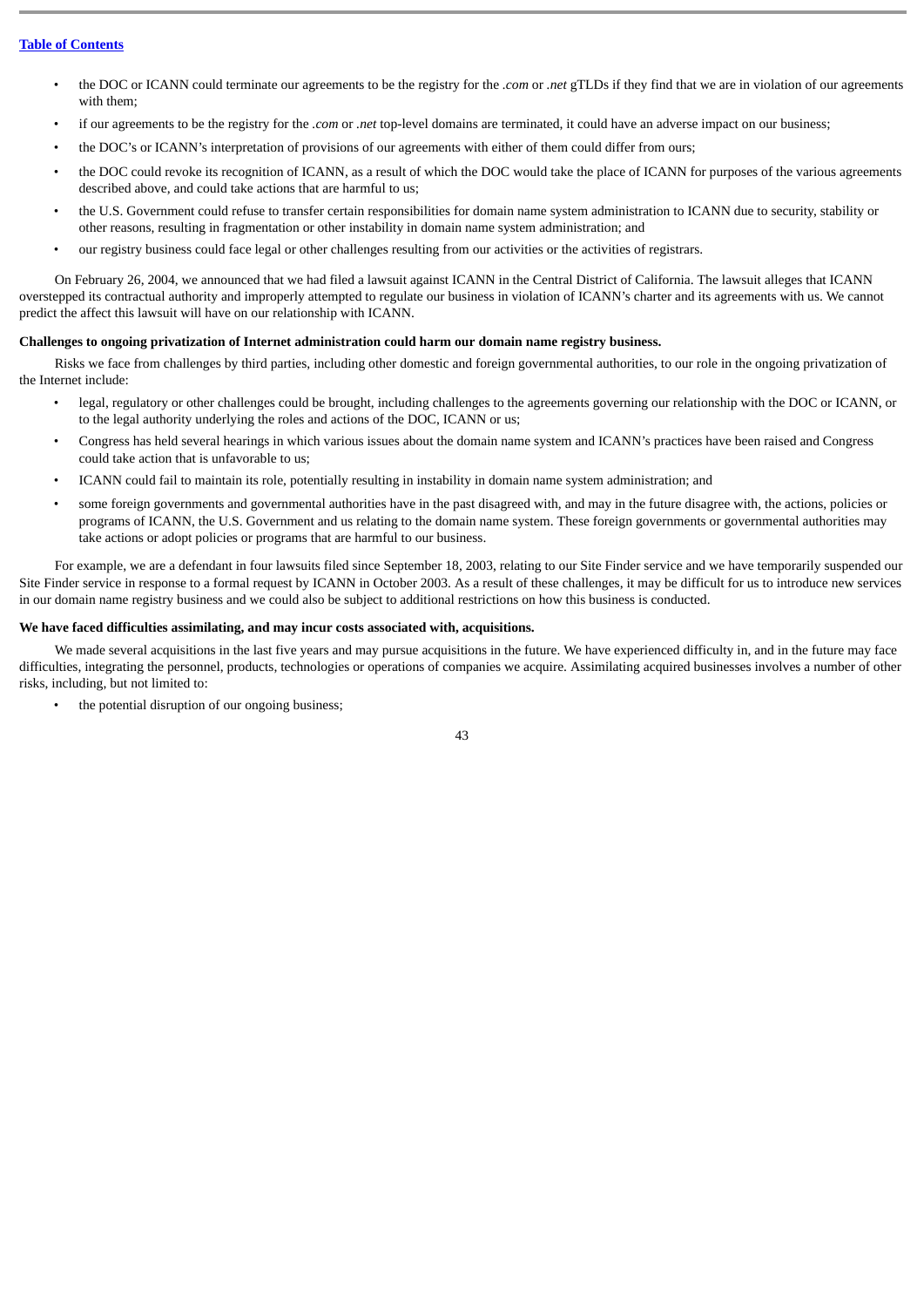- the potential impairment of relationships with our employees, customers and strategic partners;
- unanticipated costs or the incurrence of unknown liabilities;
- the need to manage more geographically-dispersed operations, such as our offices in the states of Kansas, Illinois, Pennsylvania, Texas, Virginia, and Washington, and in Europe and South Africa;
- greater than expected costs and the diversion of management's resources from other business concerns involved in identifying, completing and integrating acquisitions;
- the inability to retain the employees of the acquired businesses;
- adverse effects on the existing customer relationships of acquired companies;
- the difficulty of assimilating the operations and personnel of the acquired businesses;
- the potential incompatibility of business cultures;
- any perceived adverse changes in business focus;
- entering into markets and acquiring technologies in areas in which we have little experience;
- our inability to incorporate acquired technologies successfully into our operations infrastructure;
- the need to incur debt, which may reduce our cash available for operations and other uses, or issue equity securities, which may dilute the ownership interests of our existing stockholders; and
- the inability to maintain uniform standards, controls, procedures and policies.

If we are unable to successfully address any of these risks for future acquisitions, our business could be harmed.

Additionally, there is risk that we may incur additional expenses associated with an impairment of a portion of goodwill and other intangible assets due to changes in market conditions for acquisitions. Under generally accepted accounting principles, we are required to evaluate goodwill for impairment on an annual basis and to evaluate other intangible assets as events or circumstances indicate that such assets may be impaired. These evaluations could result in further impairments of goodwill or other intangible assets.

#### **Some of our investments in other companies have resulted in losses and may result in losses in the future.**

We have investments in a number of companies. In most instances, these investments are in the form of equity and debt securities of private companies for which there is no public market. These companies are typically in the early stage of development and may be expected to incur substantial losses. Therefore, these companies may never become publicly traded. Even if they do, an active trading market for their securities may never develop and we may never realize any return on these investments. Further, if these companies are not successful, we could incur charges related to write-downs or write-offs of these types of assets. During the three months ended March 31, 2004 and 2003, we recorded impairments of investments, net of realized gains, totaling \$3.3 million and \$16.5 million, respectively. During 2002, we determined that the decline in value of some of our public and private equity security investments was other-than-temporary and recognized a net loss of \$162.5 million related to the decline in value of these investments. Due to the inherent risk associated with some of our investments, and in light of current stock market conditions, we may incur future losses on the sales or impairments of our investments.

In addition, as consideration for our sale of our Network Solutions domain name registrar business on November 25, 2003, we received a \$40 million senior subordinated note from Network Solutions that matures over five years from the date of the closing of the sale. The note is subordinated to a term loan made by the senior lender to the Network Solutions business in the principal amount of \$40 million as of the closing date. In addition to the promissory note, we also hold a 15% membership interest in the Network Solutions business. We may never be repaid for the amount owed under the promissory note and we may never realize any value from our membership interest.

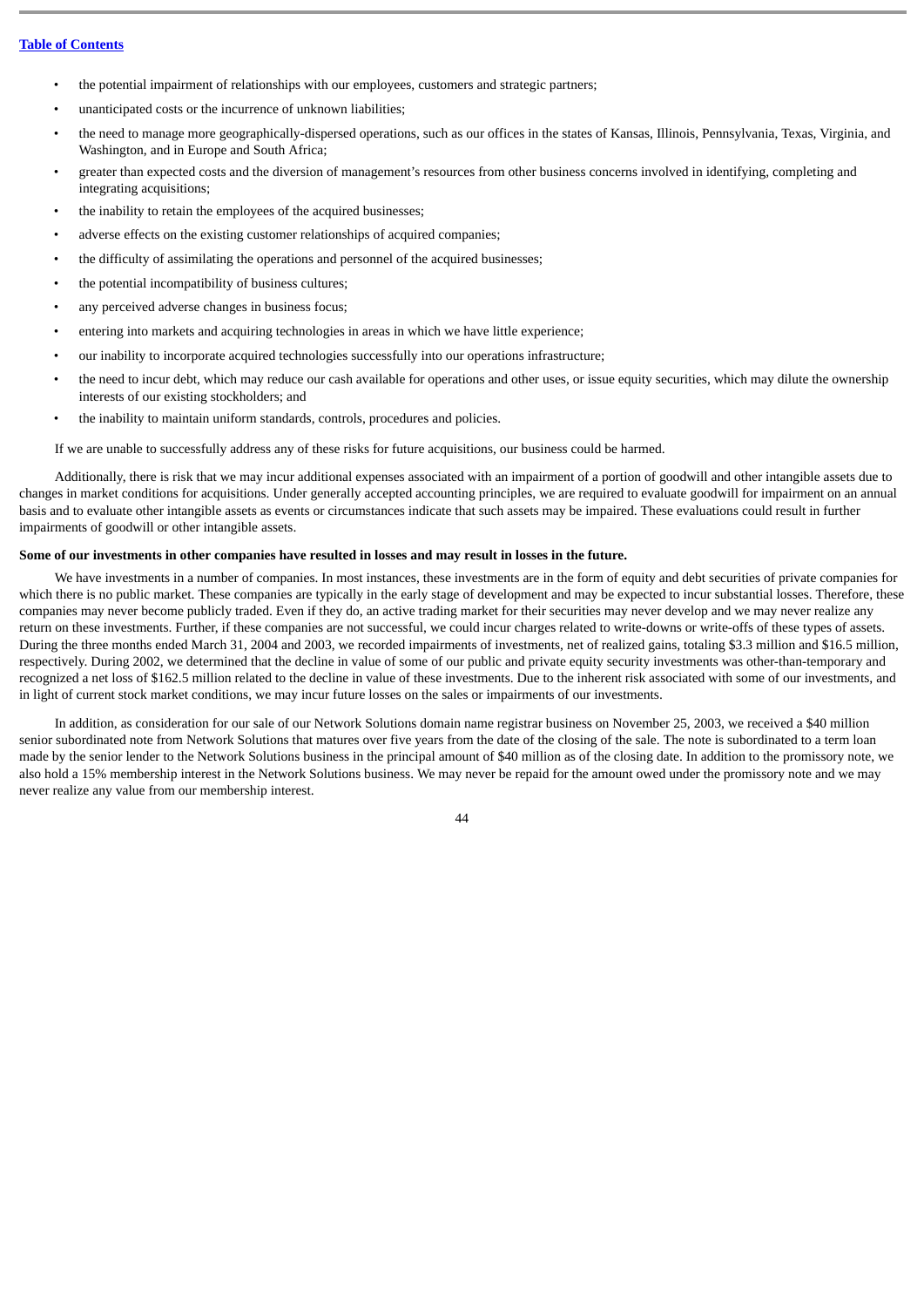#### **Our failure to manage past and future growth in our business could harm our business.**

Between December 31, 1995 and March 31, 2004, we grew from 26 to approximately 2,598 employees. This was achieved through internal growth, as well as acquisitions. During this time period, we opened new sales offices and significantly expanded our U.S. and non-U.S. operations. To successfully manage past growth and any future growth, we will need to continue to implement additional management information systems, continue the development of our operating, administrative, financial and accounting systems and controls and maintain close coordination among our executive, engineering, accounting, finance, marketing, sales and operations organizations. Any failure to manage growth effectively could harm our business.

#### **If we encounter system interruptions, we could be exposed to liability and our reputation and business could suffer.**

We depend on the uninterrupted operation of our various systems, secure data centers and other computer and communication networks. Our systems and operations are vulnerable to damage or interruption from:

- power loss, transmission cable cuts and other telecommunications failures;
- damage or interruption caused by fire, earthquake, and other natural disasters;
- computer viruses or software defects; and
- physical or electronic break-ins, sabotage, intentional acts of vandalism, terrorist attacks and other events beyond our control.

Most of our systems are located at, and most of our customer information is stored in, our facilities in Mountain View, California and Kawasaki, Japan, both of which are susceptible to earthquakes, Providence, Rhode Island; Dulles, Virginia; Lacey, Washington; Overland Park, Kansas and Melbourne, Australia. Any damage or failure that causes interruptions in any of these facilities or our other computer and communications systems could materially harm our business.

In addition, our ability to issue digital certificates and our domain name registry services depend on the efficient operation of the Internet connections from customers to our secure data centers and from our registrar customers to the shared registration system. These connections depend upon the efficient operation of Web browsers, Internet service providers and Internet backbone service providers, all of which have had periodic operational problems or experienced outages in the past. Any of these problems or outages could decrease customer satisfaction, which could harm our business.

A failure in the operation of our domain name zone servers, the domain name root servers, or other events could result in the deletion of one or more domain names from the Internet for a period of time. A failure in the operation of our shared registration system could result in the inability of one or more other registrars to register and maintain domain names for a period of time. A failure in the operation or update of the master database that we maintain could result in the deletion of one or more top-level domains from the Internet and the discontinuation of second-level domain names in those top-level domains for a period of time.

# **If we experience security breaches, we could be exposed to liability and our reputation and business could suffer.**

We retain certain confidential customer information in our secure data centers and various registration systems. It is critical to our business strategy that our facilities and infrastructure remain secure and are perceived by the marketplace to be secure. Our domain name registry operations also depend on our ability to maintain our computer and telecommunications equipment in effective working order and to reasonably protect our systems against interruption, and potentially depend on protection by other registrars in the shared registration system. The root zone servers and top-level domain name zone servers that we operate are critical hardware to our registry services operations. Therefore, we may have to expend significant time and money to maintain or increase the security of our facilities and infrastructure.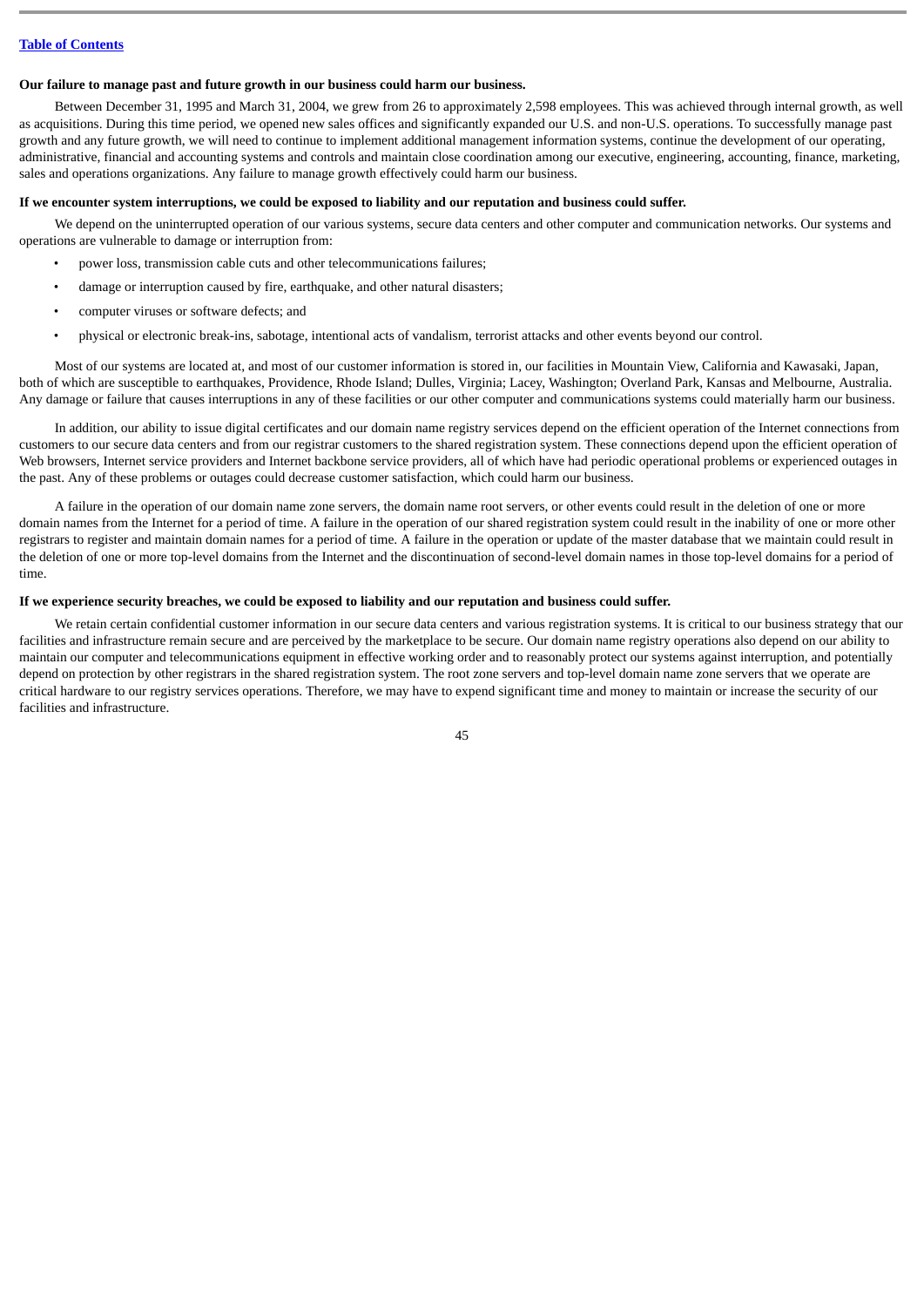Despite our security measures, our infrastructure may be vulnerable to physical break-ins, computer viruses, and attacks by hackers or similar disruptive problems. It is possible that we may have to expend additional financial and other resources to address such problems. Any physical or electronic break-in or other security breach or compromise of the information stored at our secure data centers and domain name registration systems may jeopardize the security of information stored on our premises or in the computer systems and networks of our customers. In such an event, we could face significant liability and customers could be reluctant to use our services. Such an occurrence could also result in adverse publicity and therefore, adversely affect the market's perception of the security of electronic commerce and communications over IP networks as well as of the security or reliability of our services.

# **Our signaling and network services reliance on third-party communications infrastructure, hardware and software exposes us to a variety of risks we cannot control.**

Our signaling and network services success will depend on our network infrastructure, including the capacity leased from telecommunications suppliers. In particular, we rely on AT&T, MCI, Sprint and other telecommunications providers for leased long-haul and local loop transmission capacity. These companies provide the dedicated links that connect our network components to each other and to our customers. Our business also depends upon the capacity, reliability and security of the infrastructure owned by third parties that is used to connect telephone calls. Specifically, we currently lease capacity from regional providers on six of the 16 mated pairs of SS7 signal transfer points that comprise our network. We have no control over the operation, quality or maintenance of a significant portion of that infrastructure or whether or not those third parties will upgrade or improve their equipment. We depend on these companies to maintain the operational integrity of our connections. If one or more of these companies is unable or unwilling to supply or expand its levels of service to us in the future, our operations could be severely interrupted. In addition, rapid changes in the telecommunications industry have led to the merging of many companies. These mergers may cause the availability, pricing and quality of the services we use to vary and could cause the length of time it takes to deliver the services that we use to increase significantly. We rely on links, equipment and software provided to us from our vendors, the most important of which are gateway equipment and software from Tekelec and Agilent Technologies, Inc. We cannot assure you that we will be able to continue to purchase equipment from these vendors on acceptable terms, if at all. If we are unable to maintain current purchasing terms or ensure product availability with these vendors, we may lose customers and experience an increase in costs in seeking alternative suppliers of products and services.

## **Capacity limits on our technology and network hardware and software may be difficult to project and we may not be able to expand and upgrade our systems to meet increased use.**

If traffic from our telecommunication customers through our network increases, we will need to expand and upgrade our technology and network hardware and software. We may not be able to expand and upgrade, in a timely manner, our systems and network hardware and software capabilities to accommodate increased traffic on our network. If we do not appropriately expand and upgrade our systems and network hardware and software, we may lose customers and revenues.

# **We rely on third parties who maintain and control root zone servers and route Internet communications.**

We currently administer and operate only two of the 13 root zone servers. The others are administered and operated by independent operators on a volunteer basis. Because of the importance to the functioning of the Internet of these root zone servers, our registry services business could be harmed if these volunteer operators fail to maintain these servers properly or abandon these servers, which would place additional capacity demands on the two root zone servers we operate.

Further, our registry services business could be harmed if any of these volunteer operators fail to include or provide accessibility to the data that it maintains in the root zone servers that it controls. In the event and to the extent that ICANN is authorized to set policy with regard to an authoritative root server system, as provided in our registry agreement with ICANN, it is required to ensure that the authoritative root will point to the top-level domain zone servers designated by us. If ICANN does not do this, our business could be harmed.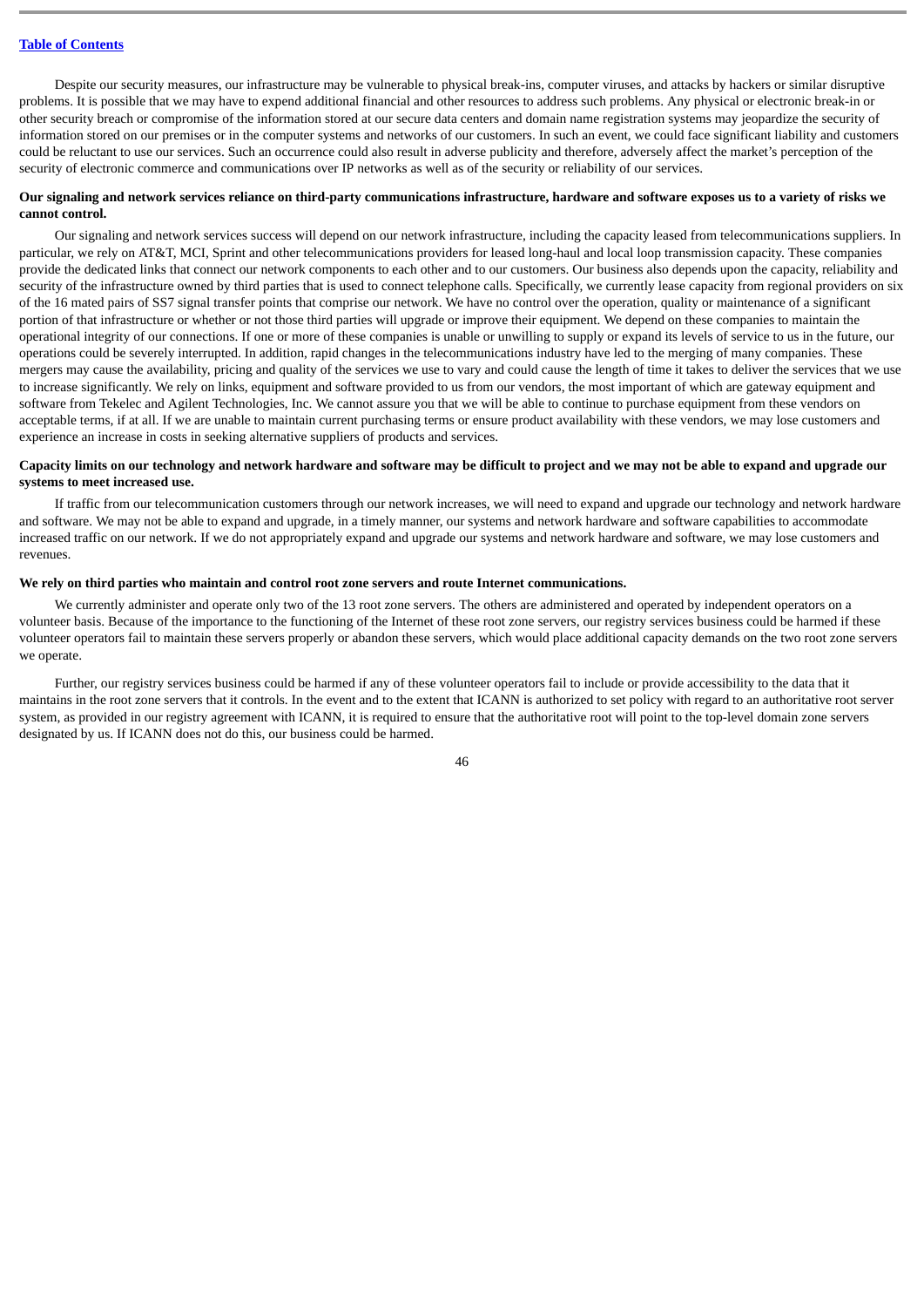# **We must establish and maintain strategic and other relationships.**

One of our significant business strategies has been to enter into strategic or other similar collaborative relationships in order to reach a larger customer base than we could reach through our direct sales and marketing efforts. We may need to enter into additional relationships to execute our business plan. We may not be able to enter into additional, or maintain our existing, strategic relationships on commercially reasonable terms. If we fail to enter into additional relationships, we would have to devote substantially more resources to the distribution, sale and marketing of our enterprise security services and communications services than we would otherwise.

Our success in obtaining results from these relationships will depend both on the ultimate success of the other parties to these relationships, particularly in the use and promotion of IP networks for trusted and secure electronic commerce and communications, and on the ability of these parties to market our services successfully.

Furthermore, our ability to achieve future growth will also depend on our ability to continue to establish direct seller channels and to develop multiple distribution channels. Failure of one or more of our strategic relationships to result in the development and maintenance of a market for our services could harm our business. If we are unable to maintain our relationships or to enter into additional relationships, this could harm our business.

# **Some of our services have lengthy sales and implementation cycles.**

We market many of our security services directly to large companies and government agencies and we market our communications services to large telecommunication carriers. The sale and implementation of our services to these entities typically involves a lengthy education process and a significant technical evaluation and commitment of capital and other resources. This process is also subject to the risk of delays associated with customers' internal budgeting and other procedures for approving large capital expenditures, deploying new technologies within their networks and testing and accepting new technologies that affect key operations. As a result, the sales and implementation cycles associated with certain of our services can be lengthy, potentially lasting from three to six months. Our quarterly and annual operating results could be materially harmed if orders forecasted for a specific customer for a particular quarter are not realized.

# **Undetected or unknown defects in our services could harm our business and future operating results.**

Services as complex as those we offer or develop frequently contain undetected defects or errors. Despite testing, defects or errors may occur in our existing or new services, which could result in loss of or delay in revenues, loss of market share, failure to achieve market acceptance, diversion of development resources, injury to our reputation, tort or warranty claims, increased insurance costs or increased service and warranty costs, any of which could harm our business. The performance of our services could have unforeseen or unknown adverse effects on the networks over which they are delivered as well as on thirdparty applications and services that utilize our services, which could result in legal claims against us, harming our business. Furthermore, we often provide implementation, customization, consulting and other technical services in connection with the implementation and ongoing maintenance of our services, which typically involves working with sophisticated software, computing and communications systems. Our failure or inability to meet customer expectations in a timely manner could also result in loss of or delay in revenues, loss of market share, failure to achieve market acceptance, injury to our reputation and increased costs.

# **Services offered by our Internet Services Group rely on public key cryptography technology that may compromise our system's security.**

Services offered by our Internet Services Group depend on public key cryptography technology. With public key cryptography technology, a user is given a public key and a private key, both of which are required to perform encryption and decryption operations. The security afforded by this technology depends on the integrity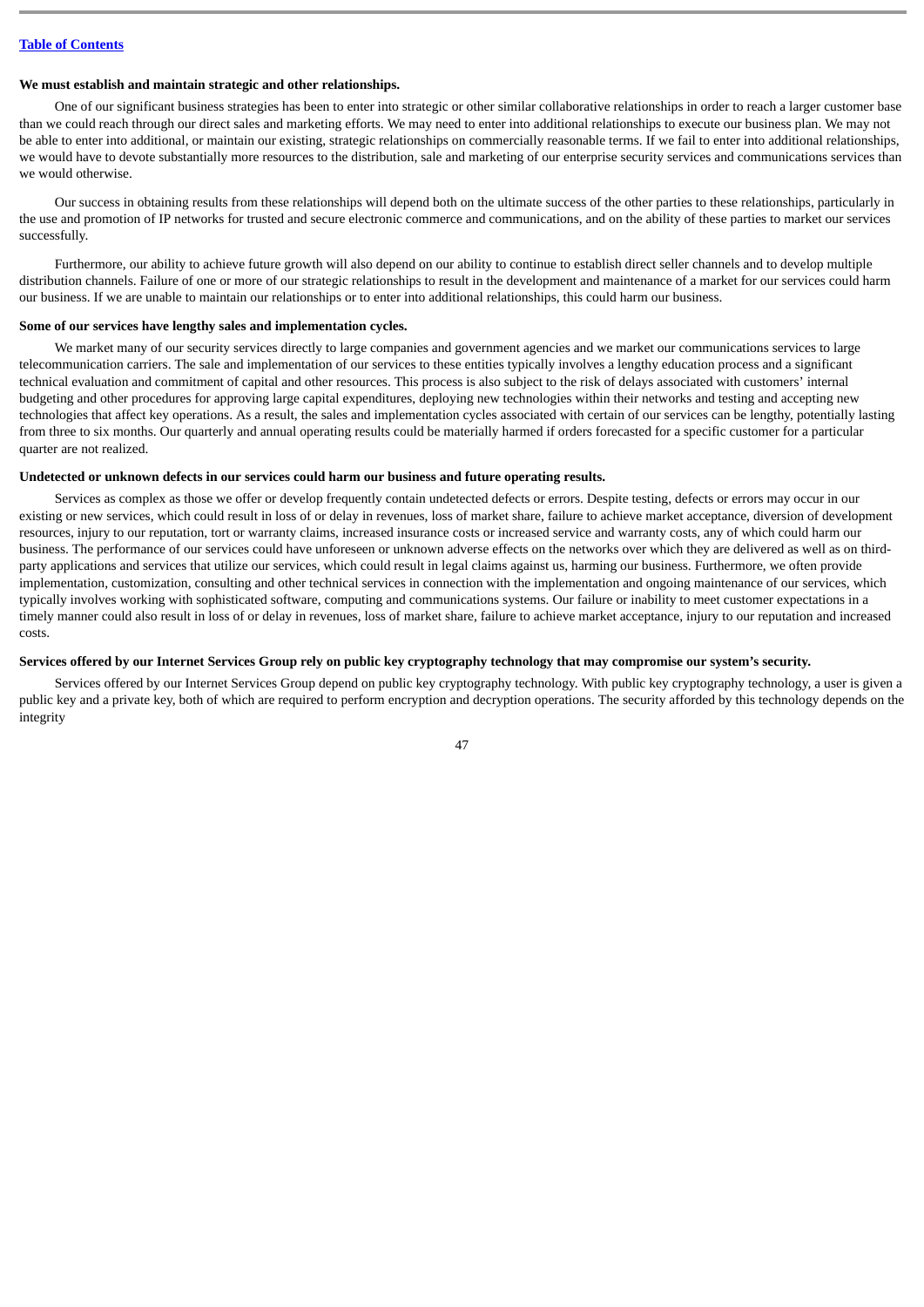of a user's private key and that it is not lost, stolen or otherwise compromised. The integrity of private keys also depends in part on the application of specific mathematical principles known as "factoring." This integrity is predicated on the assumption that the factoring of large numbers into their prime number components is difficult. Should an easy factoring method be developed, the security of encryption products utilizing public key cryptography technology would be reduced or eliminated. Furthermore, any significant advance in techniques for attacking cryptographic systems could also render some or all of our existing PKI services obsolete or unmarketable. If improved techniques for attacking cryptographic systems were ever developed, we would likely have to reissue digital certificates to some or all of our customers, which could damage our reputation and brand or otherwise harm our business. In the past there have been public announcements of the successful attack upon cryptographic keys of certain kinds and lengths and of the potential misappropriation of private keys and other activation data. This type of publicity could also hurt the public perception as to the safety of the public key cryptography technology included in our digital certificates. This negative public perception could harm our business.

# **The expansion of our international operations subjects our business to additional economic risks that could have an adverse impact on our revenues and business.**

International revenues accounted for approximately 16% and 10% of our total revenues for the three months ended March 31, 2004 and 2003, respectively. We intend to expand our international operations and international sales and marketing activities. For example, we expect to expand our operations and marketing activities throughout Asia, Europe and Latin America. Expansion into these markets has required and will continue to require significant management attention and resources. We may also need to tailor our services for a particular market and to enter into international distribution and operating relationships. We have limited experience in localizing our services and in developing international distribution or operating relationships. We may not succeed in expanding our services into international markets. Failure to do so could harm our business. In addition, there are risks inherent in doing business on an international basis, including, among others:

- competition with foreign companies or other domestic companies entering the foreign markets in which we operate;
- differing regulatory requirements;
- legal uncertainty regarding liability and compliance with foreign laws;
- export and import restrictions on cryptographic technology and products incorporating that technology;
- tariffs and other trade barriers and restrictions;
- difficulties in staffing and managing foreign operations;
- longer sales and payment cycles;
- problems in collecting accounts receivable;
- currency fluctuations, as all of our international revenues from VeriSign Japan, K.K. and VeriSign Australia Limited and our wholly-owned subsidiaries in South Africa and Europe are not denominated in U.S. Dollars;
- difficulty of authenticating customer information for digital certificates, payment services and other purposes;
- political instability;
- failure of foreign laws to protect our U.S. proprietary rights adequately;
- more stringent privacy policies in foreign countries;
- additional vulnerability from terrorist groups targeting American interests abroad;
- seasonal reductions in business activity; and
- potentially adverse tax consequences.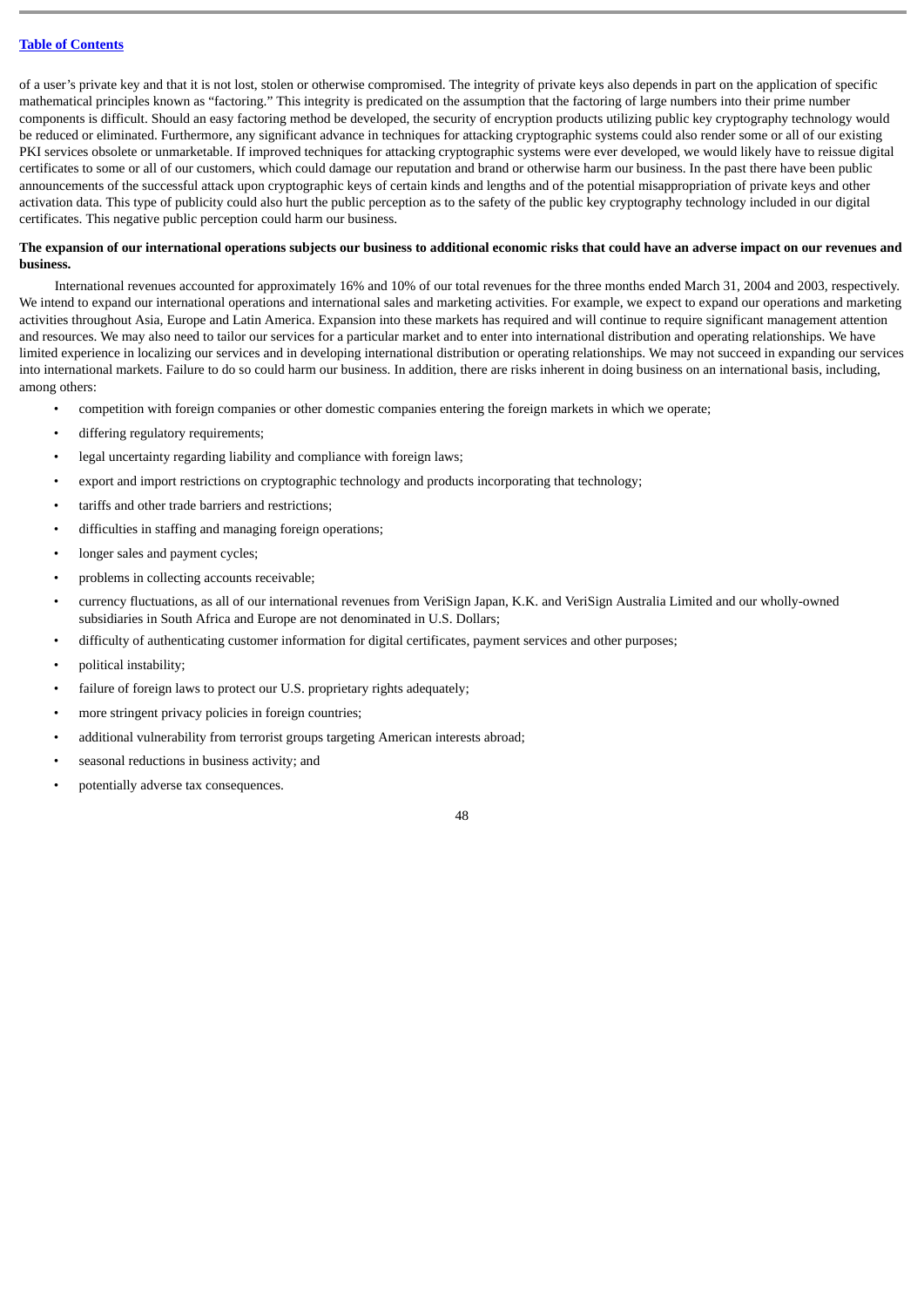## **Failure of VeriSign Affiliates to follow our security and trust practices or to maintain the privacy or security of confidential customer information could have an adverse impact on our revenues and business.**

We have licensed to VeriSign Affiliates our Processing Center platform, which is designed to replicate our own secure data centers and allows the affiliate to offer back-end processing of PKI services for enterprises. The VeriSign Processing Center platform provides a VeriSign Affiliate with the knowledge and technology to offer PKI services similar to those offered by us. It is critical to our business strategy that the facilities and infrastructure used in issuing and marketing digital certificates remain secure and we are perceived by the marketplace to be secure. Although we provide the VeriSign Affiliate with training in security and trust practices, network management and customer service and support, these practices are performed by the affiliate and are outside of our control. Any failure of a VeriSign Affiliate to maintain the privacy or security of confidential customer information could result in negative publicity and therefore, adversely affect the market's perception of the security of our services as well as the security of electronic commerce and communication over IP networks generally.

#### **We rely on our intellectual property, and any failure by us to protect, or any misappropriation of, our intellectual property could harm our business.**

Our success depends on our internally developed technologies and other intellectual property. Despite our precautions, it may be possible for a third party to copy or otherwise obtain and use our trade secrets or other forms of our intellectual property without authorization. Furthermore, the laws of foreign countries may not protect our proprietary rights in those countries to the same extent U.S. law protects these rights in the United States. In addition, it is possible that others may independently develop substantially equivalent intellectual property. If we do not effectively protect our intellectual property, our business could suffer. In the future, we may have to resort to litigation to enforce our intellectual property rights, to protect our trade secrets or to determine the validity and scope of the proprietary rights of others. This type of litigation, regardless of its outcome, could result in substantial costs and diversion of management and technical resources.

We also license third-party technology that is used in our products and services, to perform key functions. These third-party technology licenses may not continue to be available to us on commercially reasonable terms or at all. Our business could suffer if we lost the rights to use these technologies. A third-party could claim that the licensed software infringes a patent or other proprietary right. Litigation between the licensor and a third-party or between us and a thirdparty could lead to royalty obligations for which we are not indemnified or for which indemnification is insufficient, or we may not be able to obtain any additional license on commercially reasonable terms or at all. The loss of, or our inability to obtain or maintain, any of these technology licenses could delay the introduction of our Internet infrastructure services until equivalent technology, if available, is identified, licensed and integrated. This could harm our business.

#### **We could become subject to claims of infringement of intellectual property of others, which could be costly to defend and which could harm our business.**

Claims relating to infringement of intellectual property of others or other similar claims have been made against us in the past and could be made against us in the future. Any claims, with or without merit, could be time-consuming, result in costly litigation and diversion of technical and management personnel, cause delays or require us to develop non-infringing technology or enter into royalty or licensing agreements. Royalty or licensing agreements, if required, may not be available on acceptable terms or at all. If a successful claim of infringement were made against us, we could be required to pay damages or have portions of our business enjoined. If we could not develop non-infringing technology or license the infringed or similar technology on a timely and cost-effective basis, our business could be harmed.

In addition, legal standards relating to the validity, enforceability, and scope of protection of intellectual property rights in Internet-related businesses are uncertain and still evolving. Because of the growth of the Internet and Internet-related businesses, patent applications are continuously and simultaneously being filed in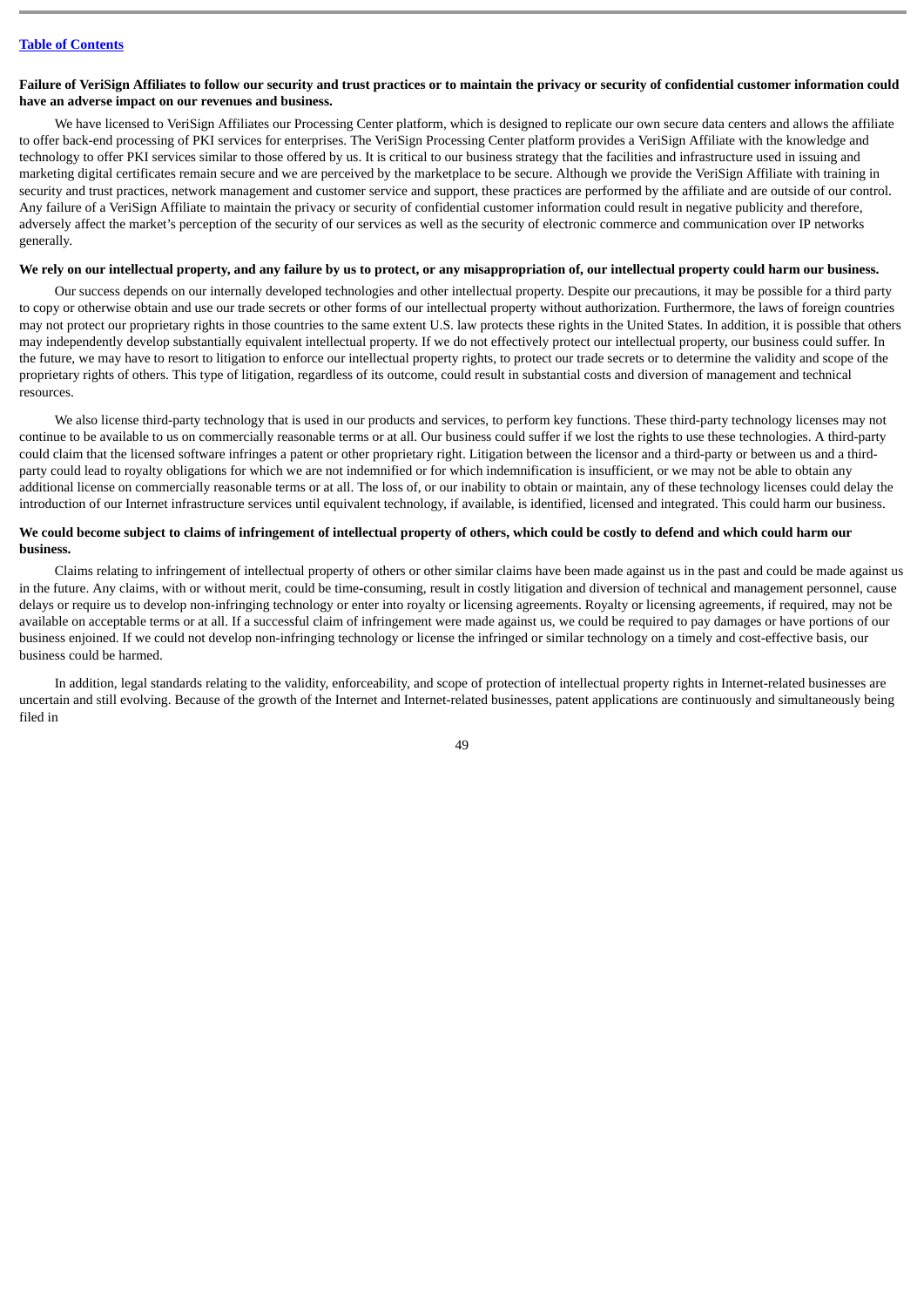connection with Internet-related technology. There are a significant number of U.S. and foreign patents and patent applications in our areas of interest, and we believe that there has been, and is likely to continue to be, significant litigation in the industry regarding patent and other intellectual property rights. For example, we have had complaints filed against us in February 2001, September 2001 and June 2003 alleging patent infringement. (See Part II, Item 1, "Legal Proceedings.")

#### **Compliance with new rules and regulations concerning corporate governance may be costly and could harm our business.**

The Sarbanes-Oxley Act, which was signed into law in July 2002, mandates, among other things, that companies adopt new corporate governance measures and imposes comprehensive reporting and disclosure requirements, sets stricter independence and financial expertise standards for audit committee members and imposes increased civil and criminal penalties for companies, their chief executive officers and chief financial officers and directors for securities law violations. For example, Section 404 of the Sarbanes-Oxley Act requires companies to do a comprehensive and costly evaluation of their internal controls. In addition, the Nasdaq National Market, on which our common stock is traded, has adopted additional comprehensive rules and regulations relating to corporate governance. These laws, rules and regulations will increase the scope, complexity and cost of our corporate governance, reporting and disclosure practices, which could harm our results of operations and divert management's attention from business operations. It has become more difficult and more expensive for us to obtain director and officer liability insurance, and we have been required to accept reduced coverage and incur substantially higher costs to obtain the reduced level of coverage. Further, our board members, chief executive officer and chief financial officer could face an increased risk of personal liability in connection with the performance of their duties. As a result, we may have difficulty attracting and retaining qualified board members and executive officers, which could harm our business.

#### **We depend on key personnel to manage our business effectively and may not be successful in attracting and retaining such personnel.**

We depend on the performance of our senior management team and other key employees. Our success also depends on our ability to attract, integrate, train, retain and motivate these individuals and additional highly skilled technical and sales and marketing personnel, both in the U.S. and abroad. In addition, our stringent hiring practices for some of our key personnel, which consist of background checks into prospective employees' criminal and financial histories, further limit the number of qualified persons for these positions.

We have no employment agreements with any of our key executives that prevent them from leaving VeriSign at any time. In addition, we do not maintain key person life insurance for any of our officers or key employees. The loss of the services of any of our senior management team or other key employees or failure to attract, integrate, train, retain and motivate additional key employees could harm our business.

#### **New and proposed regulations related to equity compensation could adversely affect our ability to attract and retain key personnel.**

Since our inception, we have used stock options and other long-term equity incentives as a fundamental component of our employee compensation packages. We believe that stock options and other long-term equity incentives directly motivate our employees to maximize long-term stockholder value and, through the use of vesting, encourage employees to remain with VeriSign. The Financial Accounting Standards Board ("FASB"), among other agencies and entities, is currently considering changes to U.S. GAAP that, if implemented, would require us to record a charge to earnings for employee stock option grants. This proposal would negatively impact our earnings. For example, recording a charge for employee stock options and the employee stock purchase plan under Statement of Financial Accounting Standards No. 123, *"Accounting for Stock-Based Compensation,"* would have increased after tax loss by approximately \$33.6 million and \$37.9 million for the three months ended March 31, 2004 and 2003, respectively. In addition, new regulations adopted by the Nasdaq

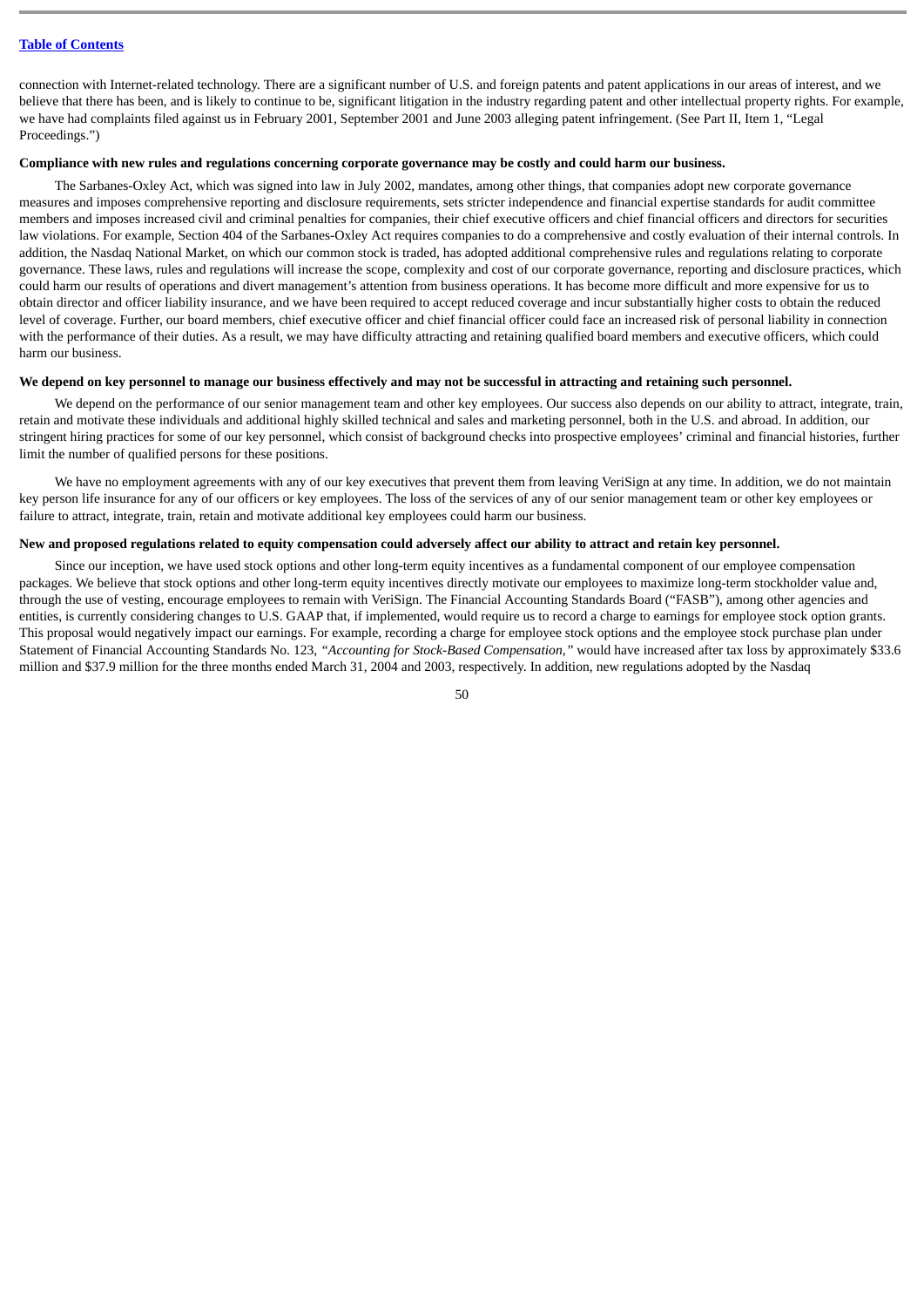Stock Market requiring stockholder approval for stock option plans could make it more difficult for us to grant options to employees in the future. To the extent that new policies or regulations make it more difficult or expensive to grant options to employees, we may incur increased cash compensation costs or find it difficult to attract, retain and motivate employees, either of which could materially harm our business.

#### **We have anti-takeover protections that may delay or prevent a change in control that could benefit our stockholders.**

Our amended and restated certificate of incorporation and bylaws contain provisions that could make it more difficult for a third-party to acquire us without the consent of our board of directors. These provisions include:

- our stockholders may take action only at a meeting and not by written consent;
- our board must be given advance notice regarding stockholder-sponsored proposals for consideration at annual meetings and for stockholder nominations for the election of directors;
- we have a classified board of directors, with the board being divided into three classes that serve staggered three-year terms;
- vacancies on our board may be filled until the next annual meeting of stockholders only by majority vote of the directors then in office; and
- special meetings of our stockholders may be called only by the chairman of the board, the president or the board, and not by our stockholders.

VeriSign has also adopted a stockholder rights plan that may discourage, delay or prevent a change of control and make any future unsolicited acquisition attempt more difficult. Under the rights plan:

- The rights will become exercisable only upon the occurrence of certain events specified in the plan, including the acquisition of 20% of VeriSign's outstanding common stock by a person or group.
- Each right entitles the holder, other than an "acquiring person," to acquire shares of VeriSign's common stock at a 50% discount to the then prevailing market price.
- VeriSign's Board of Directors may redeem outstanding rights at any time prior to a person becoming an "acquiring person," at a price of \$0.001 per right. Prior to such time, the terms of the rights may be amended by VeriSign's Board of Directors without the approval of the holders of the rights.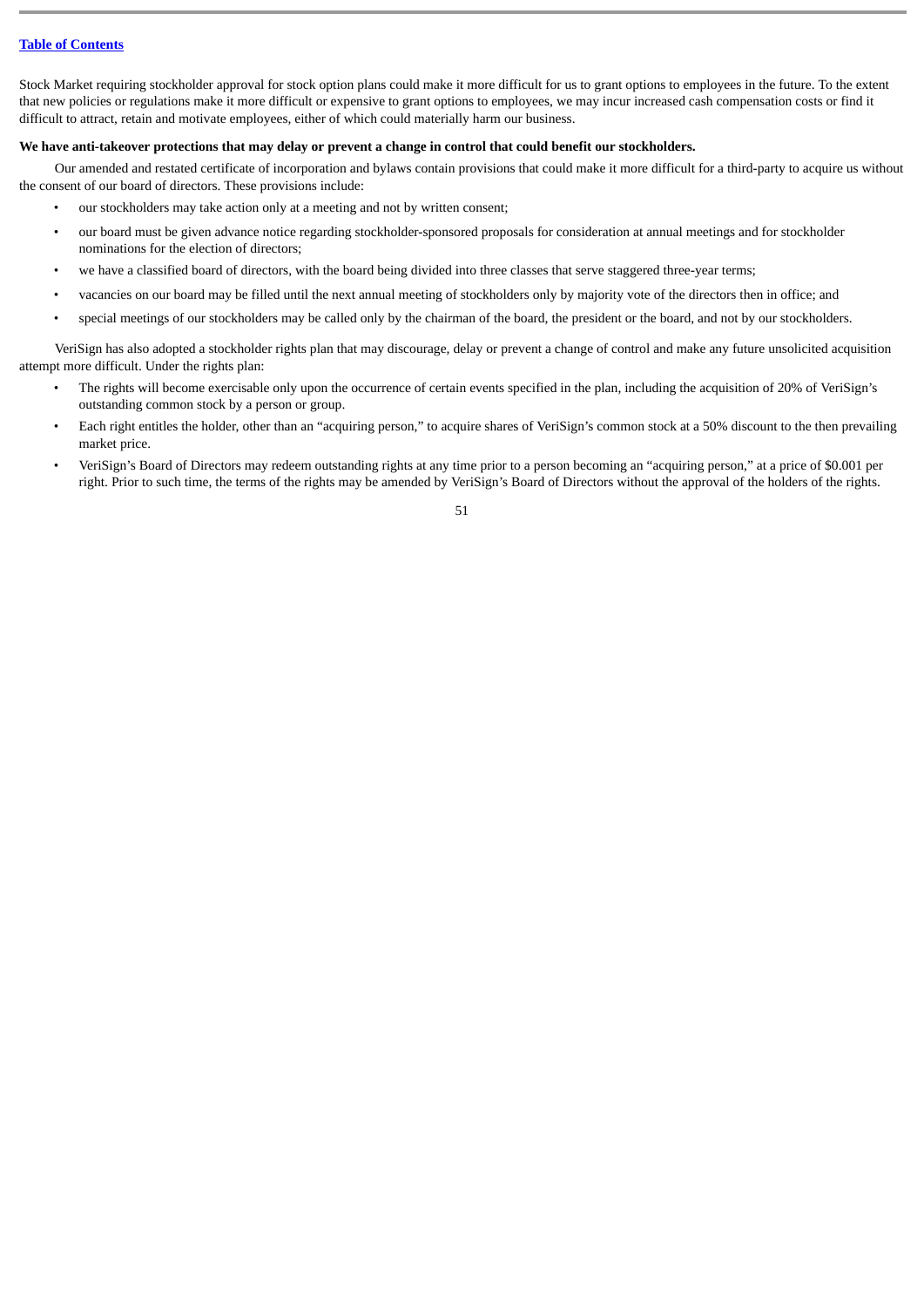#### <span id="page-51-0"></span>**ITEM 3. QUANTITATIVE AND QUALITATIVE DISCLOSURES ABOUT MARKET RISK**

The Company's market risk profile has not changed significantly from that described in the 2003 Form 10-K.

#### **Interest rate sensitivity**

The primary objective of our non-strategic investment activities is to preserve principal while at the same time maximizing the income we receive from our investments without significantly increasing risk. Some of the securities that we have invested in may be subject to market risk. This means that a change in prevailing interest rates may cause the principal amount of the investment to fluctuate. For example, if we hold a security that was issued with a fixed interest rate at the then-prevailing rate and the prevailing interest rate later rises, the principal amount of our investment will probably decline in value. To minimize market risk, we maintain our portfolio of cash equivalents and short-term investments in a variety of securities, including commercial paper, medium-term notes, corporate bonds and notes, market auction securities, U.S. government and agency securities and money market funds. In general, money market funds are not subject to interest rate risk because the interest paid on such funds fluctuates with the prevailing interest rate. As of March 31, 2004, 72% of our non-strategic investments mature in less than one year. If market interest rates were to increase or decrease immediately and uniformly by 10 percent from levels at March 31, 2004, this would not materially change the fair market value of our portfolio.

The following table presents the amounts of our cash equivalents and investments that are subject to market risk by range of expected maturity and weighted-average interest rates as of March 31, 2004. This table does not include money market funds because those funds are not subject to market risk.

|                                       | <b>Maturing in</b>           |                                  |                                 |           |                                       |
|---------------------------------------|------------------------------|----------------------------------|---------------------------------|-----------|---------------------------------------|
|                                       | <b>Six Months</b><br>or Less | <b>Six Months</b><br>to One Year | More than<br><b>One Year</b>    | Total     | <b>Estimated</b><br><b>Fair Value</b> |
|                                       |                              |                                  | (In thousands)                  |           |                                       |
| Included in cash and cash equivalents | \$129,099                    | S                                | $\hspace{0.1mm}-\hspace{0.1mm}$ | \$129,099 | \$129,100                             |
| Weighted-average interest rate        | 1.11%                        |                                  |                                 |           |                                       |
| Included in short-term investments    | \$95,277                     | \$79,263                         | \$117,267                       | \$291,807 | \$292,293                             |
| Weighted-average interest rate        | 1.71%                        | 1.53%                            | 1.95%                           |           |                                       |

#### **Foreign currency management and derivative instruments**

We are increasingly exposed to currency risk as we continue to expand our international operations. We transact business in multiple foreign currencies. In the fourth quarter of 2003, we initiated a foreign currency risk management program, using forward currency contracts to eliminate, reduce, or transfer selected foreign currency risks that are related to the monetary assets and liabilities of our operations denominated in non-functional currencies and which could be identified and quantified. Forward contracts are limited to durations of less than 12 months. At March 31, 2004, only non-functional currency balances were hedged. All derivatives were recorded at fair value on the balance sheet and in earnings at year end 2003 and for the first quarter of 2004.

The primary business objective of this hedging program is to minimize the gains and losses resulting from fluctuations in exchange rates. At March 31, 2004, we held a forward contract in a notional amount of \$14.5 million to mitigate the impact of currency fluctuations for certain foreign operations. We do not enter into foreign currency transactions for trading or speculative purposes, nor do we hedge foreign currency exposure in a manner that entirely offsets the effects of changes in foreign exchange rates. We attempt to limit our exposure to credit risk by executing foreign contracts with high-quality financial institutions.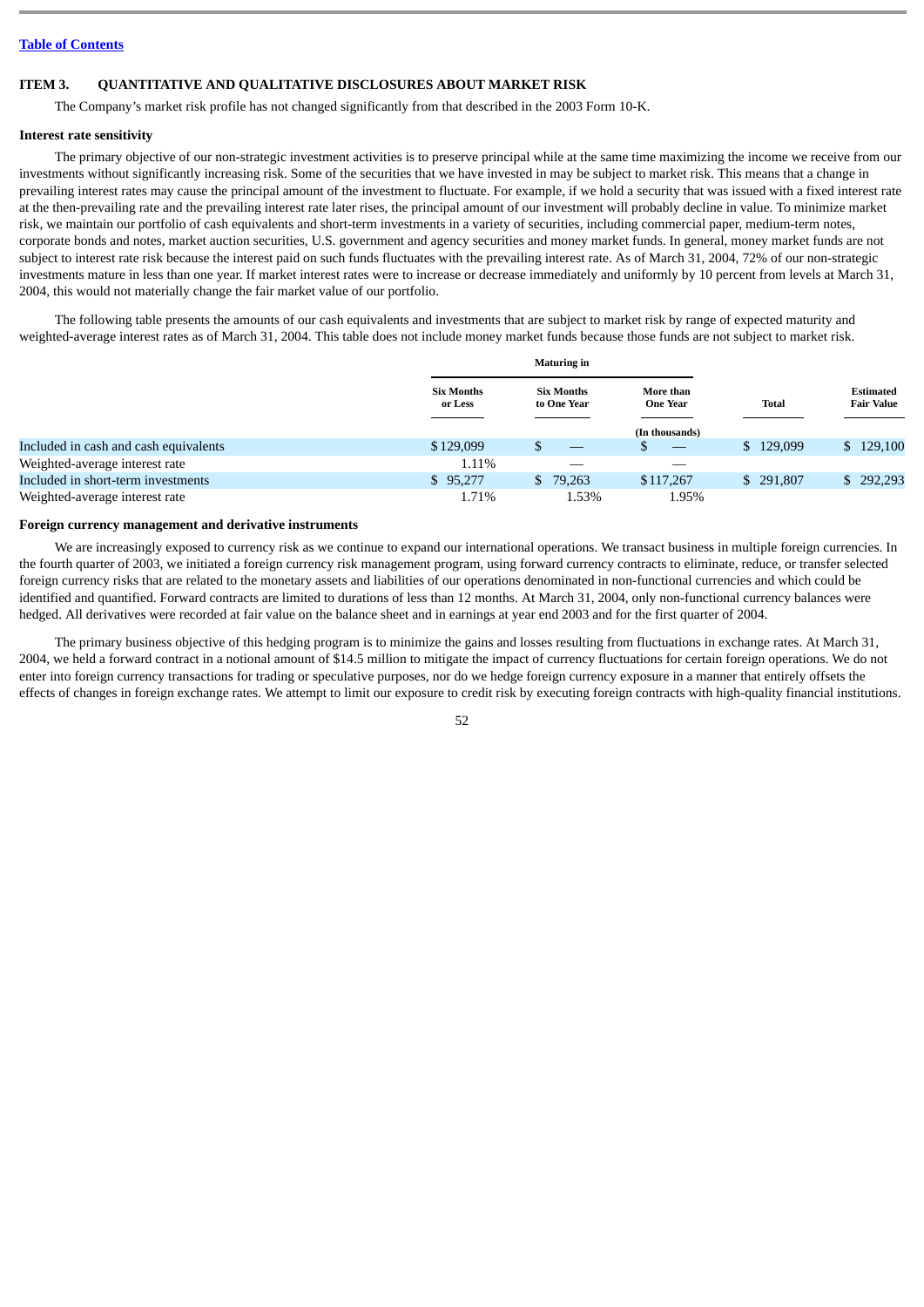#### **Equity investments**

We invest in debt and equity securities of technology companies for strategic business purposes. Some of these companies may be publicly traded and have highly volatile share prices. We value these public company investments using the closing market value for the last day of each month. These investments are subject to market price volatility. We reflect these investments on our balance sheet at their market value, with the unrealized gains and losses excluded from earnings and reported in the "Accumulated other comprehensive loss" component of stockholders' equity. In most instances, we invest in the equity and debt securities of private companies for which there is no public market, and therefore, carry a high level of risk. These companies are typically in the early stage of development and are expected to incur substantial losses in the near-term. Therefore, these companies may never become publicly traded. Even if they do, an active trading market for their securities may never develop and we may never realize any return on these investments. In the three months ended March 31, 2004 and 2003, we determined the decline in value of certain public and non-public equity investments was other-than-temporary and we recorded impairments of these investments, net of realized gains, totaling \$3.3 million and \$16.5 million, respectively. Due to the inherent risk associated with some of our investments, and in light of current stock market conditions, we may incur future losses on the sale or impairment of our investments. We do not currently hedge against equity price changes.

# <span id="page-52-0"></span>**ITEM 4. CONTROLS AND PROCEDURES**

Management of VeriSign has evaluated, under the supervision and with the participation of, the chief executive officer and chief financial officer, the effectiveness of the Company's disclosure controls and procedures as of the end of the period covered by this report pursuant to Rule 13a-15(b) under the Securities Exchange Act of 1934. Based on that evaluation, our chief executive officer and chief financial officer, as of March 31, 2004, have concluded that our disclosure controls and procedures (as defined in Rules 13a-15(e) and 15d-15(e)) are effective to ensure that information required to be disclosed by us in this report was recorded, processed, summarized and reported within the time periods specified in Securities and Exchange Commission rules and forms for this report.

There was no change in our internal control over financial reporting during our first fiscal quarter that has materially affected, or is reasonably likely to materially affect, our internal control over financial reporting.

Our management, including our chief executive officer and chief financial officer, does not expect that our disclosure controls and procedures or our internal controls will prevent all error and all fraud. A control system, no matter how well conceived and operated, can provide only reasonable, not absolute, assurance that the objectives of the control system are met. Further, the design of a control system must reflect the fact that there are resource constraints, and the benefits of controls must be considered relative to their costs. Because of the inherent limitations in all control systems, no evaluation of controls can provide absolute assurance that all control issues and instances of fraud, if any, within VeriSign have been detected.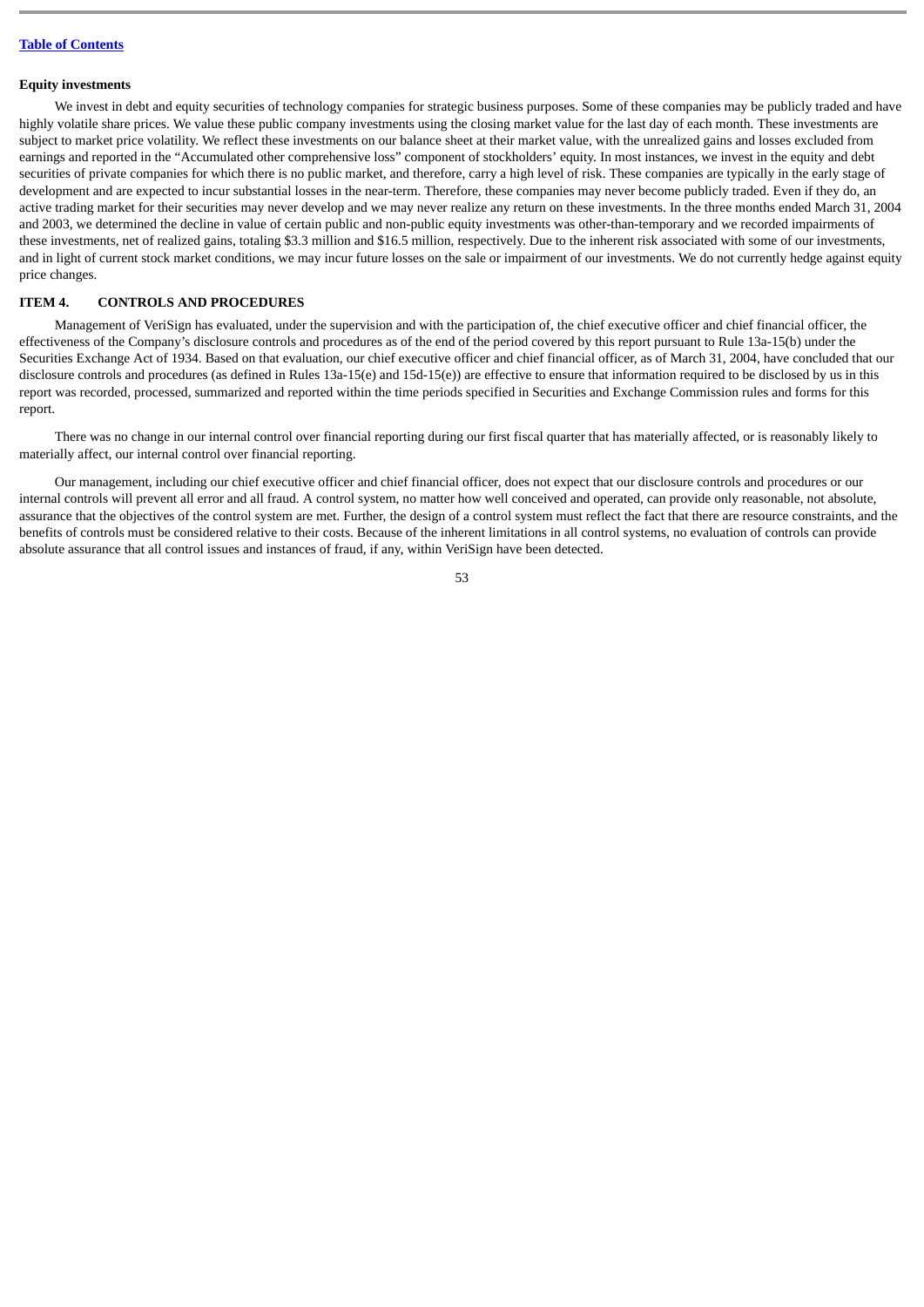### **PART II—OTHER INFORMATION**

# <span id="page-53-1"></span><span id="page-53-0"></span>**ITEM 1. LEGAL PROCEEDINGS**

As of April 12, 2004, VeriSign and Network Solutions, Inc., were defendants in approximately eight active lawsuits involving customer contractual disputes over domain name registrations and related services. VeriSign completed the sale of its Network Solutions registrar business to Pivotal Private Equity on November 25, 2003. VeriSign retained liabilities, if any, associated with the eight lawsuits referenced above.

On February 2, 2001, Leon Stambler filed a complaint against VeriSign in the United States District Court for the District of Delaware. Mr. Stambler alleged that VeriSign, and RSA Security, Inc., infringed various claims of his patents, U.S. Patent Nos. 5,793,302, 5,974,148 and 5,936,541. Mr. Stambler sought a judgment declaring that the defendants had infringed the asserted claims of the patents-in-suit, an injunction, damages for the alleged infringement, treble damages for alleged willful infringement, and attorney fees and costs. One defendant, Omnisky, Inc., subsequently declared bankruptcy and Mr. Stambler settled the case against three other defendants: Openwave Systems, Inc., Certicom Corp. and First Data Corporation before trial. The trial began on February 24 and concluded with a jury verdict on March 7, 2003. On March 7, 2003, the jury returned a unanimous verdict for RSA Security Inc. and VeriSign and against Mr. Stambler on the four remaining patent claims in suit. The court had ruled earlier in the case on two other claims, also finding in favor of VeriSign and RSA Security, Inc. On April 17, 2003, the Court entered final judgment for defendants VeriSign and RSA Security and against Mr. Stambler on all of his claims of patent infringement. On May 16, 2003, Mr. Stambler filed alternative motions with the trial court, seeking to overturn the judgment and obtain either judgment in his favor or a new trial. The District Court has now denied Mr. Stambler's motions. Mr. Stambler has appealed the trial court's final judgment against him as to U.S. patent 5,793,302 to the U.S. Court of Appeals for the Federal Circuit.

On September 7, 2001, NetMoneyIN, an Arizona corporation, filed a complaint styled as a First Amended Complaint alleging patent infringement against VeriSign and several other previously-named defendants in the United States District Court for the District of Arizona asserting infringement of U.S. patent Nos. 5,822,737 and 5,963,917. NetMoneyIN filed a second amended complaint on October 15, 2002, alleging infringement by VeriSign and several other defendants of a third U. S. patent (No. 6,381,584) in addition to the two patents previously asserted. The second amended complaint dropped some of the originally-named defendants and added others. On August 27, 2003, NetMoneyIN filed a third amended complaint alleging direct infringement of the same three patents by VeriSign and several other previously-named defendants. In this complaint, NetMoneyIN dropped its claim of active inducement of infringement by VeriSign. Some of the other current defendants include IBM, BA Merchant Services, Wells Fargo Bank, Cardservice Int'l., InfoSpace, E-Commerce Exchange and Paymentech. VeriSign filed an answer denying any infringement and asserting that the three asserted patents are invalid and recently filed an amended answer asserting, in addition, that the asserted patents are unenforceable due to inequitable conduct before the U.S. Patent and Trademark Office. Discovery has commenced and fact discovery is scheduled to close September 10, 2004. The complaint alleges that VeriSign's Payflow payment products and services directly infringe certain claims of NetMoneyIN's three patents and requests the Court to enter judgment in favor of NetMoneyIN, a permanent injunction against the defendants' alleged infringing activities, an order requiring defendants to provide an accounting for NetMoneyIN's damages, to pay NetMoneyIN such damages and three times that amount for any willful infringers, and an order awarding NetMoneyIN attorney fees and costs. While we cannot predict the outcome of this matter, we believe that the allegations are without merit.

On June 30, 2003, IDN Technologies, LLC filed a complaint alleging patent infringement against VeriSign in the United States District Court for the Northern District of California asserting infringement of U.S. patent no. 6,182,148 B1. IDN Technologies filed an amended complaint on August 6, 2003, alleging infringement of the same patent but adding an additional VeriSign service. VeriSign responded by filing a counterclaim for declaratory relief and an answer denying any infringement and asserting that the patent is invalid. The complaint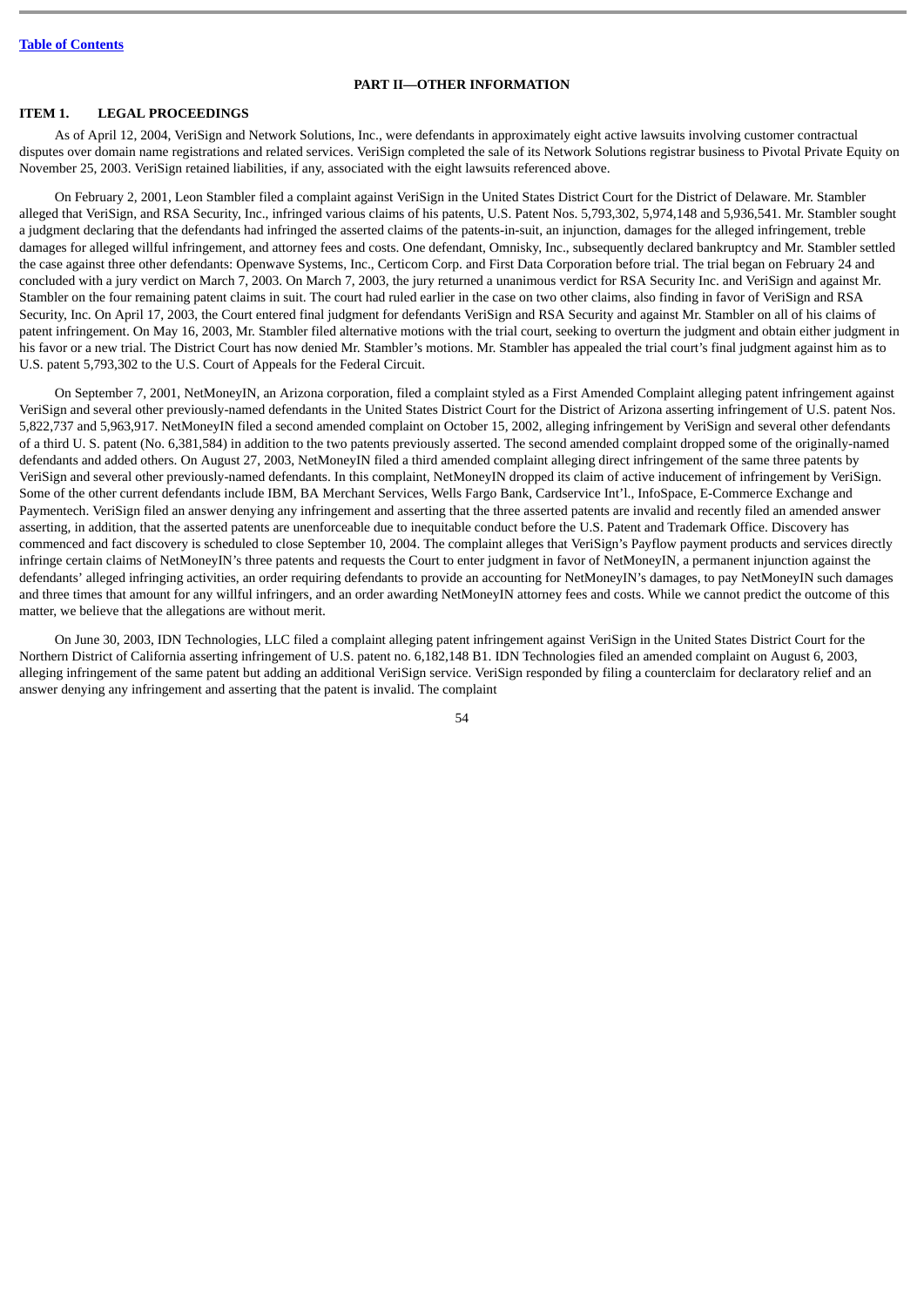alleges that certain VeriSign "software" that converts domain names in non-ASCII format into ASCII format infringes IDN Technologies' patent. The complaint requests judgment in favor of IDN Technologies, a permanent injunction from infringement, treble damages, and attorneys' fees and costs. Discovery in the case is now proceeding and is currently scheduled to close on January 19, 2005. The parties have exchanged infringement and invalidity contentions. The Markman hearing is currently scheduled for July 21, 2004, with trial on April 15, 2005. While we cannot predict the outcome of this matter, we believe the allegations are without merit.

Beginning in May of 2002, several class action complaints were filed against VeriSign and certain of its current and former officers and directors in the United States District Court for the Northern District of California. These actions were consolidated under the heading In re VeriSign, Inc. Securities Litigation, Case No. C-02-2270 JW(HRL), on July 26, 2002. The consolidated action seeks unspecified damages for alleged violations of Sections 10(b) and 20(a) of the Securities Exchange Act of 1934, and Rule 10b-5 promulgated thereunder, on behalf of a class of persons who purchased VeriSign stock from January 25, 2001 through April 25, 2002. An amended consolidated complaint was filed on November 8, 2002. On April 14, 2003, the court granted in part and denied in part the defendants' motion to dismiss the amended and consolidated complaint.

Parallel derivative actions have also been filed against certain of VeriSign's current and former officers and directors in state courts in California and Delaware. VeriSign is named as a nominal defendant in these actions. Several of these derivative actions were filed in Santa Clara County Superior Court of California, and these actions have since been consolidated under the heading In re VeriSign, Inc. Derivative Litigation, Case No. CV 807719.

The consolidated derivative action seeks unspecified damages for alleged breaches of fiduciary duty and violations of the California Corporations Code. Defendants' demurrer to these claims was granted with leave to amend on February 4, 2003. Plaintiffs have indicated their intention to file an amended complaint. Another derivative action was filed in the Court of Chancery New Castle County, Delaware, Case No. 19700-NC, alleging similar breaches of fiduciary duty. Defendants' motion to dismiss these claims was granted by the Court of Chancery with prejudice on September 30, 2003.

VeriSign and the individual defendants dispute all of these claims.

VeriSign was a defendant in four lawsuits filed since September 18, 2003, relating to VeriSign's Site Finder service. Two of these lawsuits were brought by alleged competitors of VeriSign. The remaining suits, one class action suit and one representative suit, were filed on behalf of consumers and commercial Internet users. VeriSign has filed motions to dismiss the alleged competitor lawsuits. In one of those competitor lawsuits, the plaintiff did not oppose VeriSign's motion to dismiss the original complaint and subsequently filed an amended complaint, which VeriSign also moved to dismiss. The courts have not yet ruled on VeriSign's pending motions in these two cases. VeriSign previously moved to dismiss the class action suit, in response to which class plaintiffs amended their complaint. VeriSign moved to dismiss the amended complaint filed in the class action suit on April 13, 2004. In response, the plaintiffs voluntarily dismissed the suit without prejudice to refiling. VeriSign's response to the representative suit is not yet due. While we cannot predict the outcome of the remaining three cases, we believe the allegations are without merit.

VeriSign is involved in various other investigations, claims and lawsuits arising in the normal conduct of its business, none of which, in our opinion will harm its business. VeriSign cannot assure that it will prevail in any litigation. Regardless of the outcome, any litigation may require VeriSign to incur significant litigation expense and may result in significant diversion of management attention.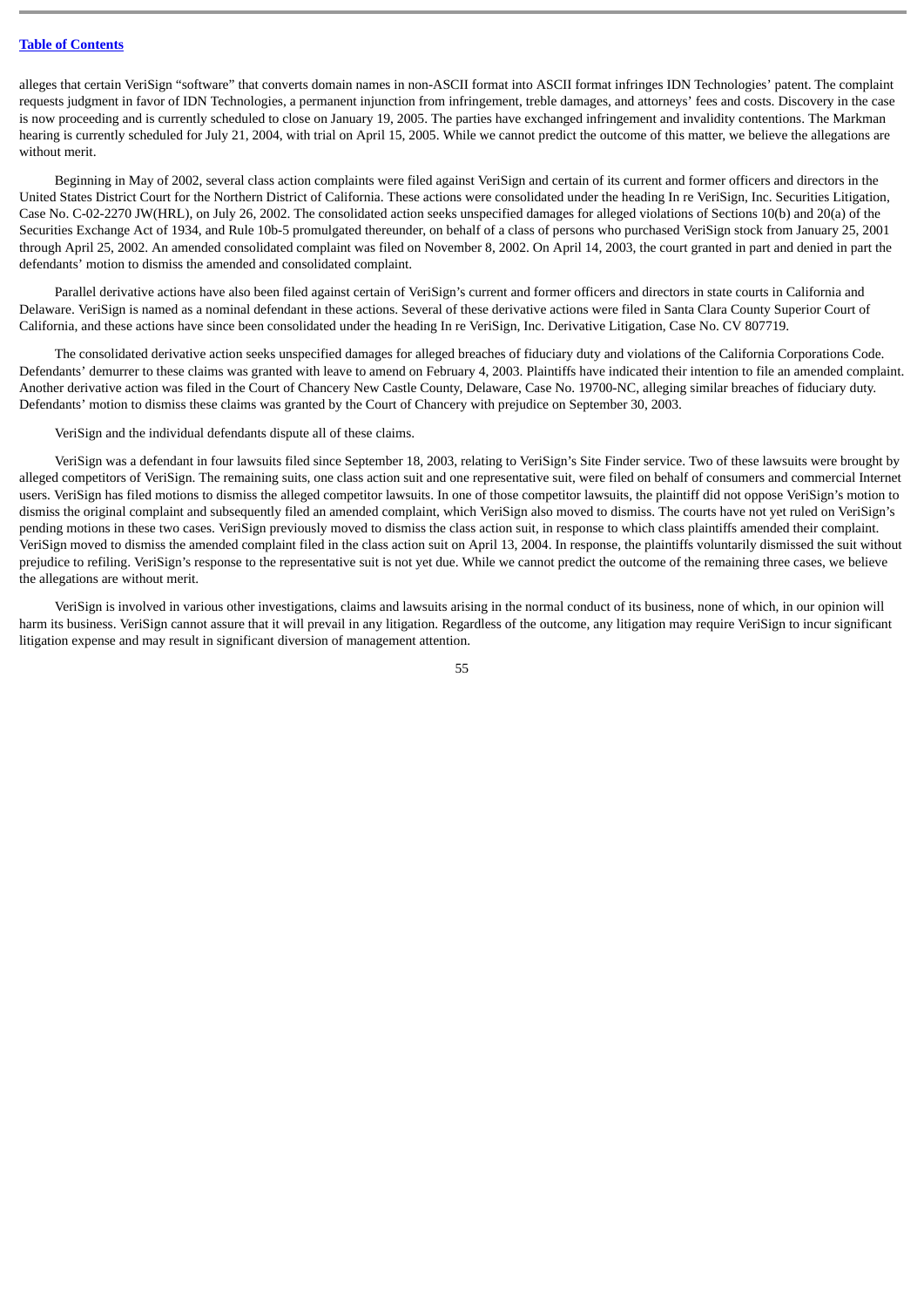# <span id="page-55-0"></span>**ITEM 6. EXHIBITS AND REPORTS ON FORM 8-K**

# (a) Index to Exhibits

| Exhibit<br>Number | <b>Exhibit Description</b>                                                                                                                                                                                                            | Filed<br>Herewith |
|-------------------|---------------------------------------------------------------------------------------------------------------------------------------------------------------------------------------------------------------------------------------|-------------------|
| 31.01             | Certification of President, Chief Executive Officer and Chairman of the Board pursuant to Exchange Act Rule 13a-14(a).                                                                                                                | X                 |
| 31.02             | Certification of Executive Vice President of Finance and Administration and Chief Financial Officer pursuant to Exchange<br>Act Rule 13a-14(a).                                                                                       | X                 |
| 32.01             | Certification of President, Chief Executive Officer and Chairman of the Board pursuant to Exchange Act Rule 13a-14(b) and<br>Section 1350 of Chapter 63 of Title 18 of the United States Code (18 U.S.C. 1350).                       | X                 |
| 32.02             | Certification of Executive Vice President of Finance and Administration and Chief Financial Officer pursuant to Exchange<br>Act Rule 13a-14(b) and Section 1350 of Chapter 63 of Title 18 of the United States Code (18 U.S.C. 1350). | X                 |

(b) Reports on Form 8-K

• Current Report on Form 8-K filed January 29, 2004 pursuant to Item 12 (Results of Operations and Financial Condition), announcing Registrant's financial results for the fourth quarter and fiscal year ended December 31, 2003 and certain other information.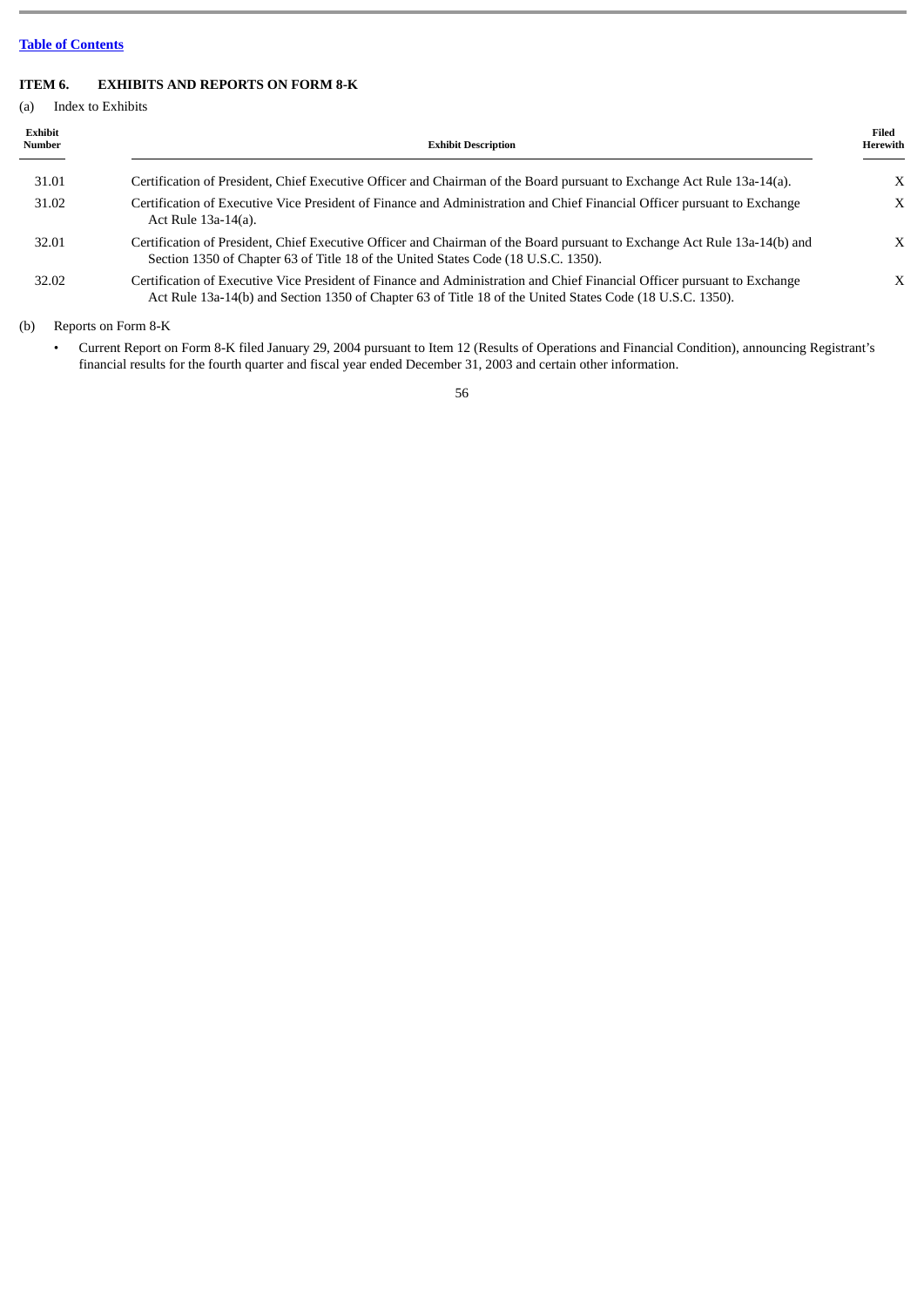# **SIGNATURES**

<span id="page-56-0"></span>Pursuant to the requirements of the Securities Exchange Act of 1934, the registrant has duly caused this report to be signed on its behalf by the undersigned, thereunto duly authorized.

VERISIGN, INC. Date: May 6, 2004 By: /S/ STRATTON D. SCLAVOS **Stratton D. Sclavos Chairman of the Board, President and Chief Executive Officer (Principal Executive Officer)** Date: May 6, 2004 By: /S/ DANA L. EVAN **Dana L. Evan Executive Vice President of Finance and Administration and Chief Financial Officer (Principal Financial and Accounting Officer)**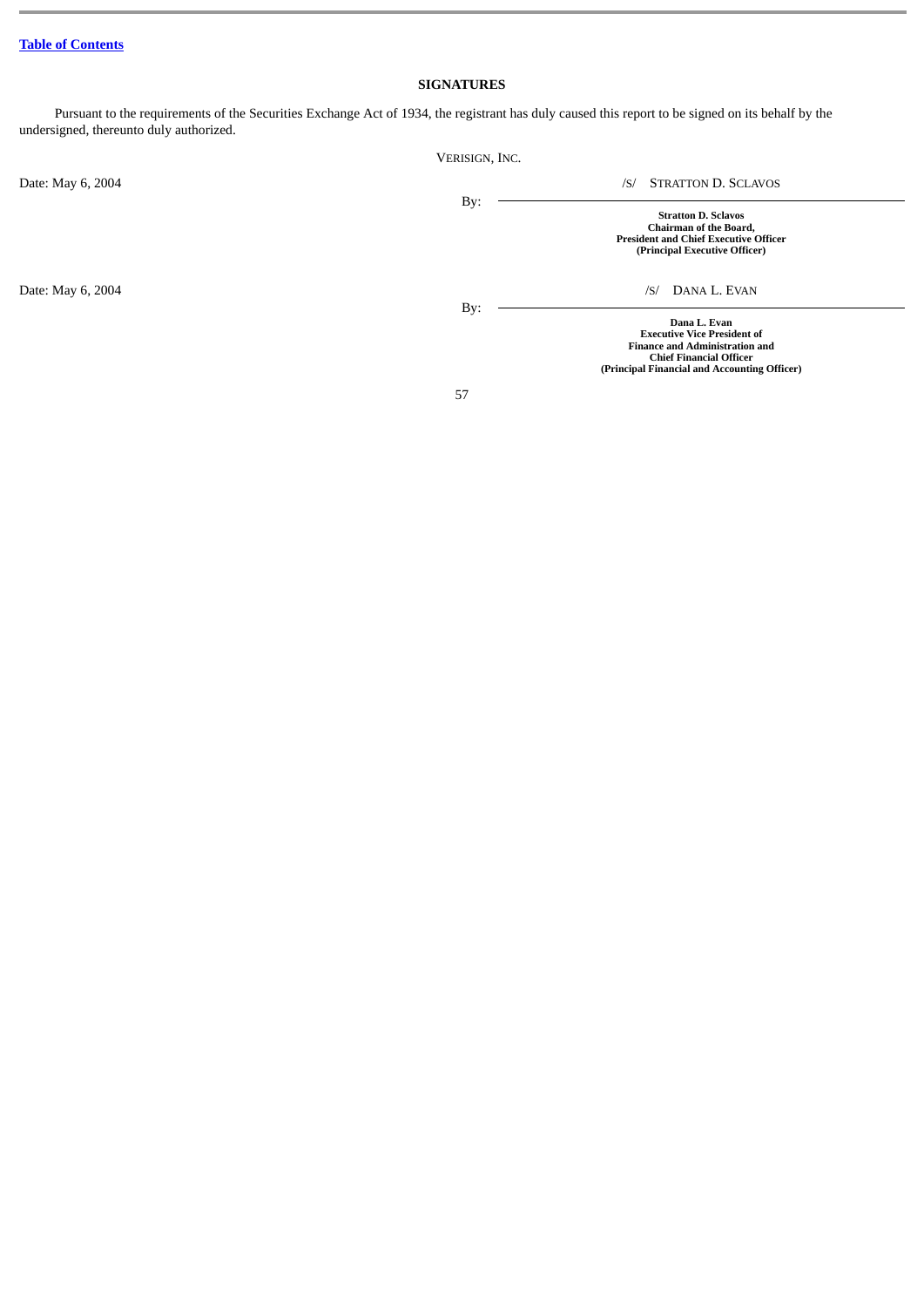# **EXHIBITS**

<span id="page-57-0"></span>As required under Item 6—Exhibits and Reports on Form 8-K, the exhibits filed as part of this report are provided in this separate section. The exhibits included in this section are as follows:

| Exhibit<br>Number | <b>Exhibit Description</b>                                                                                                                                                                                                             |
|-------------------|----------------------------------------------------------------------------------------------------------------------------------------------------------------------------------------------------------------------------------------|
| 31.01             | Certification of President, Chief Executive Officer and Chairman of the Board pursuant to Exchange Act Rule 13a-14(a).                                                                                                                 |
| 31.02             | Certification of Executive Vice President of Finance and Administration and Chief Financial Officer pursuant to Exchange Act Rule 13a-<br>$14(a)$ .                                                                                    |
| 32.01             | Certification of President, Chief Executive Officer and Chairman of the Board pursuant to Exchange Act Rule 13a-14(b) and Section 1350 of<br>Chapter 63 of Title 18 of the United States Code (18 U.S.C. 1350).                        |
| 32.02             | Certification of Executive Vice President of Finance and Administration and Chief Financial Officer pursuant to Exchange Act Rule 13a-<br>14(b) and Section 1350 of Chapter 63 of Title 18 of the United States Code (18 U.S.C. 1350). |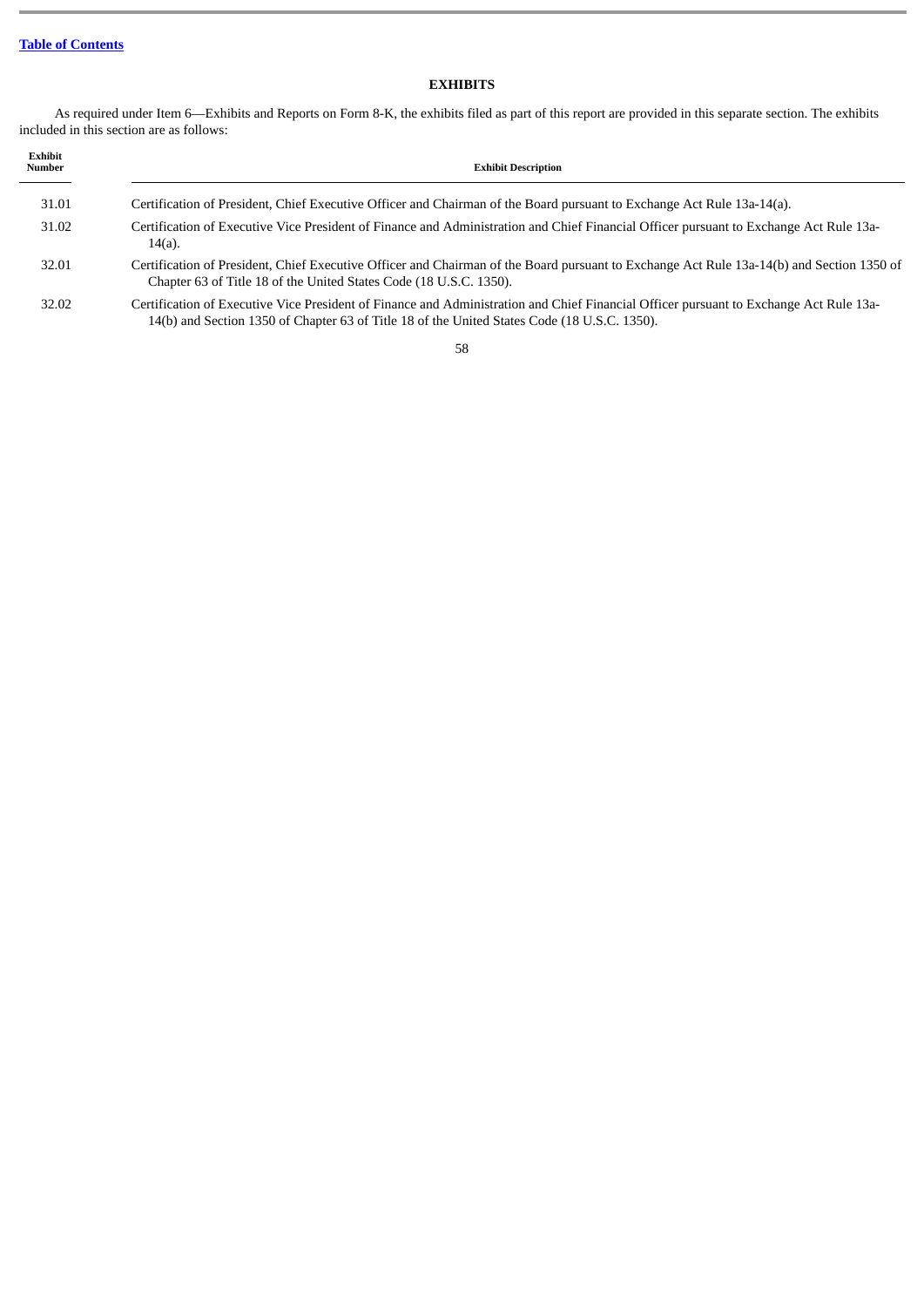**EXHIBIT 31.01**

# **CERTIFICATION OF PRINCIPAL EXECUTIVE OFFICER PURSUANT TO EXCHANGE ACT RULE 13a-14(a)**

I, Stratton D. Sclavos, certify that:

1. I have reviewed this quarterly report on Form 10-Q of VeriSign, Inc.;

2. Based on my knowledge, this report does not contain any untrue statement of a material fact or omit to state a material fact necessary to make the statements made, in light of the circumstances under which such statements were made, not misleading with respect to the period covered by this report;

3. Based on my knowledge, the financial statements, and other financial information included in this report, fairly present in all material respects the financial condition, results of operations and cash flows of the registrant as of, and for, the periods presented in this report;

4. The registrant's other certifying officer(s) and I are responsible for establishing and maintaining disclosure controls and procedures (as defined in Exchange Act Rules 13a-15(e) and 15d-15(e) for the registrant and have:

a) designed such disclosure controls and procedures, or caused such disclosure controls and procedures to be designed under our supervision, to ensure that material information relating to the registrant, including its consolidated subsidiaries, is made known to us by others within those entities, particularly during the period in which this report is being prepared;

b) evaluated the effectiveness of the registrant's disclosure controls and procedures and presented in this report our conclusions about the effectiveness of the disclosure controls and procedures, as of the end of the period covered by this report based on such evaluation; and

c) disclosed in this report any change in the registrant's internal control over financial reporting that occurred during the registrant's most recent fiscal quarter (the registrant's fourth fiscal quarter in the case of an annual report) that has materially affected, or is reasonably likely to materially affect, the registrant's internal control over financial reporting;

5. The registrant's other certifying officer(s) and I have disclosed, based on our most recent evaluation of internal control over financial reporting, to the registrant's auditors and the audit committee of registrant's board of directors (or persons performing the equivalent functions):

a) all significant deficiencies and material weaknesses in the design or operation of internal control over financial reporting which are reasonably likely to adversely affect the registrant's ability to record, process, summarize and report financial information; and

b) any fraud, whether or not material, that involves management or other employees who have a significant role in the registrant's internal control over financial reporting.

Date: May 6, 2004 **By:** /s/ STRATTON D. SCLAVOS

Stratton D. Sclavos *President, Chief Executive Officer and Chairman of the Board*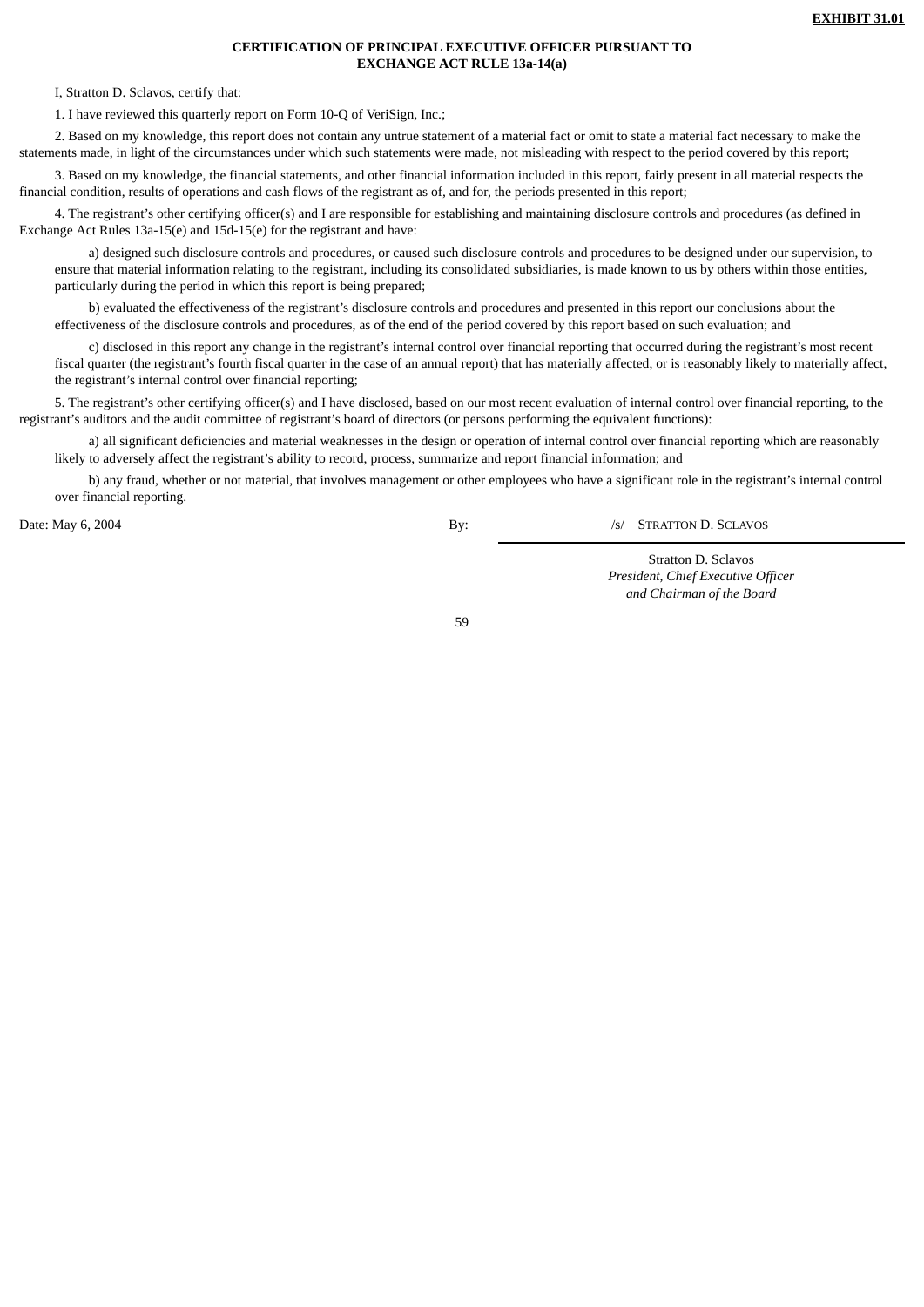**EXHIBIT 31.02**

# **CERTIFICATION OF PRINCIPAL FINANCIAL OFFICER PURSUANT TO EXCHANGE ACT RULE 13a-14(a)**

I, Dana L. Evan, certify that:

1. I have reviewed this quarterly report on Form 10-Q of VeriSign, Inc.;

2. Based on my knowledge, this report does not contain any untrue statement of a material fact or omit to state a material fact necessary to make the statements made, in light of the circumstances under which such statements were made, not misleading with respect to the period covered by this report;

3. Based on my knowledge, the financial statements, and other financial information included in this report, fairly present in all material respects the financial condition, results of operations and cash flows of the registrant as of, and for, the periods presented in this report;

4. The registrant's other certifying officer(s) and I are responsible for establishing and maintaining disclosure controls and procedures (as defined in Exchange Act Rules 13a-15(e) and 15d-15(e) for the registrant and have:

a) designed such disclosure controls and procedures, or caused such disclosure controls and procedures to be designed under our supervision, to ensure that material information relating to the registrant, including its consolidated subsidiaries, is made known to us by others within those entities, particularly during the period in which this report is being prepared;

b) evaluated the effectiveness of the registrant's disclosure controls and procedures and presented in this report our conclusions about the effectiveness of the disclosure controls and procedures, as of the end of the period covered by this report based on such evaluation; and

c) disclosed in this report any change in the registrant's internal control over financial reporting that occurred during the registrant's most recent fiscal quarter (the registrant's fourth fiscal quarter in the case of an annual report) that has materially affected, or is reasonably likely to materially affect, the registrant's internal control over financial reporting;

5. The registrant's other certifying officer(s) and I have disclosed, based on our most recent evaluation of internal control over financial reporting, to the registrant's auditors and the audit committee of registrant's board of directors (or persons performing the equivalent functions):

a) all significant deficiencies and material weaknesses in the design or operation of internal control over financial reporting which are reasonably likely to adversely affect the registrant's ability to record, process, summarize and report financial information; and

b) any fraud, whether or not material, that involves management or other employees who have a significant role in the registrant's internal control over financial reporting.

Date: May 6, 2004 **By:** /s/ DANA L. EVAN

Dana L. Evan *Executive Vice President of Finance and Administration and Chief Financial Officer*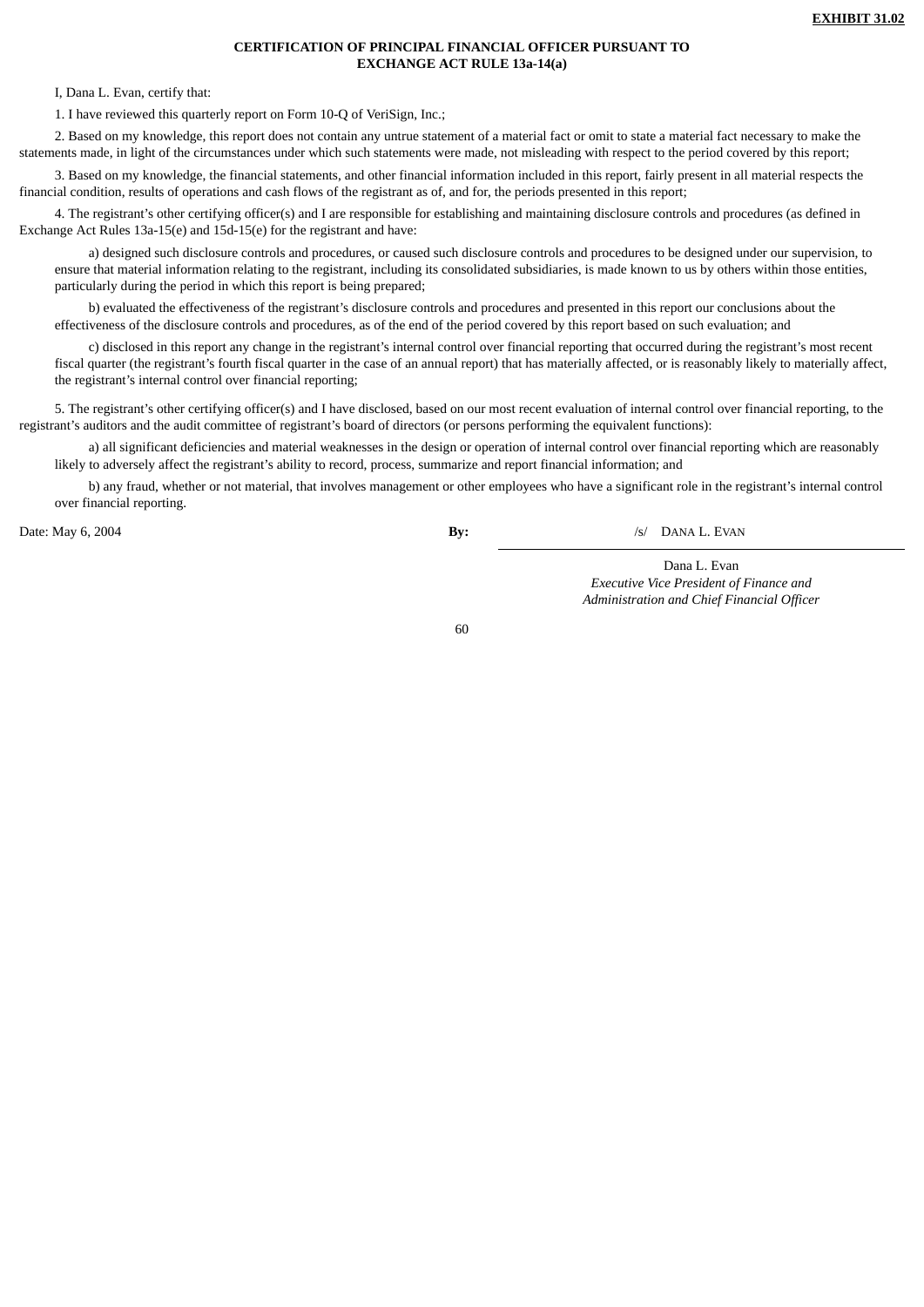# **CERTIFICATION OF PRINCIPAL EXECUTIVE OFFICER PURSUANT TO EXCHANGE ACT RULE 13a-14(b) AND SECTION 1350 OF CHAPTER 63 OF TITLE 18 OF THE UNITED STATES CODE (18 U.S.C. 1350)**

I, Stratton D. Sclavos, President, Chief Executive Officer and Chairman of the Board of Directors of VeriSign, Inc. (the "Company"), do hereby certify, pursuant to Exchange Act Rule 13a-14(b) and Section 1350 of Chapter 63 of Title 18 of the United States Code (18 U.S.C. 1350), that, to my knowledge:

1. the Quarterly Report on Form 10-Q of the Company for the quarter ended March 31, 2004, as filed with the Securities and Exchange Commission (the "Report"), fully complies with the requirements of Section 13(a) or 15(d) of the Securities Exchange Act of 1934; and

2. the information contained in the Report fairly presents, in all material respects, the financial condition and results of operations of the Company.

Date: May 6, 2004 */s/ STRATTON D. SCLAVOS* 

Stratton D. Sclavos *President, Chief Executive Officer and Chairman of the Board (Principal Executive Officer)*